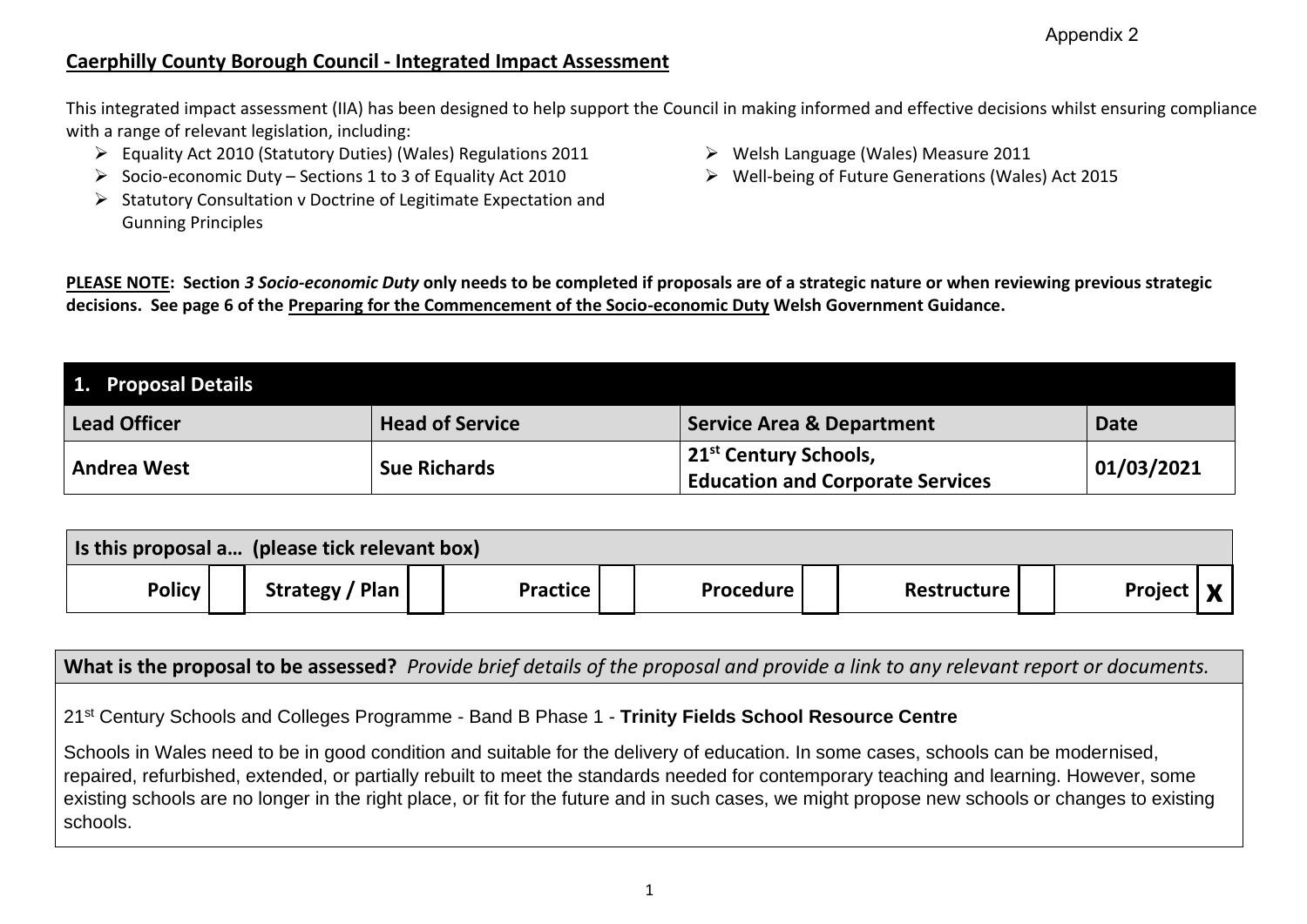Caerphilly County Borough Council aspires to continue to raise school standards and improve the quality of the learning environment to create fit-for-purpose 21st century schools and give every child in Caerphilly the best possible start in life. The 21st Century Schools and Colleges programme is a major, long-term, strategic capital investment programme. It is jointly funded by the Welsh Government and local authorities and aims to create a generation of 21st century schools in Wales.

Trinity Fields School and Resource Centre has been identified as one of the priority projects in the 21st Century Schools Band B programme.

Trinity Fields Special School is designated as a 'Community Special School' as per the definition in Chapter 4 of Part 1 of the Schools Standards and Framework Act 1998 and is the only special school providing education and specialist facilities for pupils from across the Borough.

#### **The Council wishes to make a 'regulated alteration' to a special school in line with the requirements of the School Standards and Organisation (Wales) Act 2013 and the School Organisation Code 2018.**

- To expand the existing Trinity Fields School and Resource Centre, via a new building extension and outdoor play space with an anticipated completion date of September 2022.
	- ➢ The proposed new building will provide additional facilities to accommodate growing demand for places and provide additional classrooms, specialist intervention areas and outdoor play space.
	- ➢ It is proposed the additional facility will also house a new flexible hall, hydrotherapy pool and soft play facilities to increase provision on site which will also be considered for community use at suitable times in keeping with the curriculum timetable.
- To future proof the current site by ensuring that it can cater for the changing and more complex needs of Additional Learning Needs (ALN) pupils across the Authority, both now and in the future and ensure compliance with the new Additional Learning Needs and Education Tribunal (Wales) Act.
- To agree for officers to proceed to procurement and construction and agree the establishment of an earmarked reserve facility in the Education area of the Council's accounts.

Further information is available on the [21st Century Schools webpages](https://www.caerphilly.gov.uk/involved/Consultations/21st-Century-Schools-consultation-(1))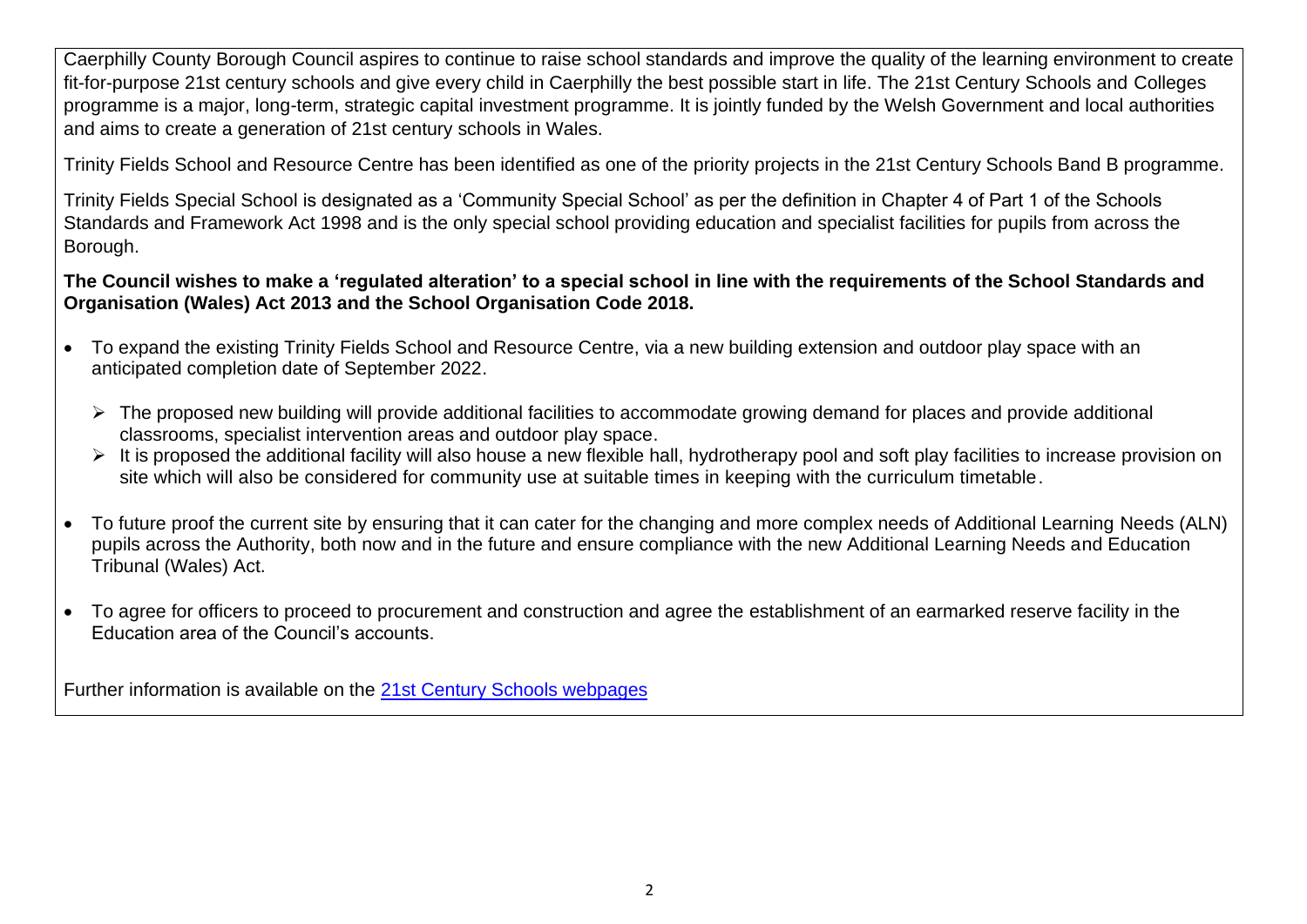

## **2. Equality Act 2010 (Statutory Duties) (Wales) Regulations 2011**

*(The Public Sector Equality Duty requires the Council to have "due regard" to the need to eliminate unlawful discrimination, harassment and victimisation; advance equality of opportunity between different groups; and foster good relations between different groups). Please note that an individual may have more than one protected characteristic.*

| <b>Protected Characteristics</b> | Does the proposal have any positive,<br>negative or neutral impacts on the<br>protected characteristics and how?                                                                                                            | If there are negative impacts how will<br>these be mitigated?                                                                                                                                                                                                                                                    | What evidence has been used to<br>support this view?                                                                                                                      |
|----------------------------------|-----------------------------------------------------------------------------------------------------------------------------------------------------------------------------------------------------------------------------|------------------------------------------------------------------------------------------------------------------------------------------------------------------------------------------------------------------------------------------------------------------------------------------------------------------|---------------------------------------------------------------------------------------------------------------------------------------------------------------------------|
|                                  | <b>Positive</b><br>The proposal seeks to cater for<br>pupils aged 3-19 and with plans to<br>support community usage, therefore<br>has the potential to benefit all age<br>ranges.                                           | The proposal to develop Trinity<br>Fields School has implications in<br>relation to the identified pitch, but<br>the local provision and activities for<br>young people including Penallta<br>RFC are not ceasing as a result of<br>the proposal.                                                                | <b>Well-being of Future</b><br><b>Generations (Wales) Act 2015</b><br>The Act puts in place seven well-<br>being goals which the local<br>authority must work to achieve. |
| Age (people of all ages)         | <b>Negative</b><br>The removal of a council owned pay<br>as you use sports pitch will<br>potentially impact on the delivery of<br>sporting and recreational activities<br>to the local community for people of<br>all ages. | There are still the same breadth of<br>recreational facilities and activities<br>available within the Ystrad Mynach<br>Park boundary as well as enhanced<br>mitigation provision being proposed<br>to assist in the delivery and<br>accessibility to a wider range of<br>sporting provision within the locality. | A Prosperous Wales<br>A Resilient Wales<br>A More Equal Wales<br>A Healthier Wales<br>A Wales of Cohesive<br>Communities                                                  |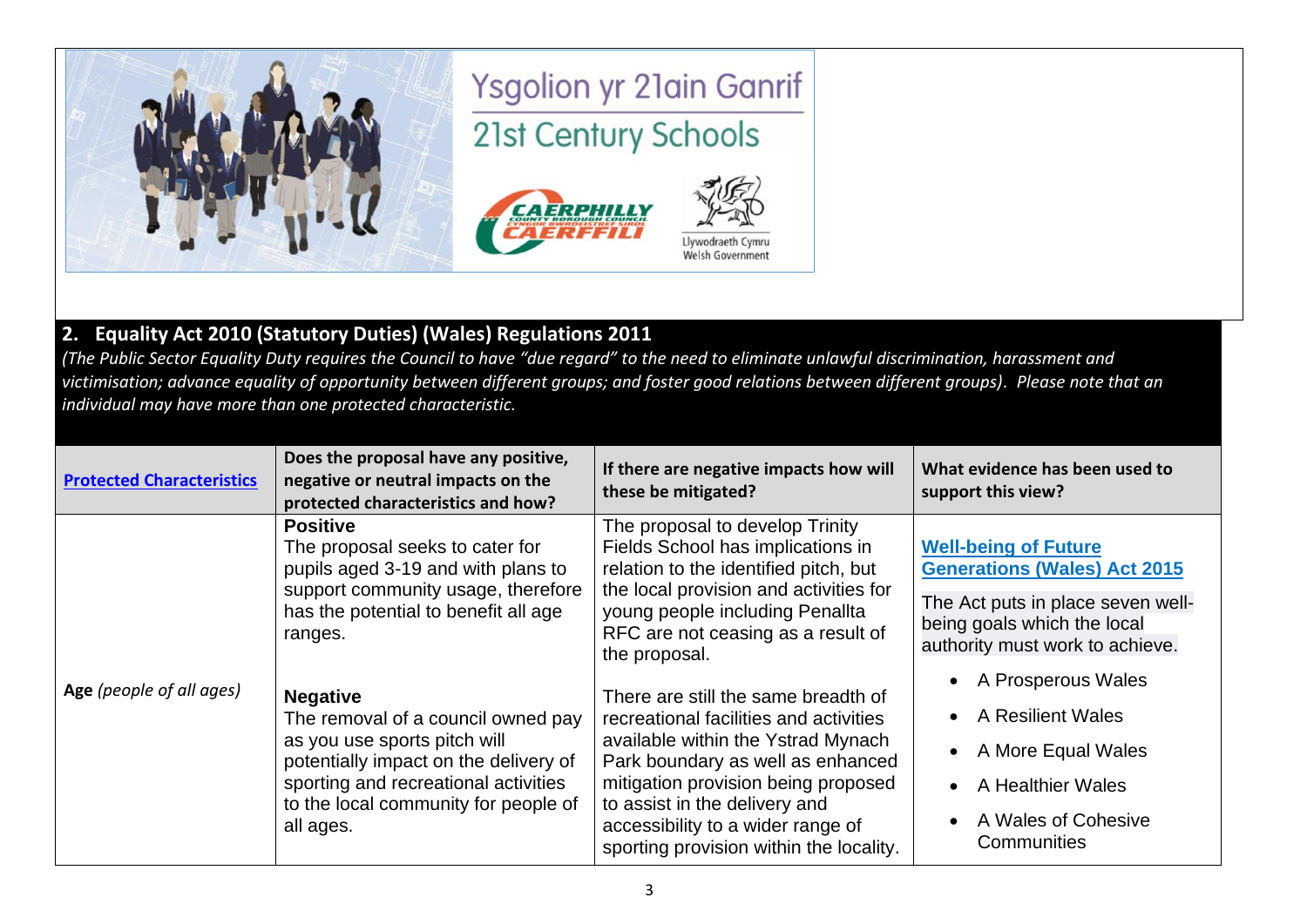| <b>Negative</b><br>The removal of a council owned pay<br>as you use sports pitch will<br>potentially impact on Penallta RFC<br>and its membership which ranges<br>across a number of age groups. | Protection of Community and<br>Leisure Facilities is subject to<br>planning criteria as defined in Local<br>Development Plan policy CW8. The<br>land identified for development<br>(Trinity 1 pitch) falls within this                                                                                           | A Wales of Vibrant Culture<br>and Thriving Welsh<br>Language<br>A Globally Responsible<br>Wales                                                                                                                                                                                                                      |
|--------------------------------------------------------------------------------------------------------------------------------------------------------------------------------------------------|------------------------------------------------------------------------------------------------------------------------------------------------------------------------------------------------------------------------------------------------------------------------------------------------------------------|----------------------------------------------------------------------------------------------------------------------------------------------------------------------------------------------------------------------------------------------------------------------------------------------------------------------|
|                                                                                                                                                                                                  | classification. Proposals that would<br>result in the loss of a community<br>and/or leisure facility will not be<br>permitted except where a<br>comparable replacement facility can<br>be provided by the developer either<br>on or off site, and within easy and<br>convenient access on foot or by<br>bicycle. | <b>Consultation Report</b><br>This report was produced as per<br>the requirements of the School<br>Organisation Code 2018 to<br>summarise 'views' of consultees<br>received as part of the consultation<br>period which took place between<br>14th September 2020 and the 26th<br>October 2020. As part of findings, |
|                                                                                                                                                                                                  | In order to compensate for the<br>potential loss of the Trinity 1 pitch,<br>Council Officers have been working<br>closely with officials from Penallta                                                                                                                                                           | community usage and the impact<br>on Penallta RFC has been<br>included in the section entitled<br>'areas for consideration'                                                                                                                                                                                          |
|                                                                                                                                                                                                  | RFC to design a range of<br>mitigations and enhanced<br>provisions. The mitigations<br>proposed will develop an alternative<br>provision of equivalent community<br>benefit locally (0.5miles), avoiding<br>any temporary loss of provision and<br>thereby complying with the<br>requirements of the Local       | <b>Objection Report</b><br>Through the formal statutory<br>objections received in written<br>format, the impact on the<br>community for recreational and<br>sporting provision has been<br>addressed as part of the report in<br>greater detail.                                                                     |
|                                                                                                                                                                                                  | Development Plan CW8 criteria.<br>Sport and Leisure Investment has<br>been made into the Ystrad Mynach<br>locality and local all-weather 3G<br>pitches, in addition to the Centre of<br>Sporting Excellence, all available for                                                                                   | <b>Mitigation</b><br>The proposed mitigation will be<br>submitted alongside the formal<br>Objection Report and fully outlines<br>the mitigation actions to fulfil the<br><b>Planning Policy Wales</b><br>requirements for Tan16 and the                                                                              |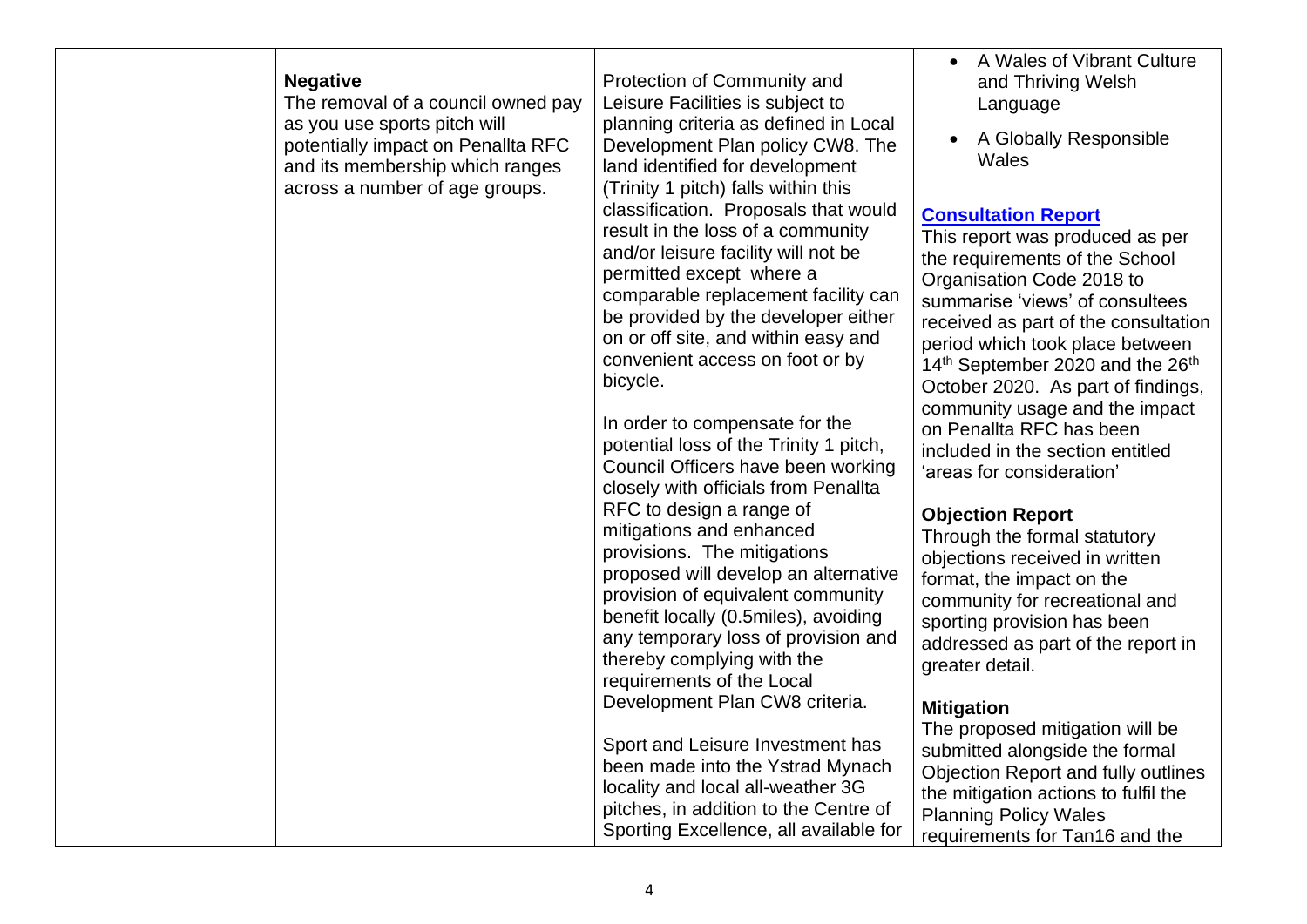|                                                                  |                                                                                                                                                                                                                                                                                                                                                                                                                                                                                                                                                                                                                                                        | use by sports clubs and the wider<br>community.<br><b>Centre of Sporting Excellence</b><br>$\bullet$<br>0.2 miles from Trinity 1<br>Ysgol Gyfun Cwm Rhymni (Gelli<br>$\bullet$<br>Haf)<br>2.2 miles<br>Lewis School Pengam<br>$\bullet$<br>2.8 miles<br><b>Blackwood Comprehensive</b><br>$\bullet$<br>3.3 miles<br>Ysgol Gyfun Cwm Rhymni (Y<br>$\bullet$<br>Gwyndy)<br>4.2 miles<br><b>St Cenydd Community School</b><br>$\bullet$<br>4.7 miles<br><b>Islwyn High School</b><br>$\bullet$<br>5.2 miles                                                                                            | adopted Local Development Plan<br>policy CW8.                                                                                                                                                                                                                                                           |
|------------------------------------------------------------------|--------------------------------------------------------------------------------------------------------------------------------------------------------------------------------------------------------------------------------------------------------------------------------------------------------------------------------------------------------------------------------------------------------------------------------------------------------------------------------------------------------------------------------------------------------------------------------------------------------------------------------------------------------|-----------------------------------------------------------------------------------------------------------------------------------------------------------------------------------------------------------------------------------------------------------------------------------------------------------------------------------------------------------------------------------------------------------------------------------------------------------------------------------------------------------------------------------------------------------------------------------------------------|---------------------------------------------------------------------------------------------------------------------------------------------------------------------------------------------------------------------------------------------------------------------------------------------------------|
| Disability (people with<br>disabilities/long term<br>conditions) | <b>Positive</b><br>The proposal seeks to increase<br>provision to provide facilities for<br>some of our most vulnerable<br>children and young people, through<br>the provision of modern 21 <sup>st</sup> Century<br>Educational facilities for children<br>and young people with some of the<br>most complex needs.<br><b>Positive</b><br>Expansion will also provide for a<br>unified and integrated multiagency<br>input from Health and Social Care<br>which will further compliment the<br>Educational provision. Visiting<br>practitioners will not be permanently<br>based at the Trinity site but will<br>however have access to facilities to | No negative impacts on disability<br>are identified however the following<br>additional information is provided to<br>contextualise the positive impacts.<br>The mitigation relating to the<br>creation of Sue Noake 2 and Trinity<br>3, the enhancement of Sue Noake 1<br>and Trinity 2 pitches and the<br>introduction of a sporting hub at Sue<br>Noake will support inclusive<br>recreational and sporting activity.<br>The options proposed for mitigation<br>will be fully accessible. Emergency<br>vehicle access and car parking has<br>been included as part of the<br>mitigation package. | <b>Well-being of Future</b><br><b>Generations (Wales) Act 2015</b><br>The Act puts in place seven well-<br>being goals which the local<br>authority must work to achieve.<br>• A Prosperous Wales<br>A Resilient Wales<br>A More Equal Wales<br>A Healthier Wales<br>A Wales of Cohesive<br>Communities |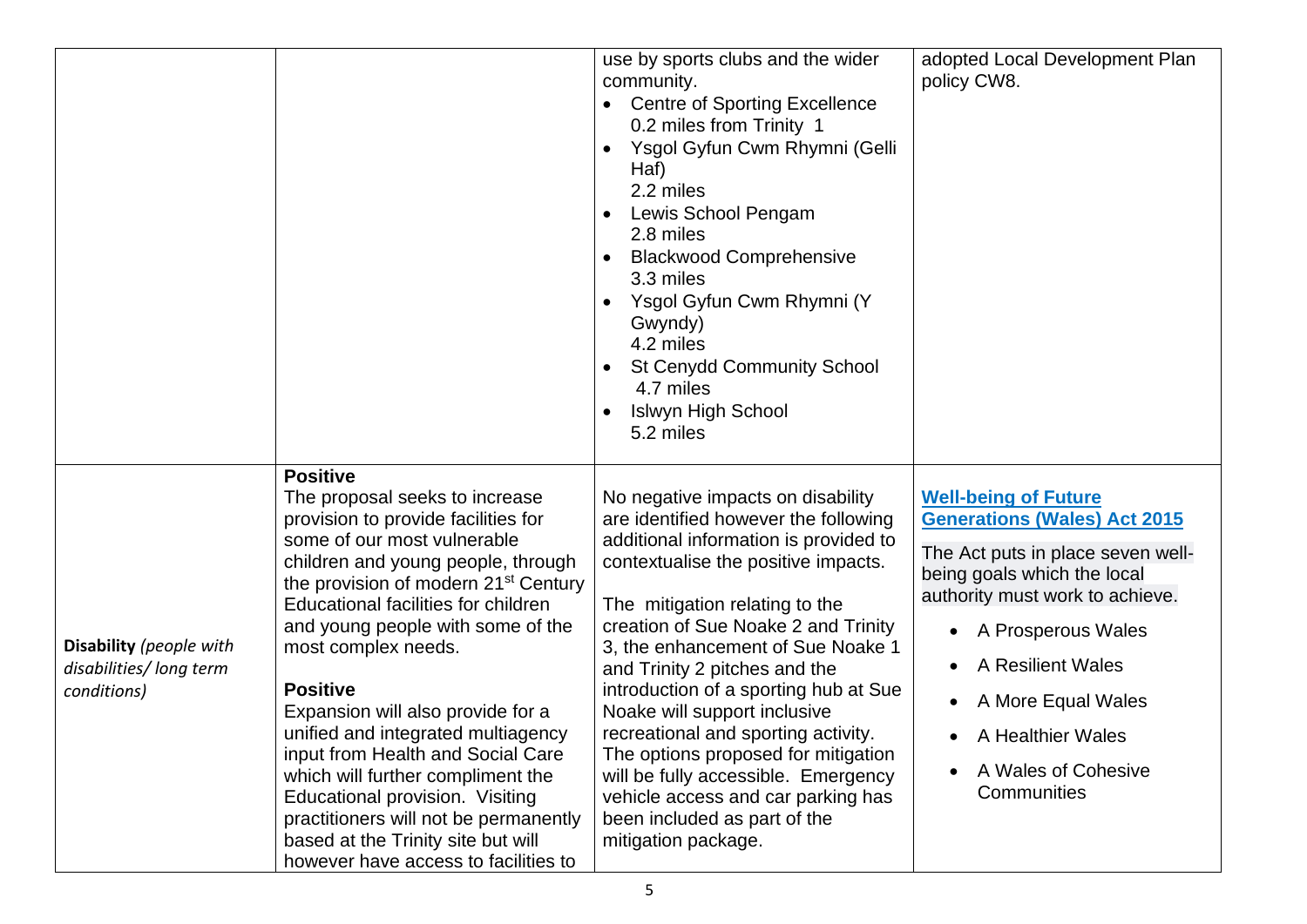| undertake development and                                                  | The facilities proposed as part of the  | A Wales of Vibrant Culture<br>$\bullet$                             |
|----------------------------------------------------------------------------|-----------------------------------------|---------------------------------------------------------------------|
| intervention activities with children,                                     | mitigation at Sue Noake are within a    | and Thriving Welsh                                                  |
| under a single roof, providing                                             | 0.5 mile radius from the Trinity 1 site | Language                                                            |
| additional support and a better                                            | and is currently accessed by a          |                                                                     |
| quality of life to the most vulnerable                                     | number of clubs including players at    | A Globally Responsible                                              |
| children in the Borough.                                                   | Penallta RFC. Whilst it is              | Wales                                                               |
|                                                                            | understood that the route requires      |                                                                     |
|                                                                            | crossing of a main road, there is a     |                                                                     |
| <b>Neutral</b>                                                             | footpath along the entire route and a   |                                                                     |
| The catchment area for Trinity                                             | pedestrian light-controlled crossing    |                                                                     |
| Fields School is the County Borough                                        | (pelican crossing) adjacent to Ystrad   | <b>Consultation Report</b>                                          |
| and this will remain unchanged as                                          | Mynach Primary School.                  | This report was produced as per                                     |
| part of this proposal. Due to the<br>specialist learning needs, all pupils |                                         | the requirements of the School                                      |
| are transported to site at present,                                        |                                         | Organisation Code 2018 to                                           |
| 98% of which reside within the                                             |                                         | summarise 'views' of consultees                                     |
| catchment area of the school. The                                          |                                         | received as part of the consultation                                |
| site identified for the expansion is                                       |                                         | period which took place between<br>14th September 2020 and the 26th |
| directly adjacent to the existing                                          |                                         | October 2020.                                                       |
| premises, so existing learner travel                                       |                                         |                                                                     |
| arrangements will still be in place                                        |                                         | <b>Objection Report</b>                                             |
| should the proposal be taken with a                                        |                                         | Through the formal statutory                                        |
| recognised minimal increase.                                               |                                         | objections received in written                                      |
|                                                                            |                                         | format, the impact recreational and                                 |
|                                                                            |                                         | sporting provision has been                                         |
|                                                                            |                                         | addressed as part of the report in                                  |
|                                                                            |                                         | greater detail.                                                     |
|                                                                            |                                         | In addition, objections relating to                                 |
|                                                                            |                                         | the mitigation options, emergency                                   |
|                                                                            |                                         | vehicle access and parking have<br>also been addressed.             |
|                                                                            |                                         |                                                                     |
|                                                                            |                                         | <b>Mitigation</b>                                                   |
|                                                                            |                                         | The proposed mitigation will be                                     |
|                                                                            |                                         | submitted alongside the formal                                      |
|                                                                            |                                         | Objection Report and fully outlines                                 |
|                                                                            |                                         | the mitigation actions to fulfil the                                |
|                                                                            |                                         | <b>Planning Policy Wales</b>                                        |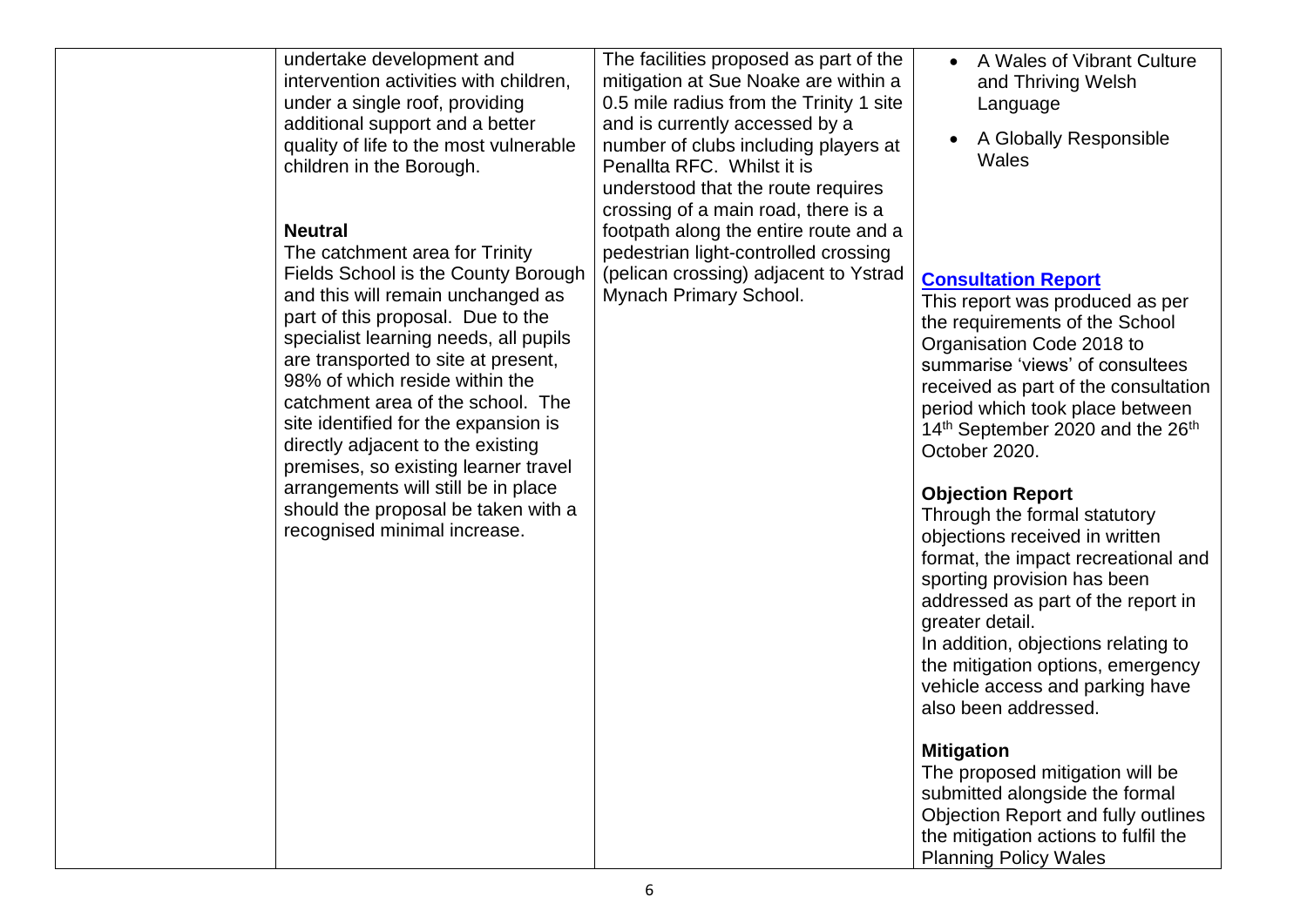|                                                                                                                                                    |                                         |                                                                                                                                                                                                                                 | requirements for Tan16 and the<br>adopted Local Development Plan<br>policy CW8. |
|----------------------------------------------------------------------------------------------------------------------------------------------------|-----------------------------------------|---------------------------------------------------------------------------------------------------------------------------------------------------------------------------------------------------------------------------------|---------------------------------------------------------------------------------|
| <b>Gender Reassignment</b><br>(anybody who's gender<br>identity or gender<br>expression is different to<br>the sex they were assigned<br>at birth) | <b>Neutral</b><br>No anticipated change | Not applicable because the facility is<br>accessible to people with learning<br>disabilities regardless of other<br>specific protected characteristics<br>The mitigation options linked to the<br>proposal are fully inclusive. | Not applicable                                                                  |
| <b>Marriage or Civil</b><br>Partnership (people who<br>are married or in a civil<br>partnership)                                                   | <b>Neutral</b><br>No impact             | Not applicable because the facility is<br>accessible to people with learning<br>disabilities regardless of other<br>specific protected characteristics<br>The mitigation options linked to the<br>proposal are fully inclusive. | Not applicable                                                                  |
| <b>Pregnancy and Maternity</b><br>(women who are pregnant<br>and/or on maternity<br>leave)                                                         | <b>Neutral</b><br>No impact             | Not applicable because the facility is<br>accessible to people with learning<br>disabilities regardless of other<br>specific protected characteristics<br>The mitigation options linked to the<br>proposal are fully inclusive. | Not applicable                                                                  |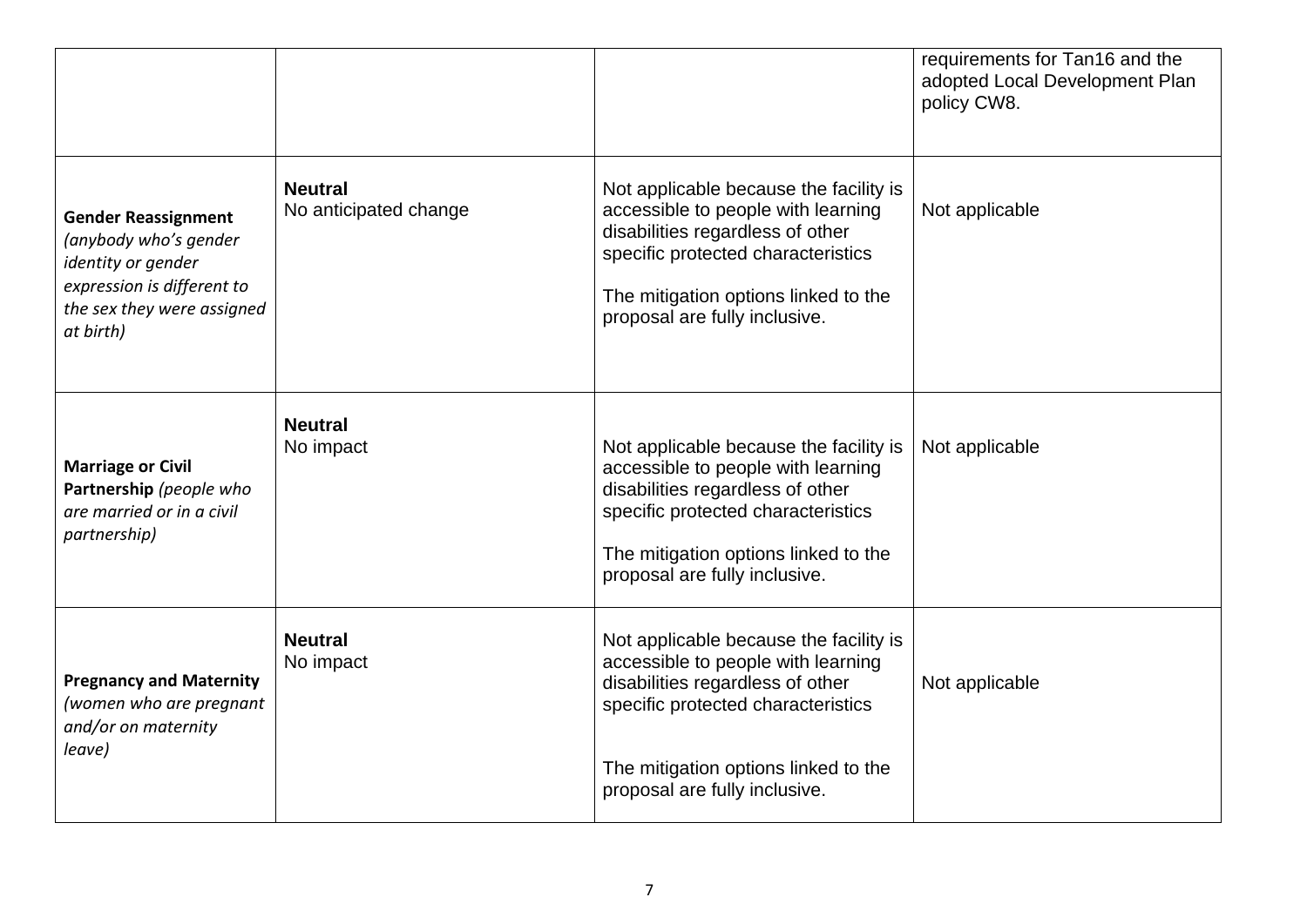| Race (people from black,<br>Asian and minority ethnic<br>communities and different<br>racial backgrounds)  | <b>Neutral</b><br>No anticipated change                                                                             | Not applicable because the facility is<br>accessible to people with learning<br>disabilities regardless of other<br>specific protected characteristics<br>The mitigation options linked to the<br>proposal are fully inclusive. | Not applicable                                       |
|------------------------------------------------------------------------------------------------------------|---------------------------------------------------------------------------------------------------------------------|---------------------------------------------------------------------------------------------------------------------------------------------------------------------------------------------------------------------------------|------------------------------------------------------|
| <b>Protected Characteristics</b>                                                                           | Does the proposal have any<br>positive, negative or neutral<br>impacts on the protected<br>characteristics and how? | If there are negative impacts how<br>will these be mitigated?                                                                                                                                                                   | What evidence has been used to<br>support this view? |
| Religion or Belief (people<br>with different religions<br>and beliefs including<br>people with no beliefs) | <b>Neutral</b><br>No anticipated change                                                                             | Not applicable because the facility is<br>accessible to people with learning<br>disabilities regardless of other<br>specific protected characteristics<br>The mitigation options linked to the<br>proposal are fully inclusive. | Not applicable                                       |
| Sex (women and men,<br>girls and boys and those<br>who self-identify their<br>gender)                      | <b>Neutral</b><br>No anticipated change                                                                             | Not applicable because the facility is<br>accessible to people with learning<br>disabilities regardless of other<br>specific protected characteristics<br>The mitigation options linked to the<br>proposal are fully inclusive. | Not applicable                                       |
| <b>Sexual Orientation</b><br>(lesbian, gay, bisexual,<br>heterosexual)                                     | <b>Neutral</b><br>No anticipated change                                                                             | Not applicable because the facility is<br>accessible to people with learning<br>disabilities regardless of specific<br>protected characteristics                                                                                | Not applicable                                       |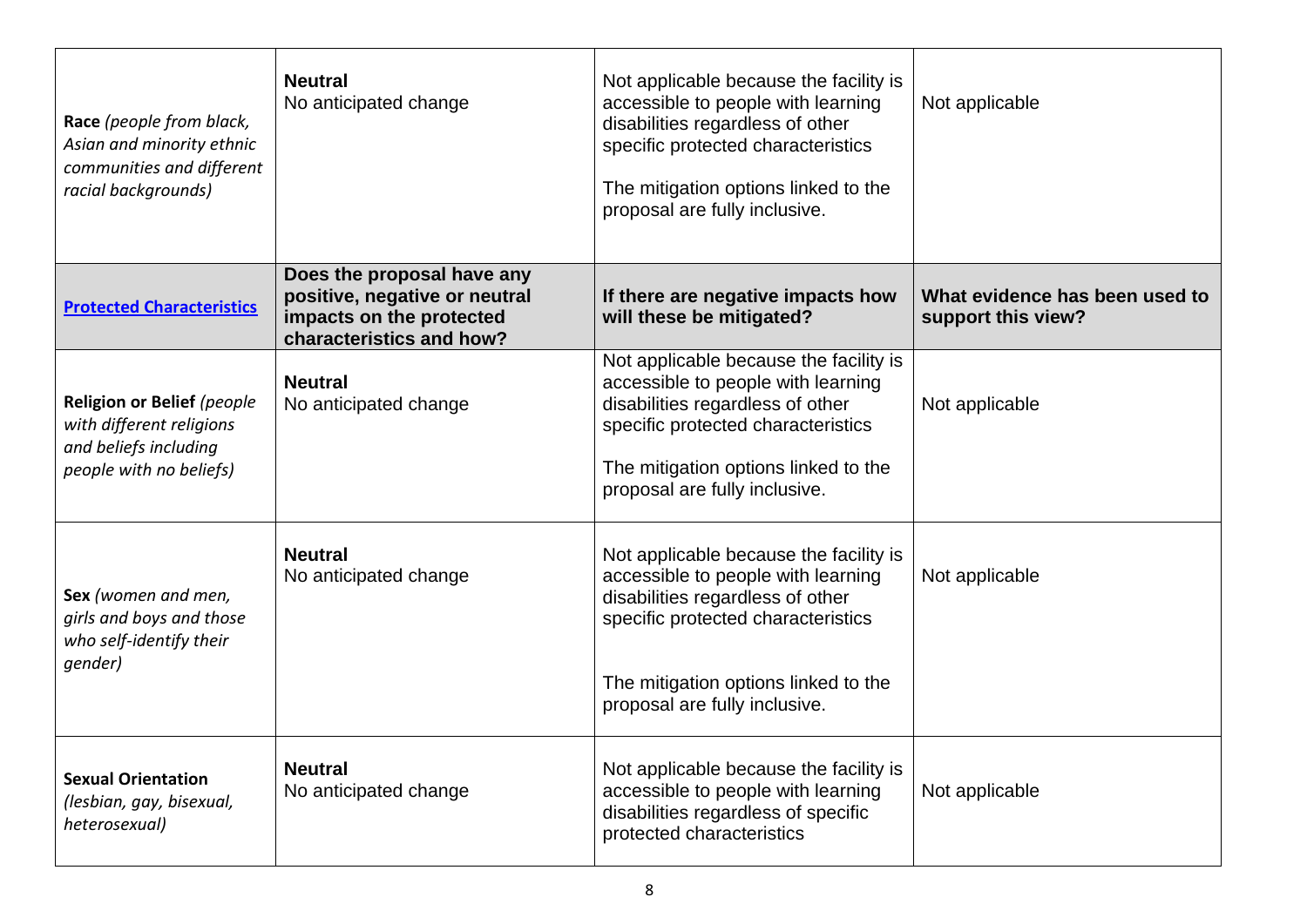|  | The mitigation options linked to the<br>proposal are fully inclusive. |  |
|--|-----------------------------------------------------------------------|--|
|  |                                                                       |  |

| 3. Socio-economic Duty (Strategic Decisions Only)                                                                                                                                                                                                                                                                                                                                                                                                                                                                                                                                                                                                                                                                                                                                      | (The Socio-economic Duty gives us an opportunity to do things differently and put tackling inequality genuinely at the heart of key decision making.<br>Socio-economic disadvantage means living on a low income compared to others in Wales, with little or no accumulated wealth, leading to greater             |                                                               |                                                                                                                                                                                                                                                                                                                                                                                                                                                                                                   |  |
|----------------------------------------------------------------------------------------------------------------------------------------------------------------------------------------------------------------------------------------------------------------------------------------------------------------------------------------------------------------------------------------------------------------------------------------------------------------------------------------------------------------------------------------------------------------------------------------------------------------------------------------------------------------------------------------------------------------------------------------------------------------------------------------|--------------------------------------------------------------------------------------------------------------------------------------------------------------------------------------------------------------------------------------------------------------------------------------------------------------------|---------------------------------------------------------------|---------------------------------------------------------------------------------------------------------------------------------------------------------------------------------------------------------------------------------------------------------------------------------------------------------------------------------------------------------------------------------------------------------------------------------------------------------------------------------------------------|--|
| material deprivation, restricting the ability to access basic goods and services)<br>Please consider these additional vulnerable groups and the impact your proposal may or may not have on them:<br>Single parents and vulnerable families<br>$\triangleright$ Carers<br>$\triangleright$ People who have experienced the asylum system<br>$\blacktriangleright$<br>People with low literacy/numeracy<br>$\triangleright$ People of all ages leaving a care setting<br>> Armed Forces Community<br>$\triangleright$ People living in the most deprived areas in Wales (WIMD)<br><b>Pensioners</b><br>Students<br>Looked after children<br>Single adult households<br>$\triangleright$ People involved in the criminal justice system<br>Homeless people<br>People misusing substances |                                                                                                                                                                                                                                                                                                                    |                                                               |                                                                                                                                                                                                                                                                                                                                                                                                                                                                                                   |  |
| <b>Socio-economic Disadvantage</b>                                                                                                                                                                                                                                                                                                                                                                                                                                                                                                                                                                                                                                                                                                                                                     | Does the proposal have any positive,<br>negative or neutral impacts on the<br>following and how?                                                                                                                                                                                                                   | If there are negative impacts how<br>will these be mitigated? | What evidence has been used to<br>support this view?                                                                                                                                                                                                                                                                                                                                                                                                                                              |  |
| Low Income / Income Poverty<br>(cannot afford to maintain regular<br>payments such as bills, food,<br>clothing, transport etc.)                                                                                                                                                                                                                                                                                                                                                                                                                                                                                                                                                                                                                                                        | <b>Positive</b><br>Providing educational facilities fit<br>for the future will improve the<br>education and life outcomes of<br>the pupils at Trinity Fields<br><b>Neutral</b><br>The facility is accessible to<br>people with learning disabilities<br>regardless of any specific socio-<br>economic disadvantage | Not applicable                                                | Is Wales Fairer? - The state of<br>equality and human rights<br>(EHRC 2018)<br><b>Equality and Human Rights</b><br>Commission acknowledge that<br>Socio-economic disadvantage<br>has a knock-on effect on<br>education and health outcomes.<br><b>The Disability Pay Gap</b><br>(EHRC 2017).<br><b>Equality and Human Rights</b><br>Commission data shows that<br>people with physical impairments<br>generally experience pay gaps in<br>the range of 15% to 28%<br>depending on disability. Men |  |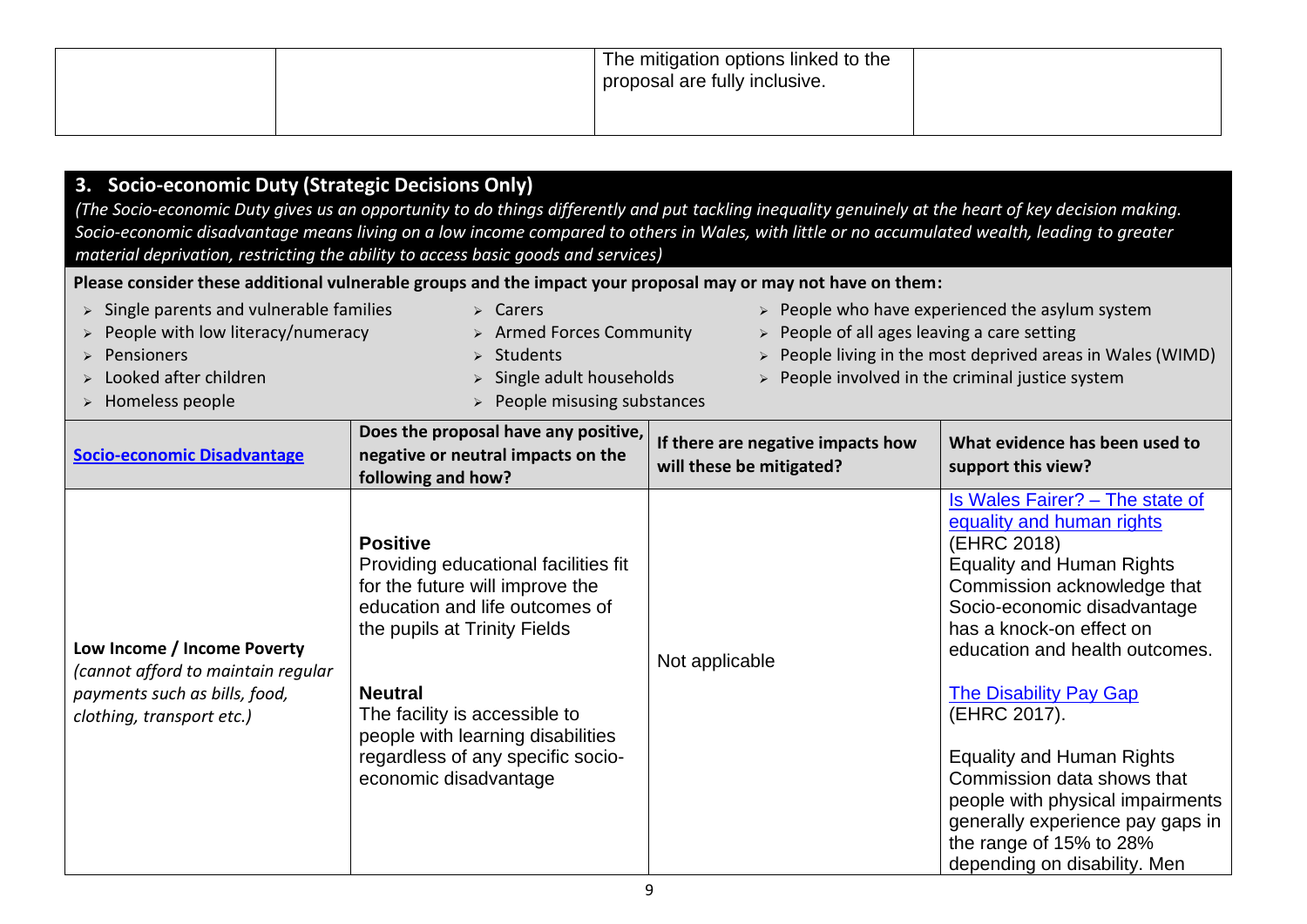|                                                                                                                                                                                                     |                                                                                                                                                                                                                                                                                                                                                                                                                                                                                                                                                 |                                                                                                                                                                                                                                                                                                                                                                                                        | with learning disabilities have a<br>pay gap of around 60%.<br>Disabled people are less likely to<br>be in employment and more<br>likely to be on lower pay than<br>non-disabled people.                                                                                                                                                                                                                                                                                                                       |
|-----------------------------------------------------------------------------------------------------------------------------------------------------------------------------------------------------|-------------------------------------------------------------------------------------------------------------------------------------------------------------------------------------------------------------------------------------------------------------------------------------------------------------------------------------------------------------------------------------------------------------------------------------------------------------------------------------------------------------------------------------------------|--------------------------------------------------------------------------------------------------------------------------------------------------------------------------------------------------------------------------------------------------------------------------------------------------------------------------------------------------------------------------------------------------------|----------------------------------------------------------------------------------------------------------------------------------------------------------------------------------------------------------------------------------------------------------------------------------------------------------------------------------------------------------------------------------------------------------------------------------------------------------------------------------------------------------------|
| <b>Socio-economic Disadvantage</b>                                                                                                                                                                  | Does the proposal have any<br>positive, negative or neutral<br>impacts on the following and<br>how?                                                                                                                                                                                                                                                                                                                                                                                                                                             | If there are negative impacts<br>how will these be mitigated?                                                                                                                                                                                                                                                                                                                                          | What evidence has been used<br>to support this view?                                                                                                                                                                                                                                                                                                                                                                                                                                                           |
| Low and/or No Wealth (enough<br>money to meet basic living costs<br>and pay bills but have no savings to<br>deal with any unexpected spends<br>and no provisions for the future)                    | <b>Neutral</b><br>The facility is accessible to<br>people with learning disabilities<br>regardless of any specific socio-<br>economic disadvantage                                                                                                                                                                                                                                                                                                                                                                                              | Not applicable                                                                                                                                                                                                                                                                                                                                                                                         | Not applicable                                                                                                                                                                                                                                                                                                                                                                                                                                                                                                 |
| <b>Material Deprivation (unable to</b><br>access basic goods and services i.e.<br>financial products like life<br>insurance, repair/replace broken<br>electrical goods, warm home,<br>hobbies etc.) | <b>Positive</b><br>It is a pre-requisite of Welsh<br>Government funding that<br>Council's optimise the use of<br>infrastructure and resources to<br>enable flexibility for space and<br>facilities to be made available as<br>community assets. Whilst the<br>internal design of the proposed<br>extension is yet to be finalised,<br>subject to Cabinet approval to<br>progress, discussions have<br>included the zoning of the school<br>to support access during school<br>time and after hours to the<br>hydrotherapy pool, hall, gym, soft | The Council has an obligation to<br>provide an alternative provision<br>of equivalent community benefit,<br>made available locally, avoiding<br>any temporary loss of provision.<br>The proposed mitigation at the<br>Sue Noake location is situated<br>closer to the town centre than<br>the existing site which will enable<br>improved access to public<br>transport and other local<br>facilities. | <b>Consultation Document</b><br>As part of outlining the current<br>proposal, an options appraisal<br>was undertaken to consider the<br>relative desirability, viability and<br>feasibility of the proposal. In<br>addition, information relating to<br>the community usage and<br>community benefit requirement<br>relating to this proposal is<br>outlined in this document.<br><b>Consultation Report</b><br>This report was produced as per<br>the requirements of the School<br>Organisation Code 2018 to |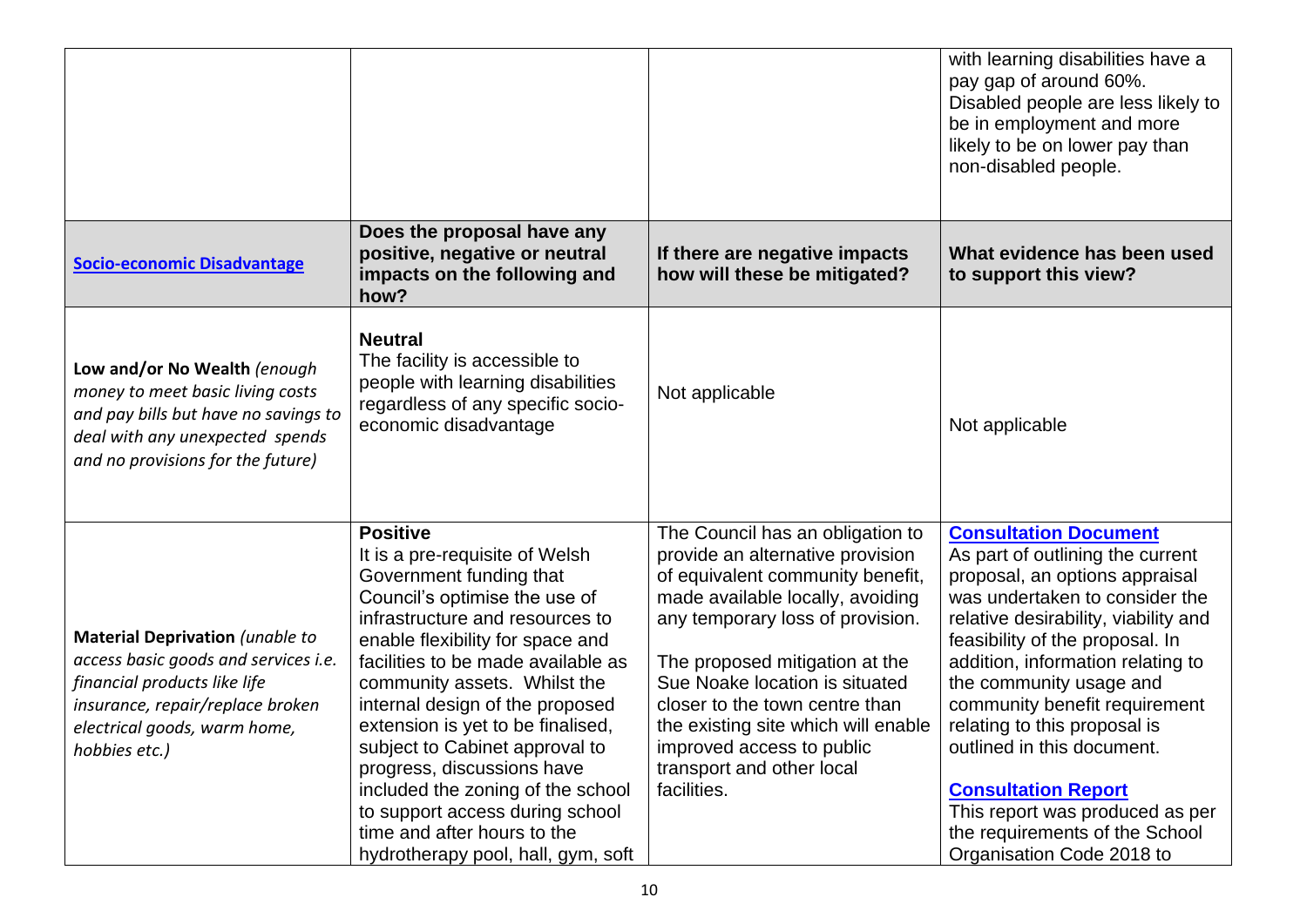|                                                                                                          | play, family room with kitchenette,<br>rebound therapy room and café<br>and kitchen. The accessible<br>toilets and 'changing places'<br>hygiene rooms supporting these<br>spaces would also be available<br>on a booking basis.<br><b>Neutral</b><br>The removal of a council owned<br>pay as you use sports pitch will<br>potentially impact on the cost of<br>accessing sport and leisure. |                                                                                                                                                                                  | summarise 'views' of consultees<br>received as part of the<br>consultation period which took<br>place between 14 <sup>th</sup> September<br>2020 and the 26 <sup>th</sup> October 2020.<br>As part of findings, community<br>usage and the impact on<br>Penallta RFC has been included<br>in the section entitled 'areas for<br>consideration'<br><b>Objection Report</b><br>Through the formal statutory<br>objections received in written<br>format, the impact on the<br>Community for recreational and<br>sporting provision has been<br>addressed as part of the report<br>in greater detail.<br><b>Mitigation</b><br>The proposed mitigation will be<br>submitted alongside the formal<br><b>Objection Report and fully</b><br>outlines the mitigation actions to<br>fulfil the Planning Policy Wales<br>requirements for Tan16 and the<br>adopted Local Development<br>Plan policy CW8. |
|----------------------------------------------------------------------------------------------------------|----------------------------------------------------------------------------------------------------------------------------------------------------------------------------------------------------------------------------------------------------------------------------------------------------------------------------------------------------------------------------------------------|----------------------------------------------------------------------------------------------------------------------------------------------------------------------------------|------------------------------------------------------------------------------------------------------------------------------------------------------------------------------------------------------------------------------------------------------------------------------------------------------------------------------------------------------------------------------------------------------------------------------------------------------------------------------------------------------------------------------------------------------------------------------------------------------------------------------------------------------------------------------------------------------------------------------------------------------------------------------------------------------------------------------------------------------------------------------------------------|
| Area Deprivation (where you live<br>(rural areas), where you work<br>(accessibility of public transport) | <b>Positive</b><br>The design process will seek to<br>include measures to enable safe<br>'zoning' of parts of the new school<br>building, including the hall and a<br>multi-functional classroom<br>compliant space which could be                                                                                                                                                           | The Council has an obligation to<br>provide an alternative provision<br>of equivalent community benefit,<br>made available locally, avoiding<br>any temporary loss of provision. | <b>Consultation Document</b><br>Information relating to the<br>community usage and<br>community benefit requirement<br>relating to this proposal is<br>outlined in this document.                                                                                                                                                                                                                                                                                                                                                                                                                                                                                                                                                                                                                                                                                                              |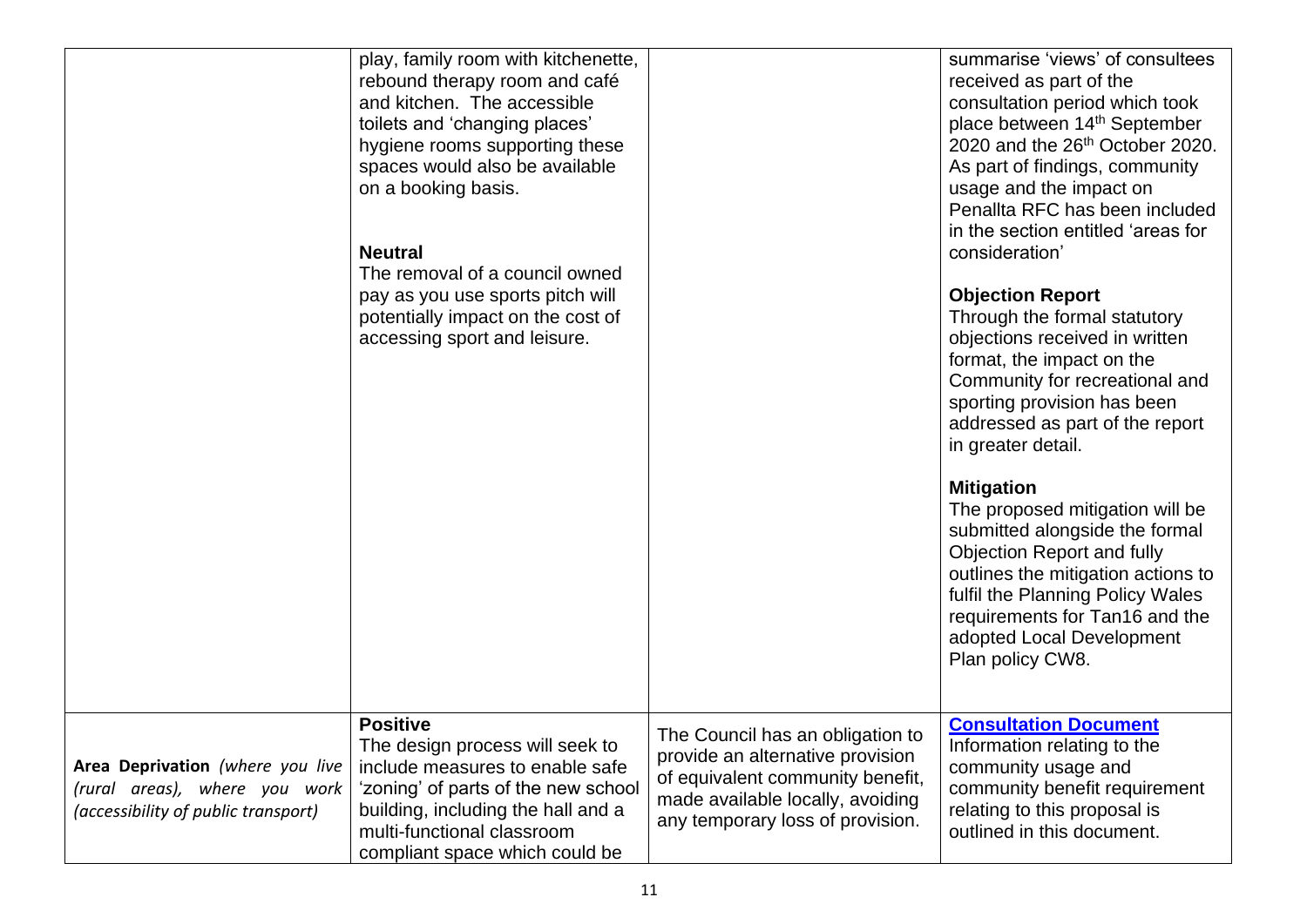| adapted for use. The usage of        | The propose mitigation at the               | <b>Consultation Report</b>                  |
|--------------------------------------|---------------------------------------------|---------------------------------------------|
| facilities will also be considered   | Sue Noake location is situated              | This report was produced as per             |
| for the community at suitable        | closer to the town centre than              | the requirements of the School              |
| times in keeping with the            | the existing site which will enable         | Organisation Code 2018 to                   |
| curriculum timetable. It will also   | improved access to public                   | summarise 'views' of consultees             |
| strengthen and safeguard the         | transport and other local facilities        | received as part of the                     |
| promotion of inclusivity and         |                                             | consultation period which took              |
| wellbeing within the Community       | The mitigations will result in an           | place between 14 <sup>th</sup> September    |
|                                      | increase in sporting provision              | 2020 and the 26 <sup>th</sup> October 2020. |
| <b>Positive</b>                      | though:                                     | As part of findings, community              |
| Procurement will include             |                                             | usage and the impact on                     |
| Community Benefits as a core         | The creation of a new Mini<br>$\bullet$     | Penallta RFC has been included              |
| requirement e.g. around local        | and Junior pitch at Trinity 3               | in the section entitled 'areas for          |
| targeted recruitment & training,     | with an 84m x 44m marked                    | consideration'                              |
| supply chains, community &           | out pitch with rugby posts                  |                                             |
| education initiatives in the         | available for use in time for               | <b>Welsh Index of Multiple</b>              |
| provision of the proposed new        | the 2021/22 season.                         | <b>Deprivation (WIMD)</b>                   |
| facility.                            | New training lights will be<br>$\bullet$    | Ystrad Mynach is broken down                |
|                                      | installed alongside the pitch               | into 3 distinct output areas (as            |
| <b>Neutral</b>                       | at Trinity 2 to provide winter              | defined by the WIMD). Whilst                |
| The removal of a council owned       | training opportunities where                | the data for 'Ystrad Mynach 2'              |
| pay as you use sports pitch will     | those don't currently exist.                | which is the main built up                  |
| reduce the pitch availability in the | The provision of an additional<br>$\bullet$ | town/shopping area does score               |
| immediate vicinity. See mitigation   | 102m x 60m senior pitch at                  | a low in relation to the Physical           |
| comments in relation to              | the Sue Noake Leisure                       | Environment it should not be                |
| alternative provision.               | Centre available for use in                 | considered in isolation. The                |
|                                      | time for the 2021/22 season,                | remaining 2 areas identified as             |
|                                      | with 5m grass run off, partial              | 'Ystrad Mynach 1' and 'Ystrad               |
|                                      | hard standing barrier,                      | Mynach 3' which includes the                |
|                                      | fencing, drainage and                       | area effected by the proposal in            |
|                                      | enhanced playing surface                    | addition to Ystrad Mynach Park              |
|                                      | Enhancements to the existing                | and Penallta Park, score                    |
|                                      | 108m x 63m pitch at the Sue                 | considerably higher when                    |
|                                      | Noake Leisure Centre with                   | comparing with other areas                  |
|                                      | new hard standing, fencing,                 | within the Borough (110 areas in            |
|                                      | drainage and enhanced                       | total).                                     |
|                                      | playing surface.                            |                                             |
|                                      |                                             |                                             |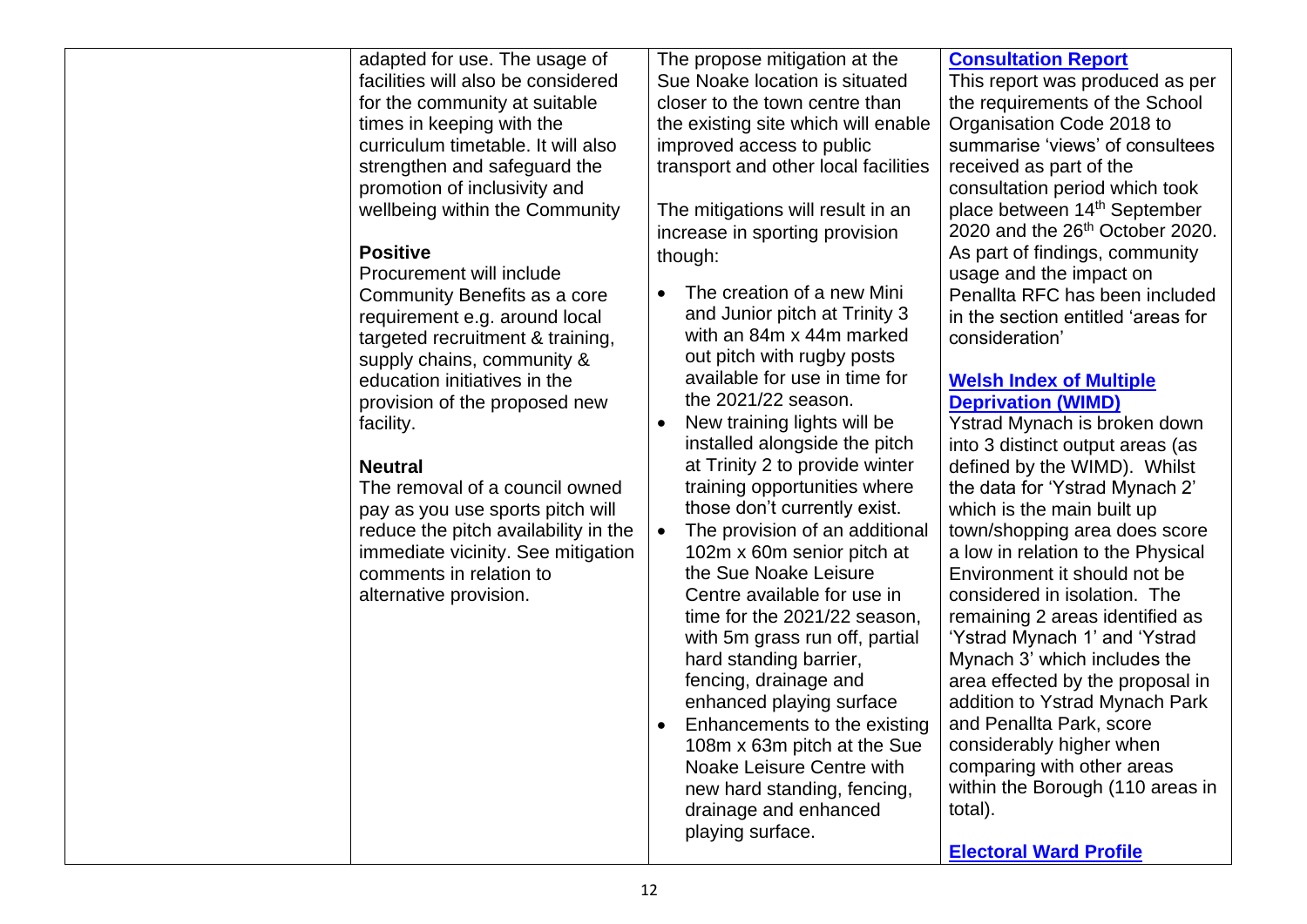|                                                                                              |                                                                                                                                                 | In addition, a number of<br>enhancements to the supporting<br>facilities including:<br>Additional changing facilities<br>at Sue Noake Leisure Centre<br>Temporary training lights in<br>situ at SN1 to be replaced<br>with enhanced permanent<br><b>LED</b> lighting<br><b>Emergency Vehicle access to</b><br>be created to the pitches at<br>Sue Noake Leisure Centre<br><b>Access Path Enhancements</b><br>at Sue Noake Leisure Centre<br>Remedial Drainage Works on<br>the Artificial Training Pitch at<br>Sue Noake Leisure Centre to<br>repair a crushed drainage<br>pipe which has contributed to<br>surface water flooding<br>Subject to Cabinet approval,<br>the Council will apply for<br>Fields in Trust status for the<br>pitches at SN1 and 2 and<br>Trinity 2 and 3, providing<br>additional safeguards against<br>the loss of these four fields<br>moving forward. | Ystrad Mynach ward profile from<br>the 2011 Census information has<br>been reviewed                                                                                                                                             |
|----------------------------------------------------------------------------------------------|-------------------------------------------------------------------------------------------------------------------------------------------------|----------------------------------------------------------------------------------------------------------------------------------------------------------------------------------------------------------------------------------------------------------------------------------------------------------------------------------------------------------------------------------------------------------------------------------------------------------------------------------------------------------------------------------------------------------------------------------------------------------------------------------------------------------------------------------------------------------------------------------------------------------------------------------------------------------------------------------------------------------------------------------|---------------------------------------------------------------------------------------------------------------------------------------------------------------------------------------------------------------------------------|
| Socio-economic Background<br>(social class i.e. parents education,<br>employment and income) | <b>Positive</b><br>Facility is accessible to people<br>with learning disabilities<br>regardless of any specific socio-<br>economic disadvantage | The mitigation proposals for the<br>loss of the pitch at Trinity 1<br>include the creation of a new<br>Mini and Junior pitch at Trinity 3<br>and new training lights will be<br>installed alongside the pitch at<br>Trinity 2. The lighting will provide                                                                                                                                                                                                                                                                                                                                                                                                                                                                                                                                                                                                                         | <b>Welsh Index of Multiple</b><br><b>Deprivation (WIMD)</b><br>Ystrad Mynach is broken down<br>into 3 distinct output areas (as<br>defined by the WIMD). Whilst<br>the data for 'Ystrad Mynach 2'<br>which is the main built up |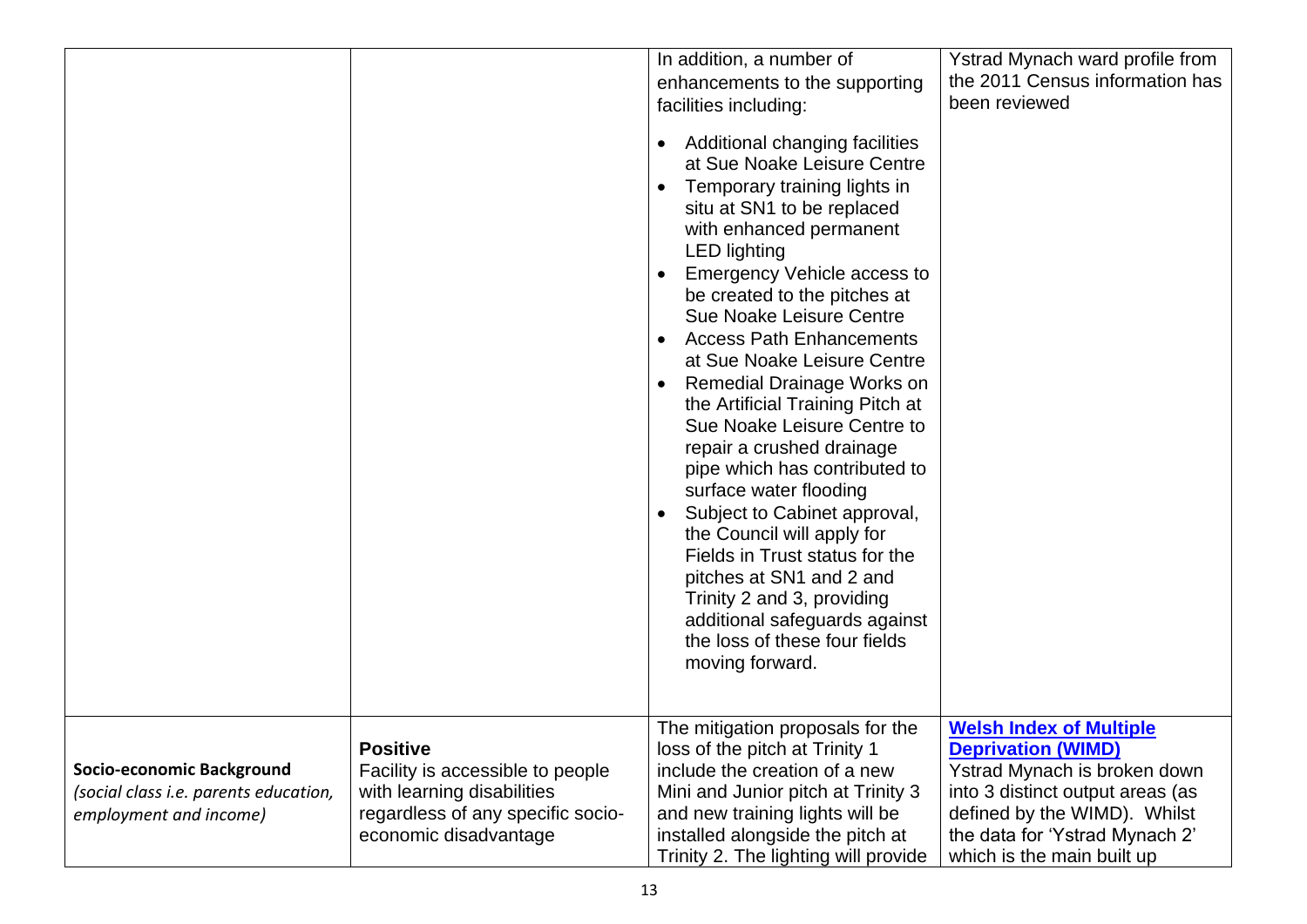| <b>Positive</b><br>The proposed facility would<br>include the expansion and further<br>opportunities at Café Oren in<br>Trinity Fields School to for the<br>development of life skills<br>provision to vulnerable pupils and<br>to support and upskill parents and<br>carers<br><b>Positive</b><br>Provision for the Borough's most<br>vulnerable learners will be kept<br>within the borough and fully<br>inclusive and accessible for all at<br>a single, central location.<br><b>Positive</b><br>The facility will provide inclusive<br>facilities which will be accessible<br>to vulnerable children and young<br>people alongside supporting the<br>holistic needs of their wider family<br>and supporting their future<br>wellbeing.<br><b>Negative</b><br>The removal of a council owned<br>pay as you use sports pitch will<br>potentially impact on the delivery<br>of sporting and recreational<br>activities. A section of the local<br>community have indicated as part<br>of the Consultation responses<br>that they see the removal of the<br>pitch as negative and that the | a viable and safer area within the<br>existing Ystrad Mynach Park<br>where this currently does not<br>exist.<br>The provision of an additional<br>senior pitch and enhancements<br>to the existing pitch at the Sue<br>Noake Leisure Centre, which is<br>within a 0.5mile/10 minute walk<br>of the existing Trinity 1 site and<br>situated closer to the town centre<br>and public transport linnks,<br>along with changing facilities and<br>permanent LED lighting will<br>deliver safe, secure and<br>convenient access to facilities to<br>enable the local and wider<br>community to feel safe and<br>aspire to succeed and live active<br>and healthy lives. The<br>availability of improved transport<br>links could also attract more<br>people to take part in sport and<br>recreation activities. | town/shopping area does score<br>a low in relation to the Physical<br>Environment it should not be<br>considered in isolation. The<br>remaining 2 areas identified as<br>'Ystrad Mynach 1' and 'Ystrad<br>Mynach 3' which includes the<br>area effected by the proposal in<br>addition to Ystrad Mynach Park<br>and Penallta Park, score<br>considerably higher when<br>comparing with other areas<br>within the Borough (110 areas in<br>total).<br><b>Electoral Ward Profile</b><br>Ystrad Mynach ward profile from<br>the 2011 Census information has<br>been reviewed<br><b>Consultation Report</b><br>This report was produced as per<br>the requirements of the School<br>Organisation Code 2018 to<br>summarise 'views' of consultees<br>received as part of the<br>consultation period which took<br>place between 14 <sup>th</sup> September<br>2020 and the 26 <sup>th</sup> October 2020.<br>As part of findings, community<br>usage and the impact on<br>Penallta RFC has been included<br>in the section entitled 'areas for<br>consideration'<br><b>Mitigation</b><br>The proposed mitigation will be<br>submitted alongside the formal |
|--------------------------------------------------------------------------------------------------------------------------------------------------------------------------------------------------------------------------------------------------------------------------------------------------------------------------------------------------------------------------------------------------------------------------------------------------------------------------------------------------------------------------------------------------------------------------------------------------------------------------------------------------------------------------------------------------------------------------------------------------------------------------------------------------------------------------------------------------------------------------------------------------------------------------------------------------------------------------------------------------------------------------------------------------------------------------------------------|-------------------------------------------------------------------------------------------------------------------------------------------------------------------------------------------------------------------------------------------------------------------------------------------------------------------------------------------------------------------------------------------------------------------------------------------------------------------------------------------------------------------------------------------------------------------------------------------------------------------------------------------------------------------------------------------------------------------------------------------------------------------------------------------------------------|-------------------------------------------------------------------------------------------------------------------------------------------------------------------------------------------------------------------------------------------------------------------------------------------------------------------------------------------------------------------------------------------------------------------------------------------------------------------------------------------------------------------------------------------------------------------------------------------------------------------------------------------------------------------------------------------------------------------------------------------------------------------------------------------------------------------------------------------------------------------------------------------------------------------------------------------------------------------------------------------------------------------------------------------------------------------------------------------------------------------------------------------------------|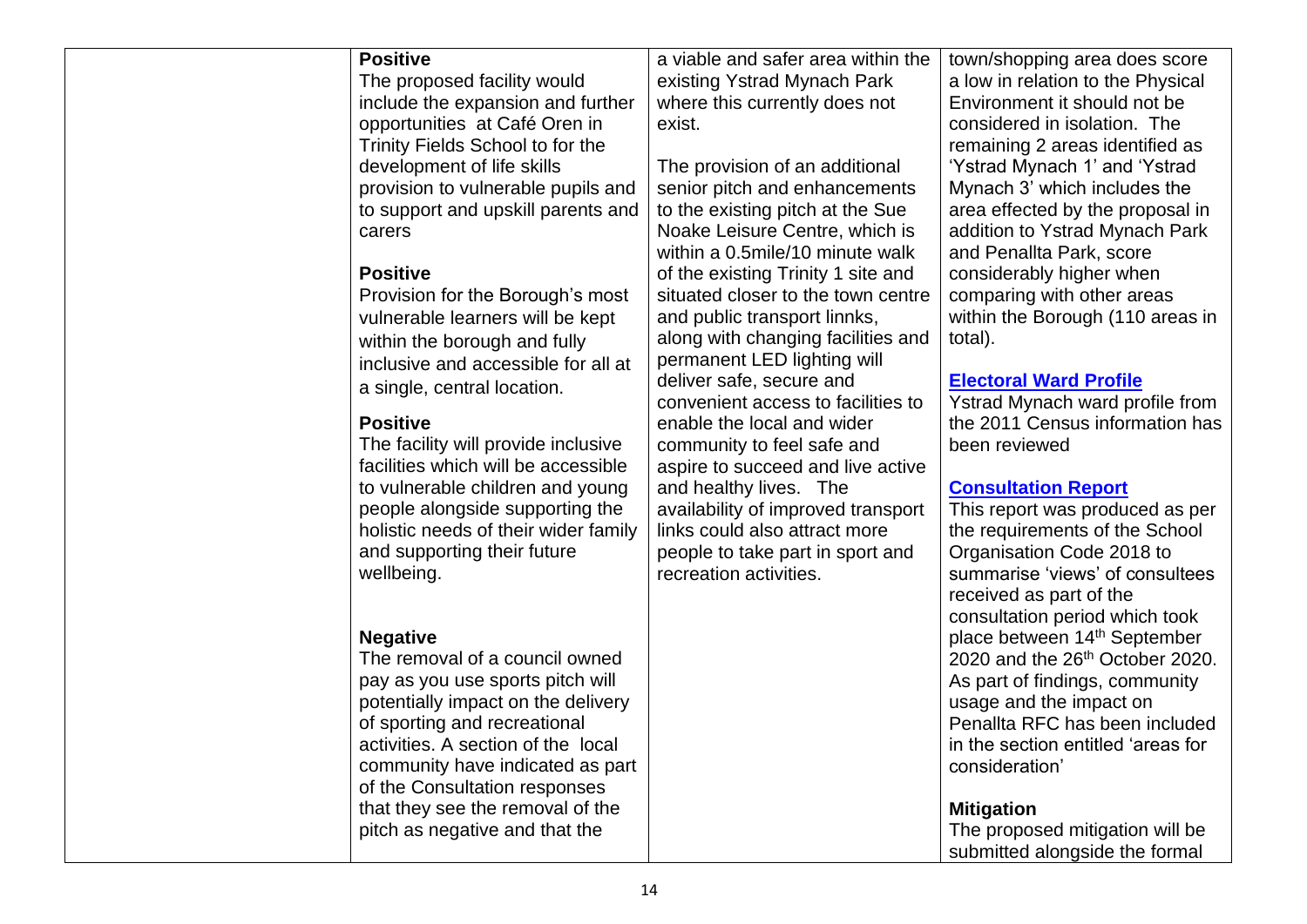|                                                                                                                                                                                                                           | mitigation option in insufficient,<br>inconvenient and disruptive.                                                                                                                                                                                                                                                                                                                                                                                                                                                                                                                                                                                                                                                                                                                                                                                                                                                                                                                            |                                                                                                                                                                                                                                                                                                                                                                                             | <b>Objection Report and fully</b><br>outlines the mitigation actions to<br>fulfil the Planning Policy Wales<br>requirements for Tan16 and the<br>adopted Local Development<br>Plan policy CW8.                                                                                                                                                                                                                                                                                                                                                                                                                                                                                                                                                                                                                                                                                                                  |
|---------------------------------------------------------------------------------------------------------------------------------------------------------------------------------------------------------------------------|-----------------------------------------------------------------------------------------------------------------------------------------------------------------------------------------------------------------------------------------------------------------------------------------------------------------------------------------------------------------------------------------------------------------------------------------------------------------------------------------------------------------------------------------------------------------------------------------------------------------------------------------------------------------------------------------------------------------------------------------------------------------------------------------------------------------------------------------------------------------------------------------------------------------------------------------------------------------------------------------------|---------------------------------------------------------------------------------------------------------------------------------------------------------------------------------------------------------------------------------------------------------------------------------------------------------------------------------------------------------------------------------------------|-----------------------------------------------------------------------------------------------------------------------------------------------------------------------------------------------------------------------------------------------------------------------------------------------------------------------------------------------------------------------------------------------------------------------------------------------------------------------------------------------------------------------------------------------------------------------------------------------------------------------------------------------------------------------------------------------------------------------------------------------------------------------------------------------------------------------------------------------------------------------------------------------------------------|
| Socio-economic Disadvantage<br>(What cumulative impact will the<br>proposal have on people or groups<br>because of their protected<br>characteristic(s) or vulnerability or<br>because they are already<br>disadvantaged) | <b>Positive</b><br>Expansion will provide for a<br>unified and integrated<br>multiagency input from Health<br>and Social Care which will further<br>compliment the Educational<br>provision. Visiting practitioners<br>will not be permanently based at<br>the Trinity site, but will however<br>have access to facilities to<br>undertake development and<br>intervention activities with<br>children, under a single roof,<br>providing additional support and a<br>better quality of life to the most<br>vulnerable children in the<br>Borough.<br><b>Positive</b><br>It is a pre-requisite of Welsh<br>Government funding that<br>Council's optimise the use of<br>infrastructure and resources to<br>enable flexibility for space and<br>facilities to be made available as<br>community assets. Whilst the<br>internal design of the proposed<br>extension is yet to be finalised,<br>subject to Cabinet approval to<br>progress, discussions have<br>included the zoning of the school | The mitigation relating to the<br>creation of Sue Noake 2 and<br>Trinity 3, the enhancement of<br>Sue Noake 1 and Trinity 2<br>pitches and the introduction of a<br>sporting hub at Sue Noake<br>support inclusive recreational<br>and sporting activities.<br>The facilities proposed as part of<br>the mitigation at Sue Noake are<br>within a 0.5 mile radius from the<br>Trinity 1 site | <b>Welsh Index of Multiple</b><br><b>Deprivation (WIMD)</b><br>Ystrad Mynach is broken down<br>into 3 distinct output areas (as<br>defined by the WIMD). Whilst<br>the data for 'Ystrad Mynach 2'<br>which is the main built up<br>town/shopping area does score<br>a low in relation to the Physical<br>Environment it should not be<br>considered in isolation. The<br>remaining 2 areas identified as<br>'Ystrad Mynach 1' and 'Ystrad<br>Mynach 3' which includes the<br>area effected by the proposal in<br>addition to Ystrad Mynach Park<br>and Penallta Park, score<br>considerably higher when<br>comparing with other areas<br>within the Borough (110 areas in<br>total).<br><b>Electoral Ward Profile</b><br>Ystrad Mynach ward profile from<br>the 2011 Census information has<br>been reviewed<br><b>Consultation Report</b><br>This report was produced as per<br>the requirements of the School |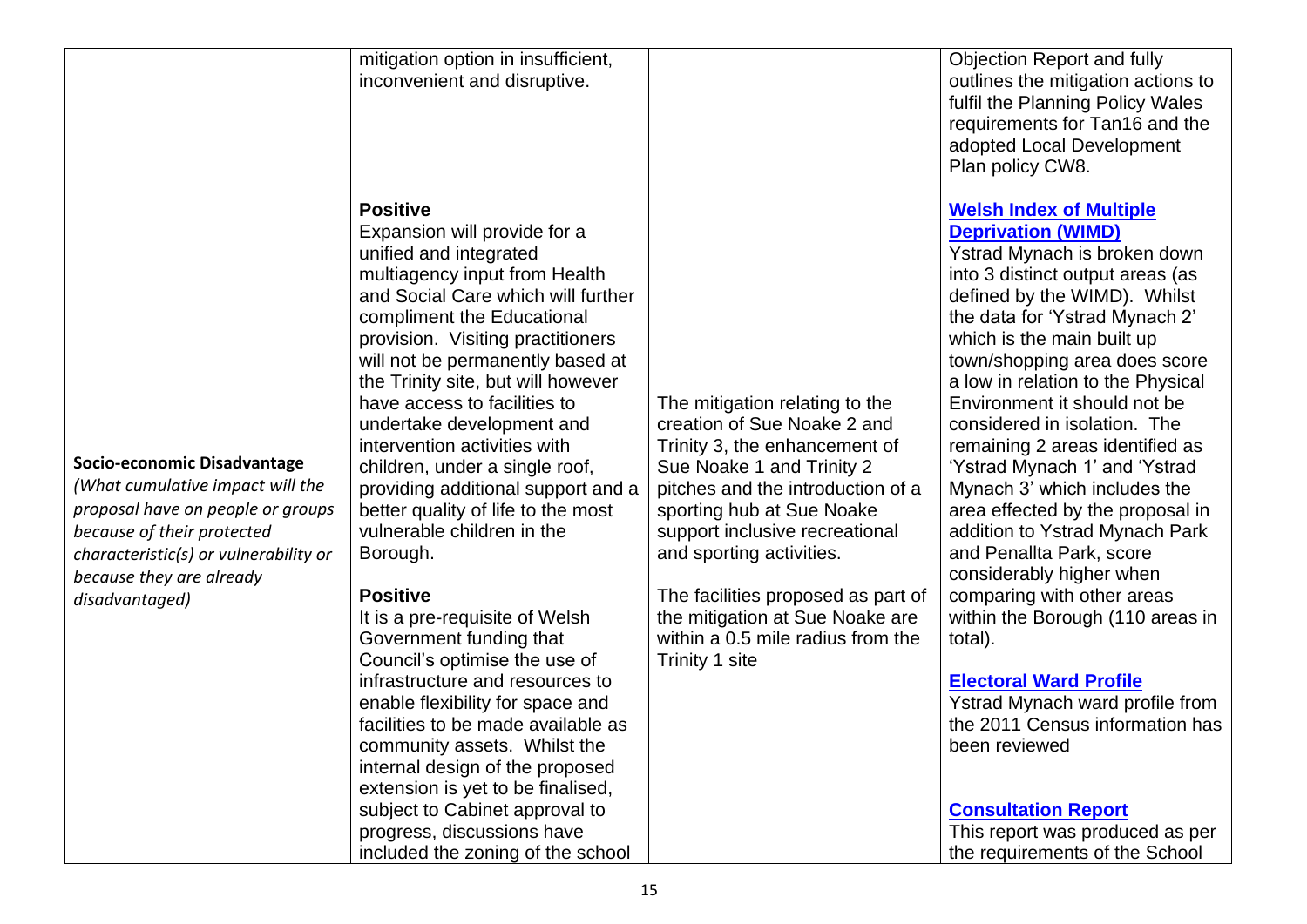| to support access during school<br>time and after hours to the<br>hydrotherapy pool, hall, gym, soft<br>play, family room with kitchenette,<br>rebound therapy room and café<br>and kitchen. The accessible<br>toilets and 'changing places'<br>hygiene rooms supporting these | Organisation Code 2018 to<br>summarise 'views' of consultees<br>received as part of the<br>consultation period which took<br>place between 14 <sup>th</sup> September<br>2020 and the 26 <sup>th</sup> October 2020.<br>As part of findings, community<br>usage and the impact on |
|--------------------------------------------------------------------------------------------------------------------------------------------------------------------------------------------------------------------------------------------------------------------------------|-----------------------------------------------------------------------------------------------------------------------------------------------------------------------------------------------------------------------------------------------------------------------------------|
| spaces would also be available<br>on a booking basis.<br><b>Neutral</b>                                                                                                                                                                                                        | Penallta RFC has been included<br>in the section entitled 'areas for<br>consideration'                                                                                                                                                                                            |
| The removal of a council owned<br>pay as you use sports pitch will<br>potentially impact on the delivery<br>of sporting and recreational<br>activities.                                                                                                                        | <b>Objection Report</b><br>Through the formal statutory<br>objections received in written<br>format, the impact on the<br>Community for recreational and<br>sporting provision has been<br>addressed as part of the report<br>in greater detail.                                  |
|                                                                                                                                                                                                                                                                                | <b>Mitigation</b><br>The proposed mitigation will be<br>submitted alongside the formal<br>Objection Report and fully<br>outlines the mitigation actions to<br>fulfil the Planning Policy Wales<br>requirements for Tan16 and the<br>adopted Local Development<br>Plan policy CW8. |

# **4. Corporate Plan – Council's Well-being Objectives**

*(How does your proposal deliver against any/all of the Council's Well-being Objectives? Which in turn support the national well-being goals for Wales as outlined in the Well-being of Future Generations (Wales) Act 2015. Are there any impacts (positive, negative or neutral? If there are negative impacts how have these been mitigated?) [Well-being Objectives](https://www.caerphilly.gov.uk/CaerphillyDocs/Council-and-democracy/Corporate_Plan_2018-2023.aspx)*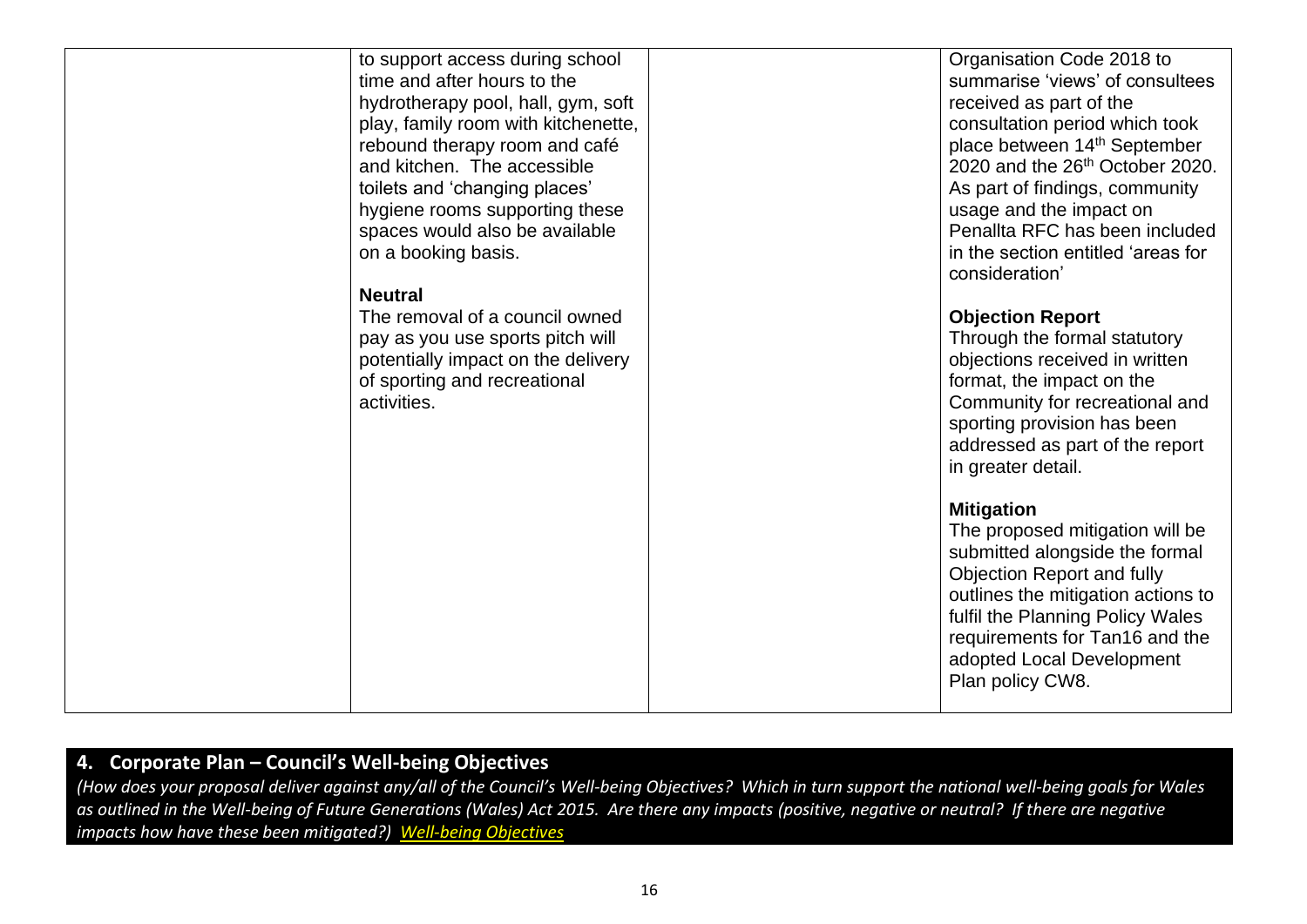| Objective 1 - Improve education opportunities for all                                                                                                                                              | <b>Positive</b><br>The needs of children who attend Trinity Fields School are significant and<br>complex and through rigorous assessment it is identified that the most<br>suitable provision can be delivered through a special school. The Council<br>has a responsibility to develop provision to meet need and must review<br>this regularly in line with the requirements of the Additional Learning<br>Needs and Education Tribunal (Wales) Act and is committed to providing<br>all children and young people with high quality education, tailored to meet<br>their needs, which will develop their potential, extend aspiration, promote<br>social inclusion and contribute to the economic regeneration of the area<br><b>Neutral</b><br>The relocation of the playing field will change the delivery of sporting and<br>recreational activities. The mitigation options will be in effect prior to any<br>works being undertaken on the proposed new facility. |
|----------------------------------------------------------------------------------------------------------------------------------------------------------------------------------------------------|---------------------------------------------------------------------------------------------------------------------------------------------------------------------------------------------------------------------------------------------------------------------------------------------------------------------------------------------------------------------------------------------------------------------------------------------------------------------------------------------------------------------------------------------------------------------------------------------------------------------------------------------------------------------------------------------------------------------------------------------------------------------------------------------------------------------------------------------------------------------------------------------------------------------------------------------------------------------------|
| <b>Objective 2 - Enabling employment</b>                                                                                                                                                           | <b>Positive</b><br>As part of the funding requirements for all 21 <sup>st</sup> Century School proposals,<br>Welsh Government stipulates that Community Benefits are a core<br>requirement of any procurement process related to the award of<br>contracts and will therefore be scored as part of the Quality evaluation.<br>These include a number of targets around local recruitment and training,<br>supply chains, community and education initiatives.                                                                                                                                                                                                                                                                                                                                                                                                                                                                                                             |
| Objective 3 - Address the availability, condition and<br>sustainability of homes throughout the county borough and<br>provide advice, assistance<br>or support to help improve people's well-being | Not applicable to this proposal                                                                                                                                                                                                                                                                                                                                                                                                                                                                                                                                                                                                                                                                                                                                                                                                                                                                                                                                           |
| Objective 4 - Promote a modern, integrated and sustainable<br>transport system that increases opportunity, promotes prosperity<br>and minimises the adverse impact on the environment              | <b>Neutral</b><br>There is a Statutory duty placed upon the Authority to provide pupils with<br>free transport to their nearest suitable school if they reside beyond<br>'walking distance' to that school. All pupils are assessed in accordance<br>with the Learner Travel (Wales) Measure 2008. However, the Authority<br>does offer a more generous policy than what is statutorily required by the<br>Measure. 98% of the vulnerable learners arrive by car/taxi/minibus<br>primarily due to the nature of their disabilities.<br><b>Positive</b>                                                                                                                                                                                                                                                                                                                                                                                                                    |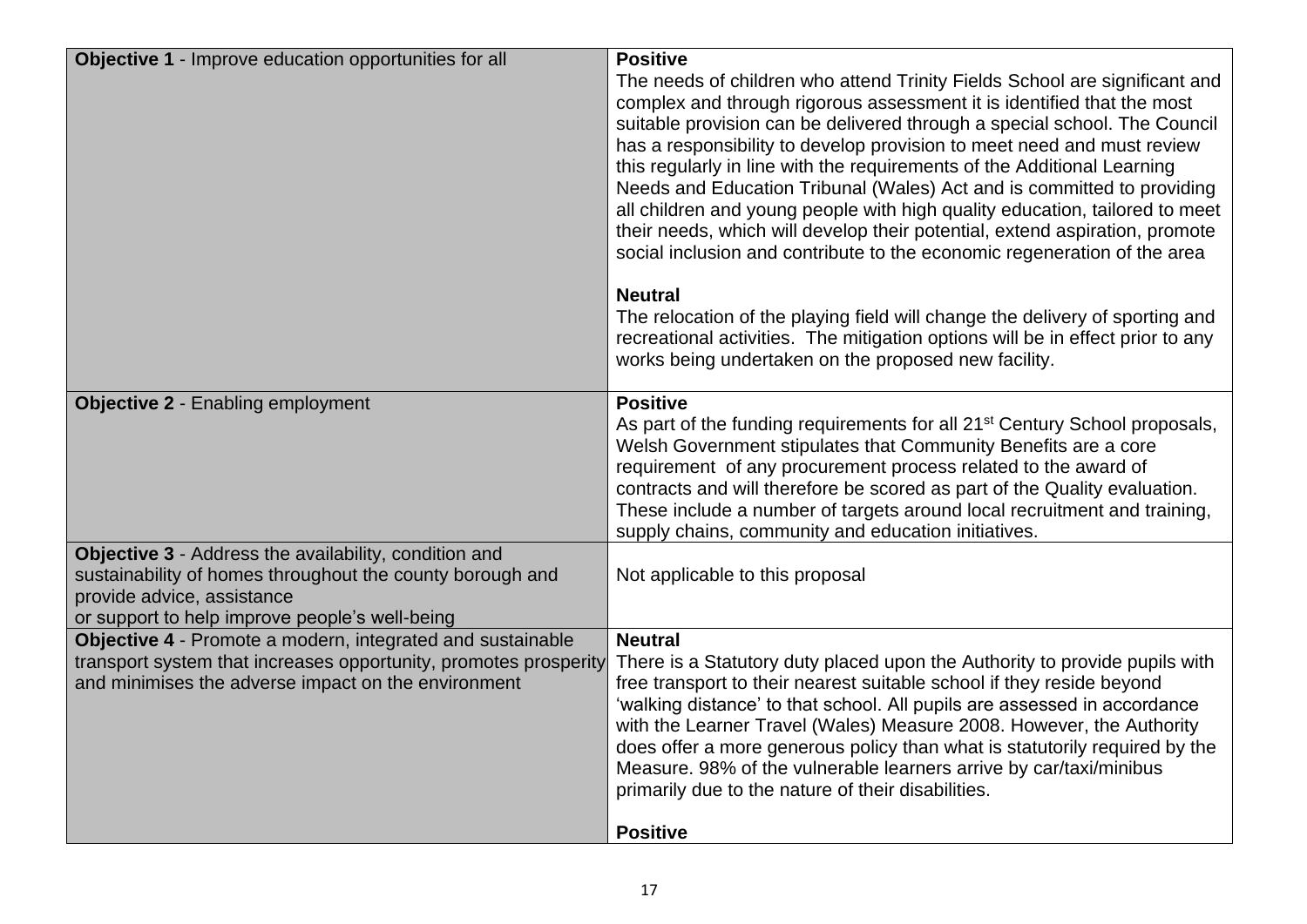| <b>Objective 5</b> - Creating a county borough that supports healthy                                                                   | Ystrad Mynach's location in the heart of the county borough along with its<br>economic and transport opportunities as identified in the Ystrad Mynach<br>Masterplan May 2019. The proposed mitigation for sports and recreation<br>will create new facilities closer to the centre of Ystrad Mynach Town<br>Centre and public transport, which will further support local business and<br>transport infrastructures.<br><b>Neutral</b>                                                                                                                                                           |
|----------------------------------------------------------------------------------------------------------------------------------------|--------------------------------------------------------------------------------------------------------------------------------------------------------------------------------------------------------------------------------------------------------------------------------------------------------------------------------------------------------------------------------------------------------------------------------------------------------------------------------------------------------------------------------------------------------------------------------------------------|
| lifestyle in accordance with the Sustainable Development<br>principle with in the Well-being of Future Generations (Wales)<br>Act 2015 | As part of the consultation responses and formal objection process,<br>respondents have raised concerns with regards to the impact of the<br>proposal on Penallta RFC in terms of facilities available to players and<br>income generation for the club. The Council acknowledges that this<br>proposal will impact on the removal of one Council owned pay-as-you use<br>sports pitch, primarily used for the playing of rugby by Penallta RFC,<br>locally referred to as Trinity 1. However the proposed mitigation<br>measures determine a neutral effect.                                    |
|                                                                                                                                        | <b>Neutral</b><br>As part of the consultation responses and formal objection process,<br>respondents have raised concerns with regards to the removal of open<br>green spaces in the Ystrad Mynach area and the potential impact on<br>health and wellbeing from both a recreational perspective, further<br>supported through the creation of the Ystrad Mynach Green Space Group<br>who have engaged in the consultation process.  The Trinity 1 pitch falls<br>within the CW8 Community and Leisure Facilities definitions. Trinity 1 is<br>not subject to the CW7 Open Space classification. |
|                                                                                                                                        | <b>Positive</b><br>Extensive mitigation measures will be implemented relating to the<br>enhancement of Trinity 2,3 and additional provision at Sue Noake,<br>subject to Cabinet approval and prior to any works commencing on the<br>Trinity 1 site. Council officers have been working closely with officials<br>from Penallta RFC to design a range of mitigations and enhanced<br>provisions. The intention is to develop an alternative provision of<br>equivalent community benefit locally, avoiding any temporary loss of<br>provision                                                    |
| <b>Objective 6 - Support citizens to remain independent and</b><br>improve                                                             | <b>Positive</b>                                                                                                                                                                                                                                                                                                                                                                                                                                                                                                                                                                                  |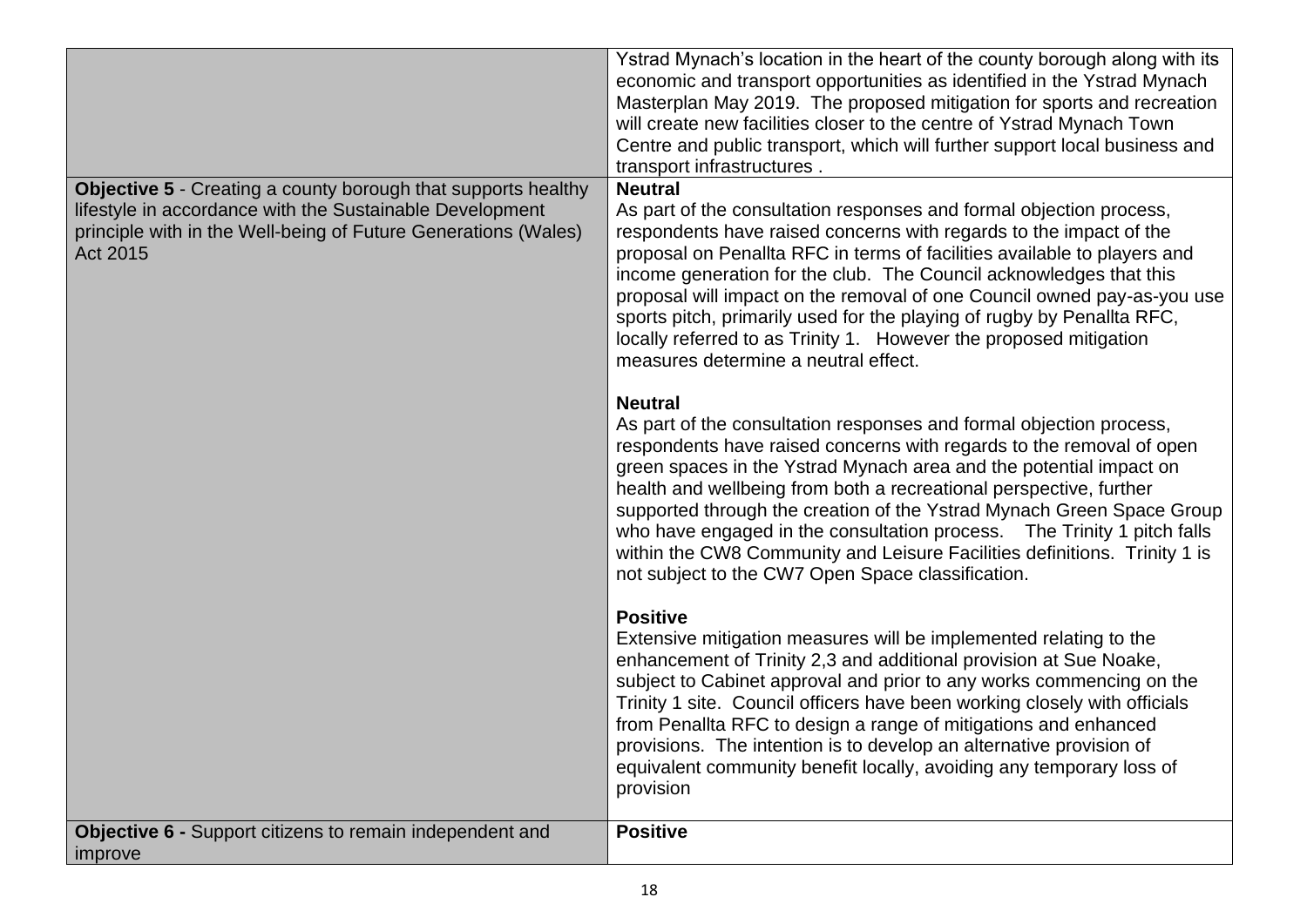#### their well-being

Expansion will also provide for a unified and integrated multiagency input from Health and Social Care which will further compliment the Educational provision. Visiting practitioners will not be permanently based at the Trinity site but will however have access to facilities to undertake development and intervention activities with children and young people, under a single roof, providing additional support and a better quality of life to the most vulnerable children and young people in the county borough.

#### **Positive**

The proposed facility would include the expansion and further opportunities at Café Oren in Trinity Fields School for the development of life skills provision to vulnerable pupils and to support and upskill parents and carers .

### **Positive**

The school operates 6 days a week throughout the year and provides respite services and the School Holiday enrichment Programme to families throughout the borough during holiday periods. The enhanced facilities such as the additional hydrotherapy pool, soft play, hall and rebound rooms will mean this offer can be extended to more families across the community.

### **Positive**

The extensive mitigation and enhancement measures within Ystrad Mynach Park and at Sue Noake, subject to Cabinet approval will provide additional facilities to support physical and mental wellbeing trough sport and recreation .

In addition, Penallta RFC and a number of other Ystrad Mynach based clubs are currently exploring the possibility of creating a Community Sporting Hub at the Sue Noake Leisure Centre. The Hub would have the potential to support Rugby, Football, Hockey and Netball as well as a new clubhouse and improved changing facilities. The creation of a sporting hub is not part of the current mitigations for the removal of the pitch at Trinity 1, but the Council is keen to support the clubs to make the hub concept a reality.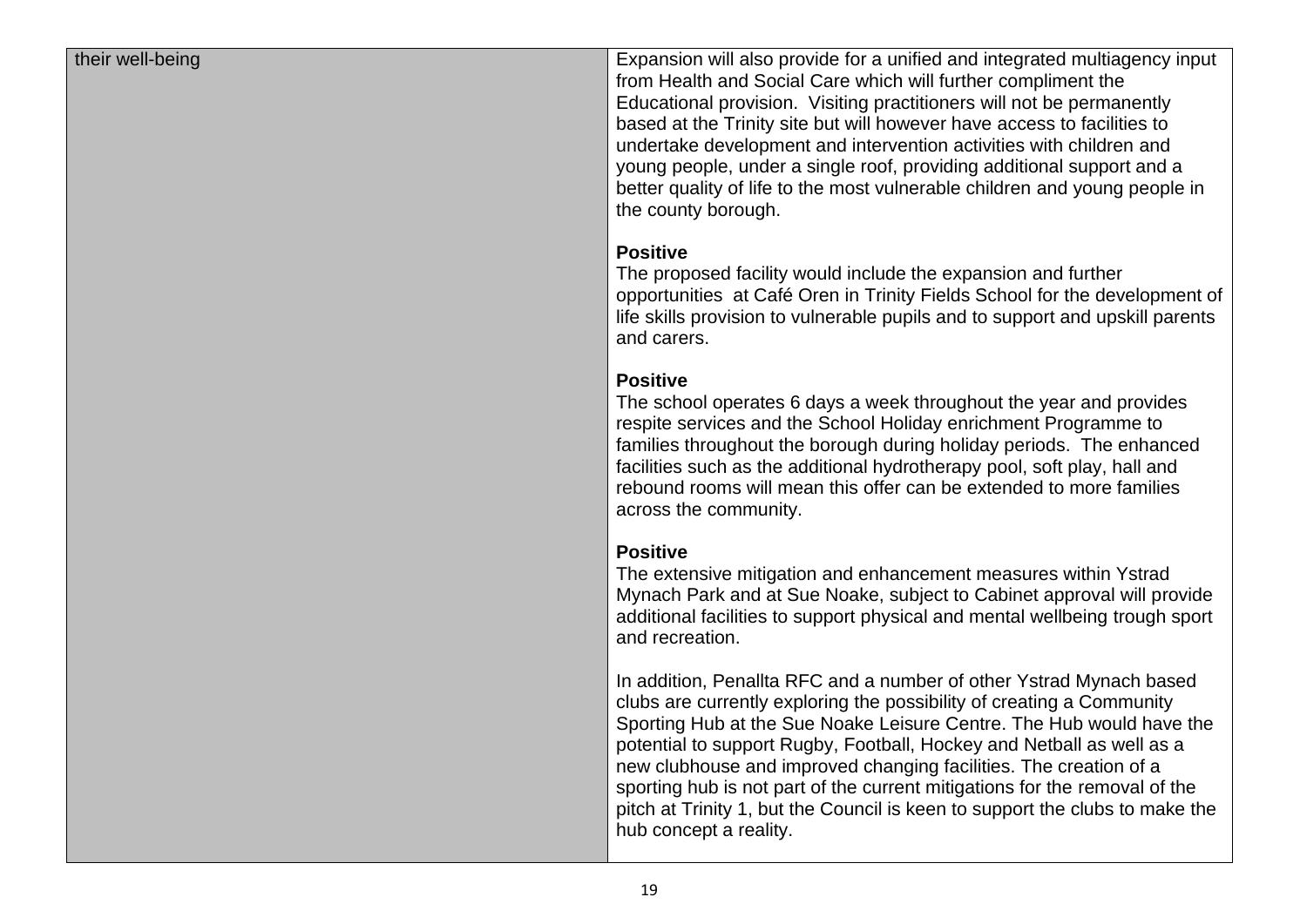### **4a. Links to any other relevant Council Policy**  *(How does your proposal deliver against any other relevant Council Policy?)*

The proposal contributes the following Strategies:

## • **Shared Ambitions Strategy (2019-2022)**

This proposal will deliver upon the Council's ambition to provide every learner with the best life chances through the provision of high quality teaching, learning and leadership across our impressive 21st Century school settings.

## • **Caerphilly Sport and Active Recreation Strategy (2018-2028)**

The mitigation measures linked to this proposal relating to the creation of Sue Noake 2 and Trinity 3, the enhancement of Sue Noake 1 and Trinity 2 pitches and the introduction of a sporting hub at Sue Noake support this agenda.

In addition, Penallta RFC and a number of other Ystrad Mynach based clubs are currently exploring the possibility of creating a Community Sporting Hub at the Sue Noake Leisure Centre. The Hub would have the potential to support Rugby, Football, Hockey and Netball as well as a new clubhouse and improved changing facilities. The creation of a sporting hub is not part of the current mitigations for the loss of the pitch at Trinity 1, but the Council is keen to support the clubs to make the hub concept a reality.

### • **Caerphilly Strategic Equality Plan**

A statutory document under the Equality Act 2010 (Statutory Duties) (Wales) Regulations 2011, this four-year plan explains in straightforward terms what each of the equalities issues actually means and under what wider legislation we have responsibilities as a council.

### • **Adopted Local Development Plan and Green Infrastructure Strategy**

The building and related transport infrastructure would be subject to a planning application.

A preplanning application consultation exercise will be carried out as part of the planning application process and all relevant National and Local Planning Policies and all material planning considerations will be taken into account by the Local Planning Authority in the determination of the application.

The planning proposal for the Trinity Fields scheme, will be determined having regard for the adopted LDP, which provides the framework for local decision-making and brings together both development and conservation interests to ensure that any changes in the use of land are coherent and provides maximum benefits. The Green Infrastructure Strategy will form a part of the evidence base for the 2nd Replacement LDP together any other strategies with land use requirements. Therefore, the primary document for determining planning applications is the Adopted LDP until such time as it is superseded by the 2nd Replacement LDP.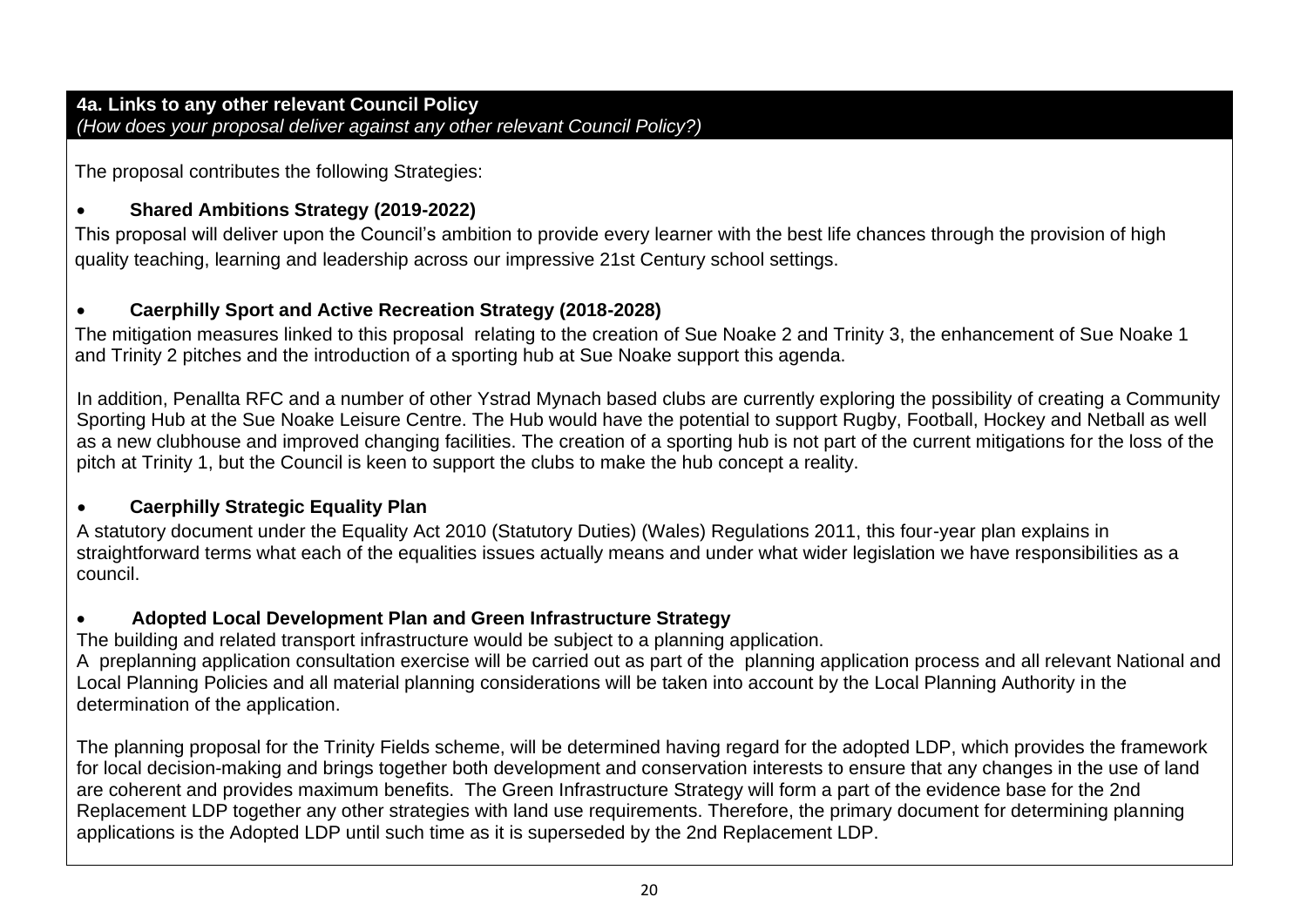The utilisation of this Integrated Impact Assessment will further help support the Council in making informed and effective decisions whilst ensuring compliance with a range of relevant legislation, including:

- Equality Act 2010 (Statutory Duties) (Wales) Regulations 2011
- Welsh Language (Wales) Measure 2011
- Socio-economic Duty Sections 1 to 3 of the Equality Act 2010
- Well-being of Future Generations (Wales) Act 2015
- Statutory Consultation v Doctrine of Legitimate Expectation and Gunning Principles

| 5. Well-being of Future Generations (Wales) Act 2015 - The Five Ways of Working (ICLIP)<br>(Also known as the sustainable development principles. The Act requires the Council to consider how any proposal improves the economic, social,<br>environmental and cultural well-being of Wales using the five ways of working as a baseline) |                                                                                                                                                                                                                                                                                                                                                                                                                                                                                                                                                                       |  |
|--------------------------------------------------------------------------------------------------------------------------------------------------------------------------------------------------------------------------------------------------------------------------------------------------------------------------------------------|-----------------------------------------------------------------------------------------------------------------------------------------------------------------------------------------------------------------------------------------------------------------------------------------------------------------------------------------------------------------------------------------------------------------------------------------------------------------------------------------------------------------------------------------------------------------------|--|
| <b>Ways of Working</b>                                                                                                                                                                                                                                                                                                                     | How have you used the Sustainable Development Principles in forming the proposal?                                                                                                                                                                                                                                                                                                                                                                                                                                                                                     |  |
| <b>Long Term</b>                                                                                                                                                                                                                                                                                                                           | The expansion of the highly successful Trinity Fields School provides a platform for the needs of our most vulnerable<br>learners to be met over the long term, through the provision of a custom built and fit for purpose extension to the existing<br>school site. The associated enhancements to the community sporting infrastructure of Ystrad Mynach set out within this<br>report, together with the Council's intention to secure fields in trust status for the stated pitches, will secure sporting<br>opportunity within the locality over the long term. |  |
| Prevention                                                                                                                                                                                                                                                                                                                                 | Providing the most vulnerable of Caerphilly's learners with a custom built expansion of the existing school at Trinity<br>Fields will enable pupils to access a 21 <sup>st</sup> century facility and to receive tailor made learning opportunities designed to<br>meet their specific needs. The enhancements to the sporting infrastructure of Ystrad Mynach will also help increase<br>participation in sport and active recreation with all of the benefits that doing so brings, particularly in relation to health<br>and well-being, mental and physical.      |  |
| Integration                                                                                                                                                                                                                                                                                                                                | The proposal to expand Trinity Fields Special School will impact on Wellbeing Goals 'A Healthier Wales' and 'A More<br>Equal Wales'. The school extension will provide opportunities to directly enhance the way in which Health, Social Care<br>and Education Services can be delivered by providing opportunities to integrate provision on a single site across health<br>and education partners.                                                                                                                                                                  |  |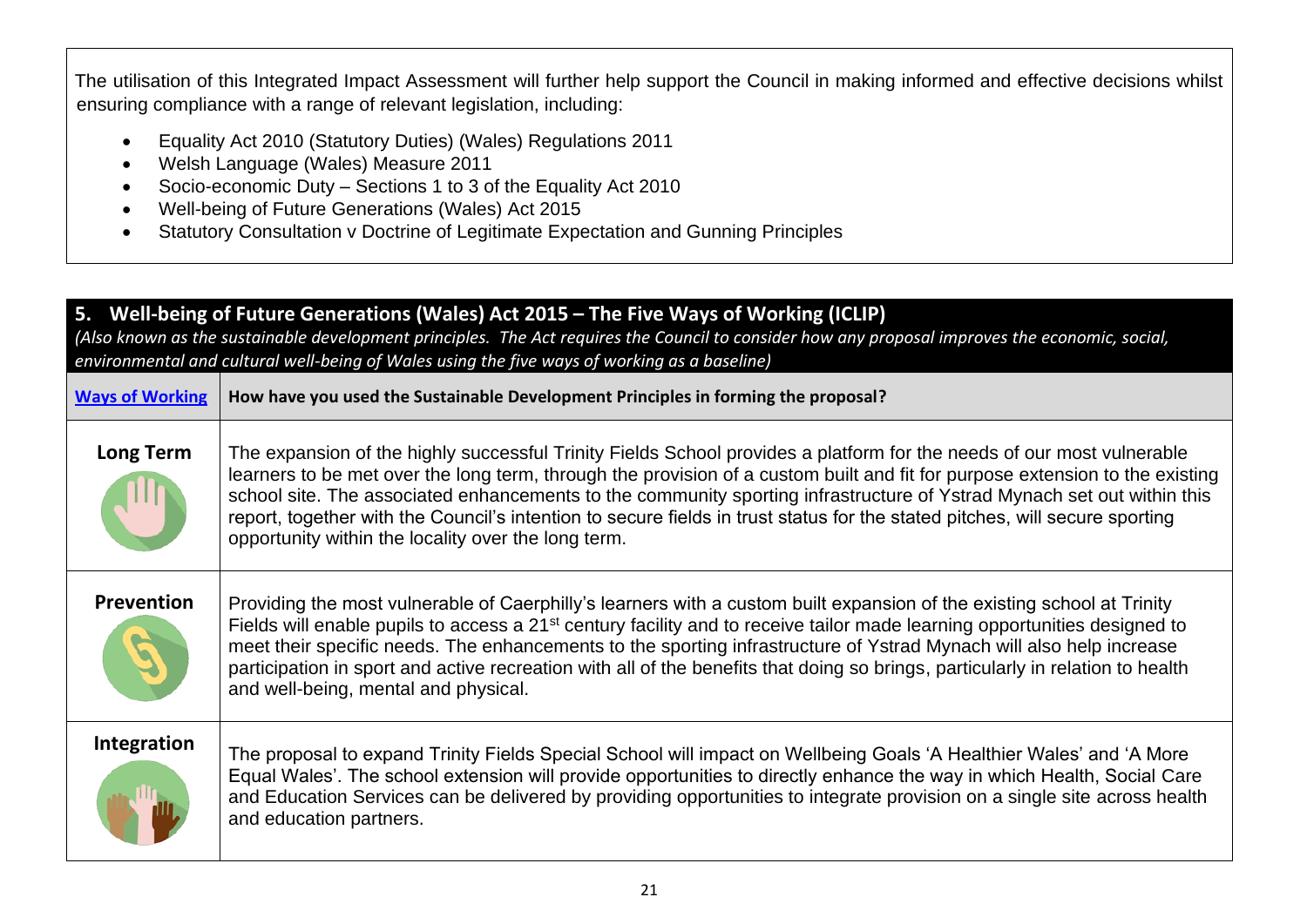| <b>Collaboration</b> | The Council has worked with Penallta RFC to shape many of the proposals to enhance existing facilities. Informal<br>engagement with Sport Wales (Fields in Trust) has also been critical in designing an appropriate mitigation for the<br>potential redevelopment of the community sports pitch, Trinity 1. The Council has also worked with Partners such as<br>ABUHB to provide value added opportunities from the expanded school site.                                                                                                                                                                                                                                                                                                                                                                                                                                                                                                                                                            |
|----------------------|--------------------------------------------------------------------------------------------------------------------------------------------------------------------------------------------------------------------------------------------------------------------------------------------------------------------------------------------------------------------------------------------------------------------------------------------------------------------------------------------------------------------------------------------------------------------------------------------------------------------------------------------------------------------------------------------------------------------------------------------------------------------------------------------------------------------------------------------------------------------------------------------------------------------------------------------------------------------------------------------------------|
|                      | The School Organisation Code (2018) prescribes a number of explicit consultation and engagement steps and<br>consultees. Above and beyond the prescribed list of consultees stated within the code, the council has already chosen to<br>engage Penallta RFC and Sport Wales (Fields in Trust) in addition to help shape the proposal.                                                                                                                                                                                                                                                                                                                                                                                                                                                                                                                                                                                                                                                                 |
|                      | <b>Consultation Period</b><br>A consultation period opened on Monday 14th September 2020 and concluded at midnight on Monday 26th October<br>2020. Consultees were given at least 42 days to respond to the proposal as outlined in the Consultation Document, with<br>at least 20 of these being school days as defined by Section 579 of the Education Act 1996.                                                                                                                                                                                                                                                                                                                                                                                                                                                                                                                                                                                                                                     |
|                      | Consultees were advised of the proposal and availability of the consultation documentation when it went live on the 14th<br>September 2020 via letter/email and were therefore invited to take part in the statutory consultation to gather their 'views'<br>on the proposal as outlined in the consultation document.                                                                                                                                                                                                                                                                                                                                                                                                                                                                                                                                                                                                                                                                                 |
| Involvement          | 1048 responses views were received during the consultation period.<br>0 responses were received in the medium of Welsh.<br>$\bullet$<br>43% supported the proposal as outlined in the Consultation document<br>56% did not support the proposal as outlined<br>1% provided a neutral of no comment response.<br>3 alternative options were raised by consultees and considered by Education Scrutiny Committee and Cabinet.                                                                                                                                                                                                                                                                                                                                                                                                                                                                                                                                                                            |
|                      | The Learner Voice was also captured as part of this process. It was acknowledged at an early stage that in order to<br>provide the opportunities for the young people to express their views in relation to this proposal, engaging with staff at<br>Trinity Fields school would be vital. The school's exemplary levels of care, support and guidance and through utilising<br>the child friendly version of the consultation document and the accompanying video, children were engaged in a familiar<br>environment, at the appropriate comprehension level and in the format of their preference. Many of the children provided<br>comments on what they would like to see in the future and how they felt about the proposal. Many pupils utilised verbal<br>communication, however, evidence of what the pupils felt they wanted were also captured via heatmaps using eye<br>recognition cursor movement, symbols and braille. These comments were included as part of the Consultation Report. |
|                      | <b>Statutory Notice / Objection Period</b>                                                                                                                                                                                                                                                                                                                                                                                                                                                                                                                                                                                                                                                                                                                                                                                                                                                                                                                                                             |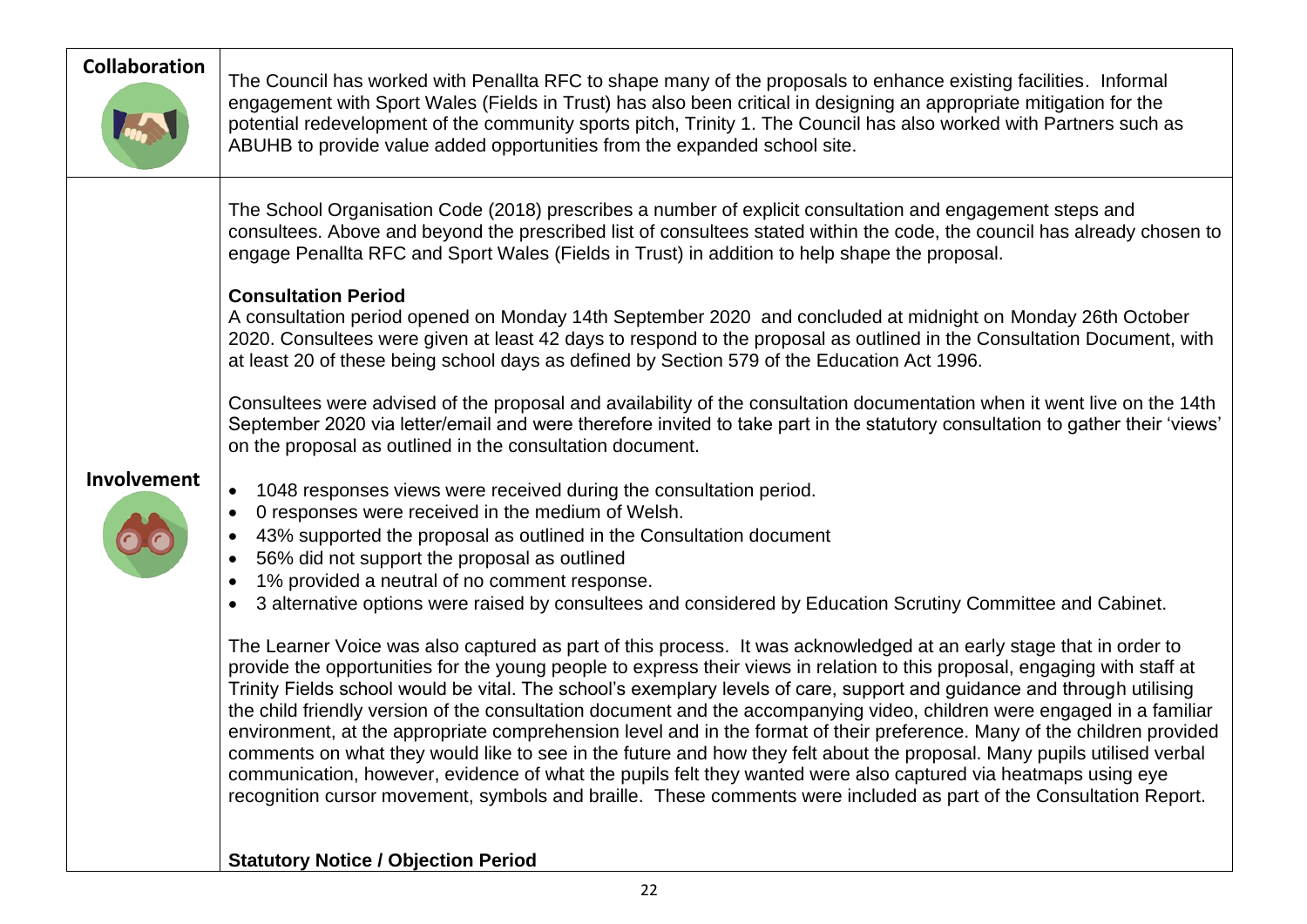| Following the decision by Cabinet (9.12.2020) to proceed to Statutory Notice, anyone wishing to make an objection to<br>this proposal was able to do so as per the requirements of the School Organisation Code 2018. To be considered as a<br>statutory objection, objections had to be made in writing or by email and sent to the Council within the 28 days of the<br>date on which the proposal was published. This is referred to as the "objection period" and ran from the 11th January<br>2021 to the 7th February 2021. |
|-----------------------------------------------------------------------------------------------------------------------------------------------------------------------------------------------------------------------------------------------------------------------------------------------------------------------------------------------------------------------------------------------------------------------------------------------------------------------------------------------------------------------------------|
| 238 Statutory Objections received.<br>$\bullet$                                                                                                                                                                                                                                                                                                                                                                                                                                                                                   |
| It should be noted that this process as prescribed by Welsh Government, provided no opportunity for inclusion of<br>responses in support of the proposal. It should also be noted that the Objection figure quoted includes all responses<br>received irrespective of any duplicates.                                                                                                                                                                                                                                             |
| The Objection Report provides a summary of the findings and original copies of all correspondence are made available<br>to Cabinet Members for consideration as part of the decision making process.                                                                                                                                                                                                                                                                                                                              |
| <b>Planning Consultation</b><br>There will be a separate planning application process that will address a number of material planning considerations.<br>This process will enable further involvement and engagement opportunities for interested parties.                                                                                                                                                                                                                                                                        |

| 6. Well-being of Future Generations (Wales) Act 2015                                                                                                                                                                                                                                                                                                 |                                                                                                                                                                                                                                                                                                                                                                       |  |
|------------------------------------------------------------------------------------------------------------------------------------------------------------------------------------------------------------------------------------------------------------------------------------------------------------------------------------------------------|-----------------------------------------------------------------------------------------------------------------------------------------------------------------------------------------------------------------------------------------------------------------------------------------------------------------------------------------------------------------------|--|
| <b>Well-being Goals</b>                                                                                                                                                                                                                                                                                                                              | Does the proposal maximise our contribution to the Well-being Goal and how?                                                                                                                                                                                                                                                                                           |  |
| <b>A Prosperous Wales</b><br>An innovative, productive and low carbon society<br>which recognises the limits of the global environment<br>and therefore uses resources efficiently and<br>proportionately (including acting on climate change);<br>and which develops a skilled and well-educated<br>population in an economy which generates wealth | <b>Embodied Carbon / Operational Carbon</b><br>The 21 <sup>st</sup> Century Schools Band B Programme looks to deliver a combination of new<br>school builds, expansions, amalgamations, relocations and refurbishments, all with the<br>potential to support the Welsh Government and Council's strategies on decarbonisation<br>and provide a new model of delivery. |  |
| and provides employment opportunities, allowing<br>people to take advantage of the wealth generated<br>through securing decent work                                                                                                                                                                                                                  | <b>Childcare:</b><br>The Foundation Phase provision at Trinity Fields offers full time Education so does not<br>need wraparound childcare provision and in line with the recommendations of many                                                                                                                                                                      |  |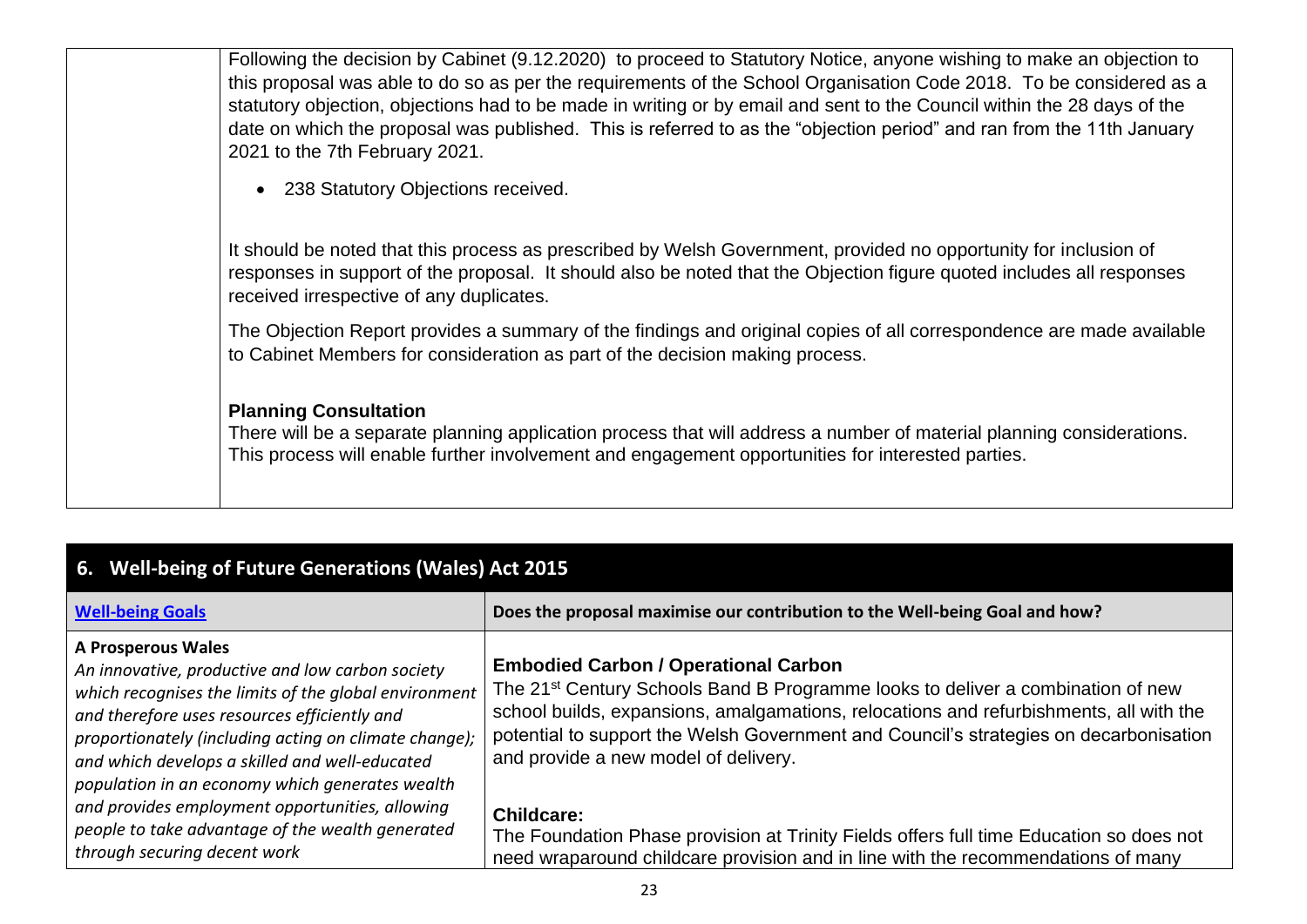|                                                                                                                                                                                                                                             | eminent researchers, early intervention is essential for pupils with Additional Learning<br>Needs in order to improve their life chances. There are several day nurseries in the local<br>area to Trinity, many of whom are contracted on the Assisted and Supported Places<br>scheme; however this provision would not be accessible for pupils with highly complex<br>medical and learning needs (pupils who require oxygen, nasogastric feeding tubes,<br>gastrostomies etc.). There are strong links between the School, the Local Authority's<br>Early Years Manager and with the Integrated Service for Children with Additional Needs<br>(ISCAN) to ensure pupils have early access the appropriate provision to meet their<br>highly complex needs. In addition, Trinity School is registered as a childcare provider to<br>run holiday childcare provision and had a successful Care Inspectorate Wales inspection<br>last year with an excellent rating. As a result there is limited need to develop childcare<br>provision on site and it is more preferable to upskill providers across the borough to<br>meet needs of children prior to starting in the nursery |
|---------------------------------------------------------------------------------------------------------------------------------------------------------------------------------------------------------------------------------------------|--------------------------------------------------------------------------------------------------------------------------------------------------------------------------------------------------------------------------------------------------------------------------------------------------------------------------------------------------------------------------------------------------------------------------------------------------------------------------------------------------------------------------------------------------------------------------------------------------------------------------------------------------------------------------------------------------------------------------------------------------------------------------------------------------------------------------------------------------------------------------------------------------------------------------------------------------------------------------------------------------------------------------------------------------------------------------------------------------------------------------------------------------------------------------------|
|                                                                                                                                                                                                                                             | <b>Mitigation</b><br>Outdoor sports facilities including playing pitches are protected under Policy CW8 of the<br>adopted Local Development Plan. CW8 states that where a proposal would result in the<br>loss of a community and/or leisure facility as in the case of this proposal requiring the<br>repurposing of the Trinity 1 pitch for development: "A comparable replacement facility<br>can be provided by the developer either on or off site, and within easy and convenient<br>access on foot or by bicycle."                                                                                                                                                                                                                                                                                                                                                                                                                                                                                                                                                                                                                                                      |
| <b>A Resilient Wales</b><br>A nation which maintains and enhances a biodiverse<br>natural environment healthy functioning ecosystems<br>that support social, economic and ecological<br>resilience and the capacity to adapt to change (for | In order to compensate for the potential loss of the Trinity 1 pitch, the intention is to<br>develop an alternative provision of equivalent community benefit locally at Sue Noake,<br>avoiding any temporary loss of provision and thereby complying with the requirements of<br>the Local Development Plan CW8 criteria.                                                                                                                                                                                                                                                                                                                                                                                                                                                                                                                                                                                                                                                                                                                                                                                                                                                     |
| climate change)                                                                                                                                                                                                                             | <b>Fields in Trust</b><br>The Council confirmed its commitment to actively seeking Fields in Trust Status in<br>perpetuity for Trinity 2 and 3. However, further investigations have been undertaken<br>relating to Ystrad Mynach Park which included its deed status, something that would<br>normally have been released as part of the separate planning application<br>documentation, the Council can now confirm that areas of Ystrad Mynach Park are<br>already protected from development being subject to a covenant on the land. Deed<br>packages RA3271 and RA1653 have active covenants on the land contained therein<br>which prevents the land being used for any purpose other than for a recreation ground,                                                                                                                                                                                                                                                                                                                                                                                                                                                     |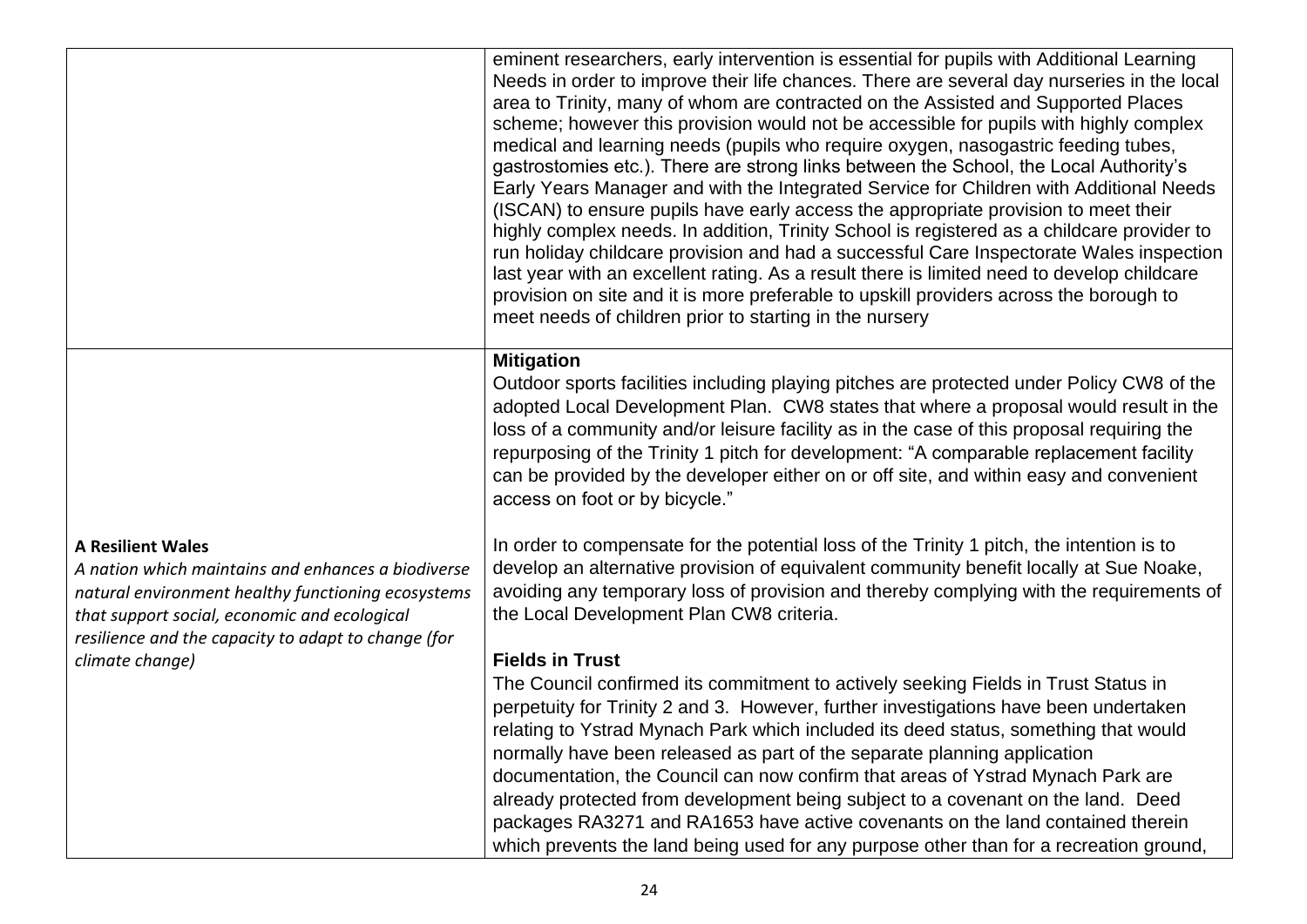children's play area or park. The proposed site for the expansion of the school, Trinity 1 is not included in these deeds and therefore is not subject to these covenants.

## **Green Flag Status**

Discussions have been undertaken with Keep Wales Tidy as a result of consultee concerns, who judge and award the prestigious Green Flag Award based on 27 different criteria. They have indicated that the loss of one rugby pitch in the area would not have any detrimental effect on the park's green flag status going forward.

Further investigations as a result of consultee feedback have been undertaken in relation to the detail of the Ystrad Mynach Park Master Plan, which was the Green Flag application document submitted to Keep Wales Tidy in 2017. The land identified for development as part of this proposal (T1) was not included as part of this application. The document clearly states that the application only relates to the land and facilities within the RA1653 and RA3271 deed package areas. T1 falls outside of these areas and is contained in a separate deed along with Trinity Field School and the adjacent Council building. This further supports the assertion that should the proposal to expand Trinity Fields school be approved, this will not impact on Green Flag Status.

## **Drainage and Flooding**

As part of the mitigations for this proposal, the playing surface for Trinity 3 will be enhanced and will receive verti draining treatments and regular maintenance to enhance its playability. The playing surface for SN1 and the proposed SN2 will also be enhanced and will be made more durable for extended use by an external pitch specialist. A drainage system will also be installed under the playing surface at SN2 to further improve usage.

The Council has also commissioned an external consultant to test the pitch quality at Trinity 1 and SN, Soil samples were carried out which will indicate the soil make up and probe compaction tests carried out with penetrometer that gage compaction to a dept of 12 inches.

Separate to the mitigation work set out within this report, the Council is also undertaking works at Ystrad Mynach Park to alleviate the impact of flooding on the park itself and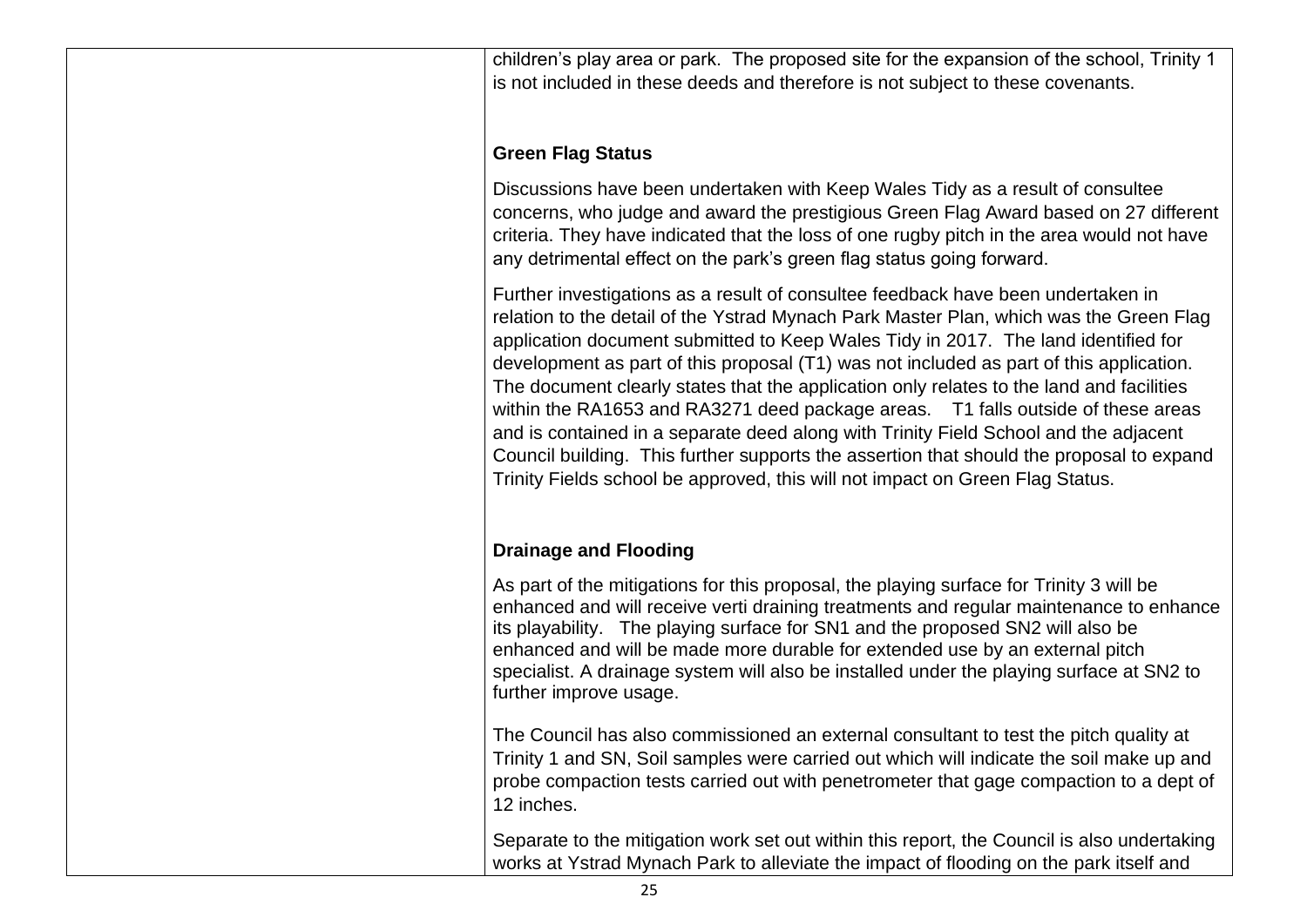|                                                                                                                                                                                          | further downstream. The work will seek to introduce attenuation of the stream flows<br>during a storm event by providing storage within the park, specifically within the area<br>proposed to be designated T3. This attenuation will have the effect of reducing the<br>downstream flows to a level that the existing stream course and culvert system are able<br>to accommodate, without surcharging. In practical terms this would mean the T3 field<br>would be enclosed with an earthwork bund which would provide a natural viewing gallery<br>for the pitch as well as holding and then releasing water during and after a storm event<br>in a controlled manner. The duration of the period in which water is retained in this area<br>would depend on the duration of the storm but once passed it would be a matter of<br>hours, possibly a day before the whole area is drained and then a number of further<br>days before the proposed pitch at T3 would be reusable.                                                                                                                                                                                                                                                                                                                                                                                                                                                                                                                                                                                                                |
|------------------------------------------------------------------------------------------------------------------------------------------------------------------------------------------|----------------------------------------------------------------------------------------------------------------------------------------------------------------------------------------------------------------------------------------------------------------------------------------------------------------------------------------------------------------------------------------------------------------------------------------------------------------------------------------------------------------------------------------------------------------------------------------------------------------------------------------------------------------------------------------------------------------------------------------------------------------------------------------------------------------------------------------------------------------------------------------------------------------------------------------------------------------------------------------------------------------------------------------------------------------------------------------------------------------------------------------------------------------------------------------------------------------------------------------------------------------------------------------------------------------------------------------------------------------------------------------------------------------------------------------------------------------------------------------------------------------------------------------------------------------------------------------------------|
|                                                                                                                                                                                          | In addition to this the Council is also proposing to daylight a section of culvert within the<br>park, often the primary source of flooding in the park. The availability of increased<br>upstream storage and the proposed removal of the culvert, the current flooding<br>experienced in the park should be completely alleviated for most extreme storm events,<br>which would also be true of the flooding which currently affects the T2 rugby pitch<br>ensuring greater access and usage through the season.                                                                                                                                                                                                                                                                                                                                                                                                                                                                                                                                                                                                                                                                                                                                                                                                                                                                                                                                                                                                                                                                                 |
| <b>A Healthier Wales</b><br>A society in which people's physical and mental well-<br>being is maximised and in which choices and<br>behaviours that benefit future health are understood | The School:<br>There is growing demand for specialist school provision within Caerphilly county<br>borough. The Local Authority works closely with multiagency professionals in the field as<br>well as the school, Early Years, Flying Start and Health Visitors. A fortnightly placement<br>panel convenes to calculate the number of places that are required on site and utilising<br>data from ISCAN and reviewing the trend data since 2012, growth has been identified as<br>an area requiring action. There is a similar picture across Wales in terms of increasing<br>numbers of pupils accessing special schools. Trinity Fields School and Resource Centre<br>is the only special school in the Authority which provides education and specialist<br>facilities. It caters for a wide range of ages, with pupils from the foundation phase (3-7),<br>school curriculum (7-14) and learning pathway (14-19). At present the school has 180<br>pupils on roll with more admissions anticipated and no capacity or space to expand<br>within the current building configuration. The school caters for pupils with a wide range<br>of Special Educational Needs and requirements, ranging from physical and medical<br>difficulties, profound multiple learning difficulties and severe learning difficulties. Trinity<br>Fields School and Resource Centre was purpose built in September 1998, and was<br>considered to be "Innovative", however over the years pupils needs have become more<br>complex and challenging, more opportunities to meet their physical and other needs are |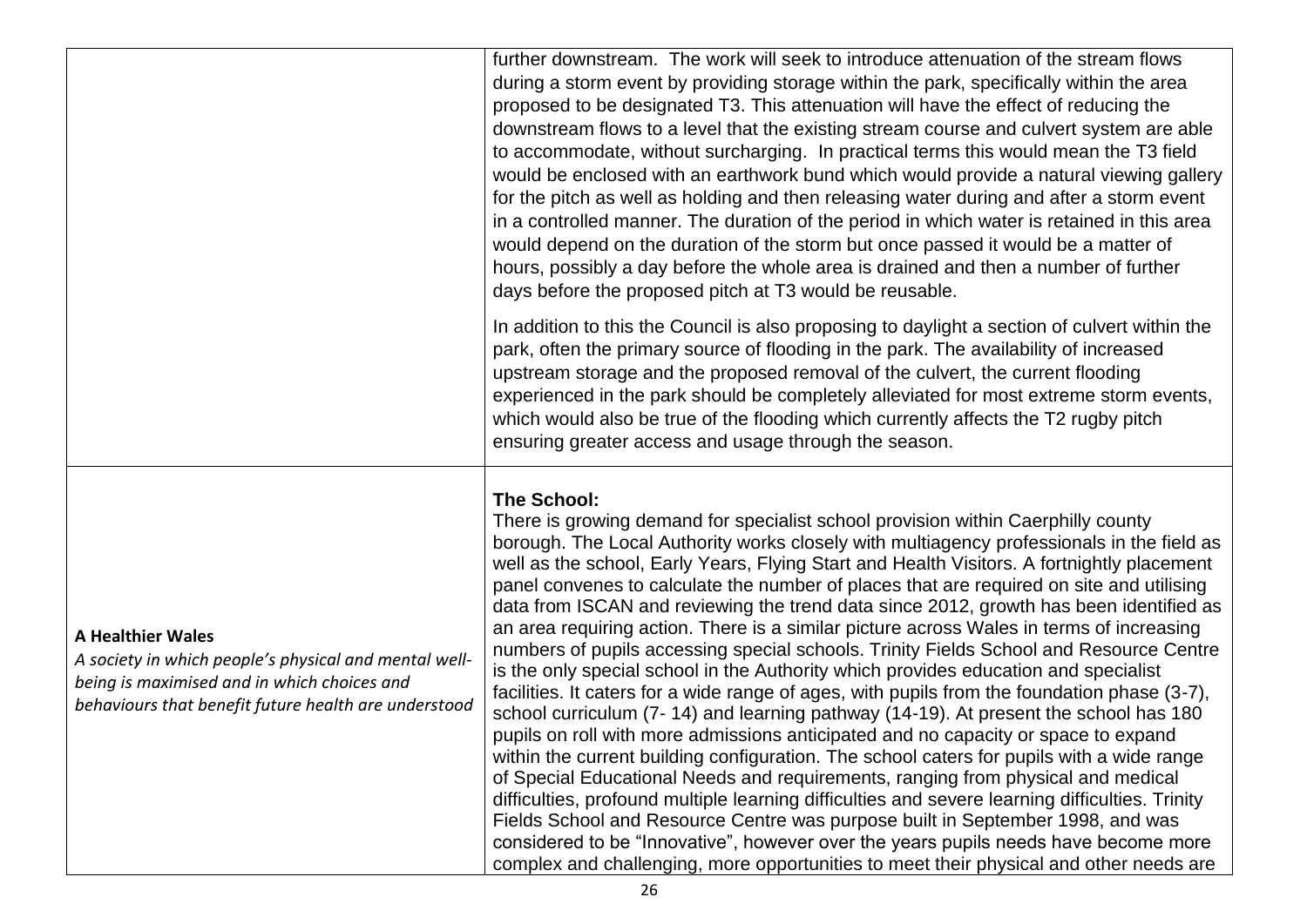available, and the school's infrastructure is now becoming an obstacle that is preventing the school from developing further in supporting pupils with Additional Learning Needs (ALN) across the county borough. It is the Authority's aim, wherever possible, to educate all pupils within the county borough. This prevents the need for out of county provision, which is not only costly but can also have a significant impact on individual and family well-being. The proposal will benefit pupils across the whole of the Authority as the additional facilities and adaptions will support children and young people who have specialist needs in an appropriate and secure environment that will create a holistic approach towards learning and development.

### **Mitigation:**

In order to compensate for the potential loss of the Trinity 1 pitch, Council Officers have been working closely with officials from Penallta RFC to design a range of mitigations and enhanced provisions.

The current Trinity 1 pitch is 106m x 66m and has hard standing and fencing to two sides of the pitch with barriers to three sides. The pitch is underpinned by drainage and is considered a good and durable playing surface. The pitch does not benefit from any lighting at present. The mitigation proposals for the loss of the pitch at Trinity 1 are described below.

The mitigations centre on:

## *Trinity 2 & 3*

• The creation of a new Mini and Junior pitch at Trinity 3 with an 84m x 44m marked out pitch with rugby posts available for use in time for the 2021/22 season.

• New training lights will be installed alongside the pitch at Trinity 2 to provide winter training opportunities where those don't currently exist.

## *Sue Noake*

• The provision of an additional 102m x 60m senior pitch at the Sue Noake Leisure Centre available for use in time for the 2021/22 season, with 5m grass run off, partial hard standing barrier, fencing, drainage and enhanced playing surface

• Enhancements to the existing 108m x 63m pitch at the Sue Noake Leisure Centre with new hard standing, fencing, drainage and enhanced playing surface.

In addition, a number of enhancements to the supporting facilities including: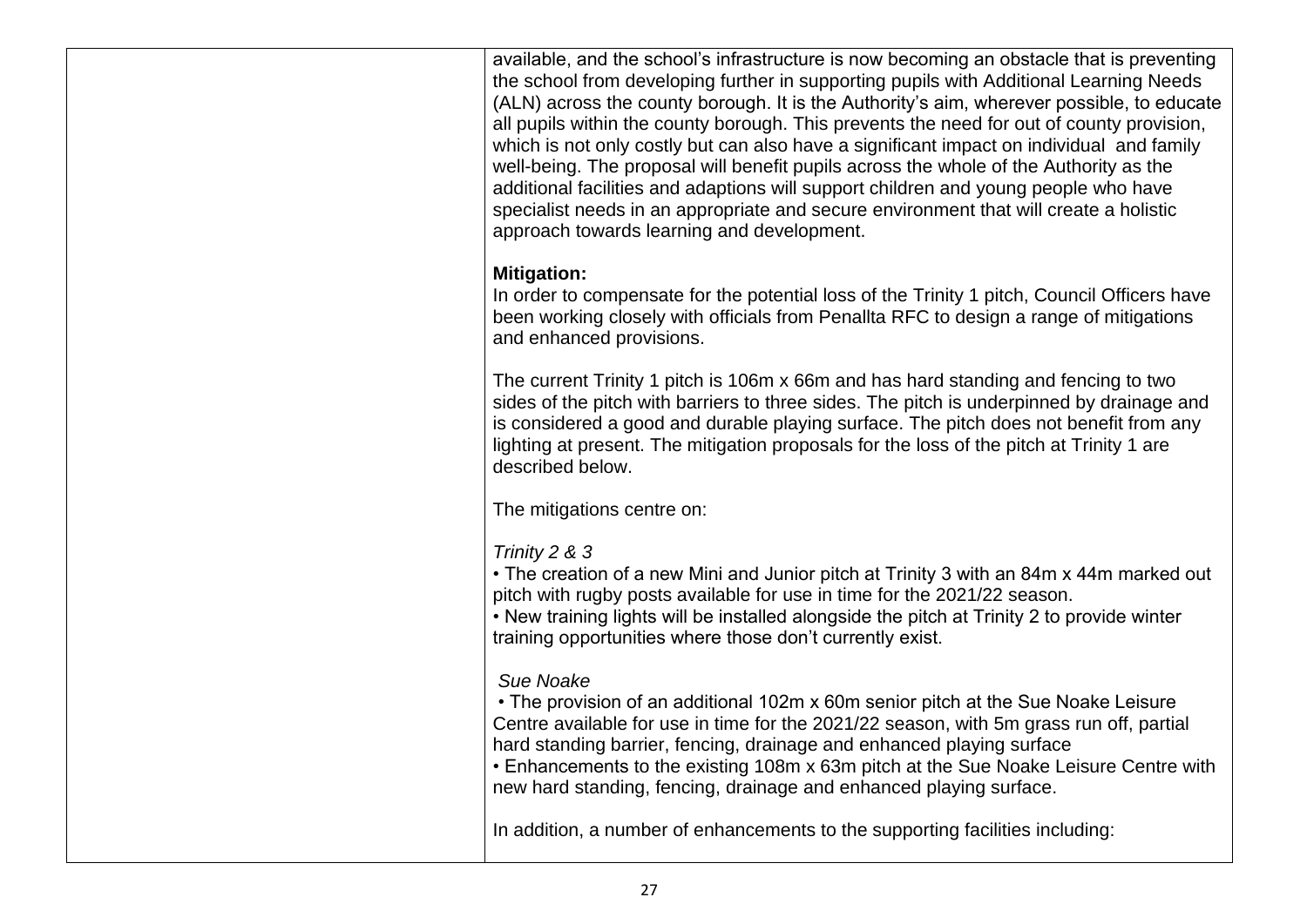|                                                                                                                                                                                                              | • Additional Changing facilities at Sue Noake Leisure Centre<br>• Temporary training lights in situ at SN1 to be replaced with enhanced permanent LED<br>lighting • Emergency Vehicle access to be created to the pitches at Sue Noake Leisure<br>Centre<br>• Access Path Enhancements at Sue Noake Leisure Centre<br>• Remedial Drainage Works on the ATP at Sue Noake Leisure Centre to repair a<br>crushed drainage pipe which has contributed to surface water flooding<br>• Subject to Cabinet approval, the Council will apply for Fields in Trust status for the<br>pitches at SN1 and 2 and Trinity 2 and 3, providing additional safeguards against the<br>loss of these four fields moving forward.                                                                                                                                                                                                                                                                                                                                           |
|--------------------------------------------------------------------------------------------------------------------------------------------------------------------------------------------------------------|---------------------------------------------------------------------------------------------------------------------------------------------------------------------------------------------------------------------------------------------------------------------------------------------------------------------------------------------------------------------------------------------------------------------------------------------------------------------------------------------------------------------------------------------------------------------------------------------------------------------------------------------------------------------------------------------------------------------------------------------------------------------------------------------------------------------------------------------------------------------------------------------------------------------------------------------------------------------------------------------------------------------------------------------------------|
|                                                                                                                                                                                                              | <b>Sports Wales:</b><br>Sports Wales were notified of the proposal both as part of the initial Consultation period<br>and as part of the Objection period. Sport Wales have been made aware of the<br>mitigation options being proposed and have confirmed that they would not object to the<br>proposal to extend Trinity Fields Special School as long as the alternative provision is of<br>equivalent community benefit, made available locally and avoids any temporary loss of<br>provision.                                                                                                                                                                                                                                                                                                                                                                                                                                                                                                                                                      |
|                                                                                                                                                                                                              | The School:<br>The facility is accessible to people with learning disabilities and the wider community<br>regardless of specific protected characteristics                                                                                                                                                                                                                                                                                                                                                                                                                                                                                                                                                                                                                                                                                                                                                                                                                                                                                              |
| <b>A More Equal Wales</b><br>A society that enables people to fulfil their potential<br>no matter what their background or circumstances<br>(including their socio-economic background and<br>circumstances) | <b>Community Use:</b><br>Those that attend, work and use the building will benefit from a fit for purpose, innovative<br>21st Century facility. In addition, the proposal intends to extend access at the new<br>premises to include community use. As part of the 21st Century School remit,<br>consideration must be given for the school to benefit from enabling the facilities to be<br>shared with the wider community. The proposed project will consider the desire to<br>encourage and facilitate community use of the asset. To this end the design process will<br>seek to include measures to enable safe 'zoning' of parts of the new school building,<br>including hydrotherapy pool and soft play facilities which could be adapted for use. The<br>Wi-Fi and Information Technology infrastructure will be established to support public<br>access and community use. The use of outdoor facilities and changing places will also<br>be considered for community access at suitable times, in keeping with the curriculum<br>timetable. |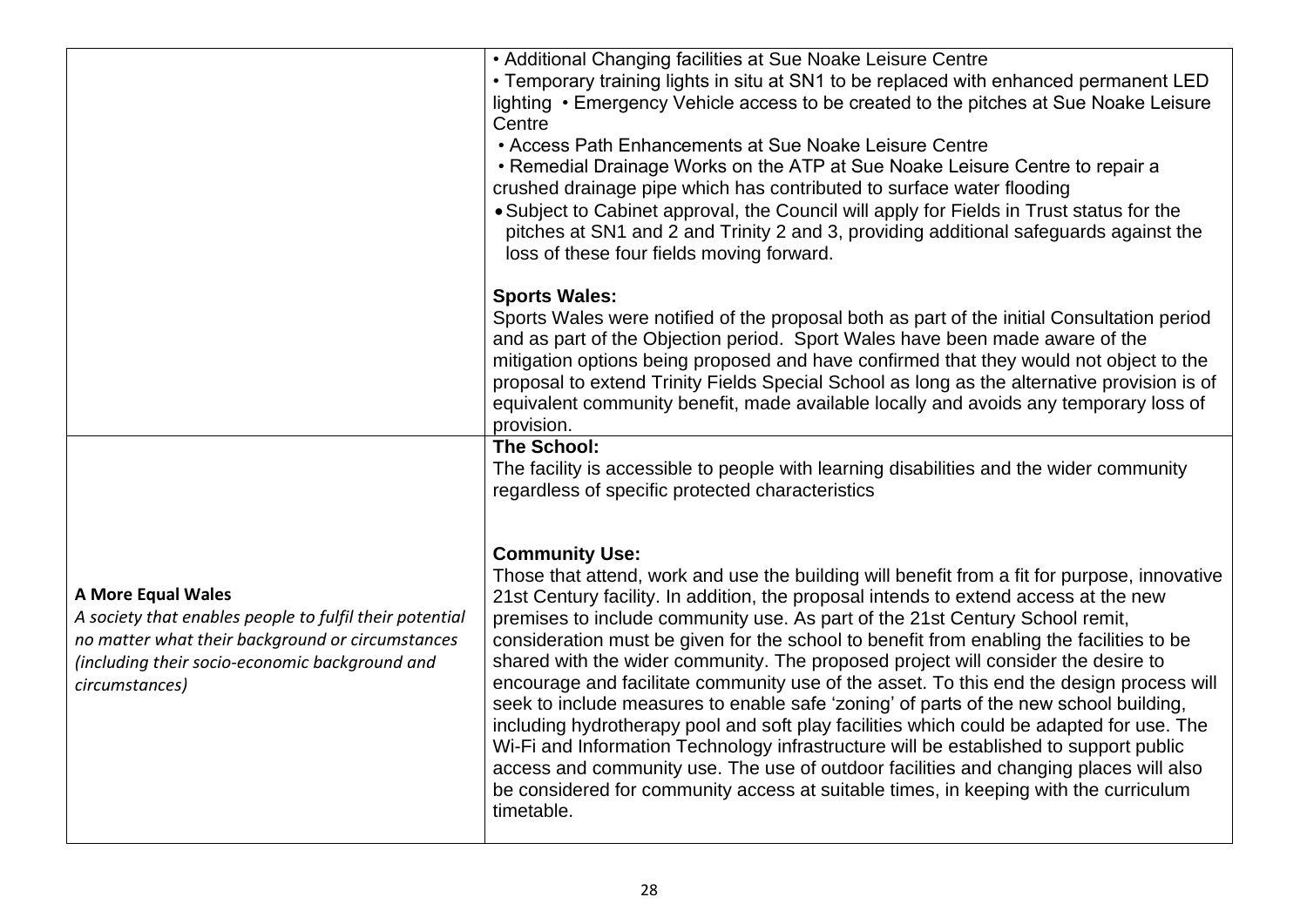|                                                                                                      | The proposal to develop Trinity Fields School has implications in relation to the identified<br>pitch, but the local provision and activities for young people including Penallta RFC are<br>not ceasing as a result of the proposal. There are still the same breadth of recreational<br>facilities and activities available within the Ystrad Mynach Park boundary as well as<br>enhanced mitigation provision being proposed to assist in the delivery and accessibility<br>to a wider range of sporting provision within the locality.<br>Protection of Community and Leisure Facilities is subject to planning criteria as defined<br>in Local Development Plan policy CW8. The land identified for development (Trinity 1                                                                                                                                          |
|------------------------------------------------------------------------------------------------------|--------------------------------------------------------------------------------------------------------------------------------------------------------------------------------------------------------------------------------------------------------------------------------------------------------------------------------------------------------------------------------------------------------------------------------------------------------------------------------------------------------------------------------------------------------------------------------------------------------------------------------------------------------------------------------------------------------------------------------------------------------------------------------------------------------------------------------------------------------------------------|
|                                                                                                      | pitch) falls within this classification. Proposals that would result in the loss of a<br>community and/or leisure facility will not be permitted except where a comparable<br>replacement facility can be provided by the developer either on or off site, and within<br>easy and convenient access on foot or by bicycle. In order to compensate for the<br>potential loss of the Trinity 1 pitch, Council Officers have been working closely with<br>officials from Penallta RFC to design a range of mitigations and enhanced provisions.<br>The mitigations proposed will develop an alternative provision of equivalent community<br>benefit locally (0.5miles), avoiding any temporary loss of provision and thereby<br>complying with the requirements of the Local Development Plan CW8 criteria.                                                                |
| <b>Well-being Goals</b>                                                                              | Does the proposal maximise our contribution to the Well-being Goal and how?                                                                                                                                                                                                                                                                                                                                                                                                                                                                                                                                                                                                                                                                                                                                                                                              |
| <b>A Wales of Cohesive Communities</b><br>Attractive, viable, safe and well-connected<br>communities | The School:<br>Trinity Fields School caters for pupils with a wide range of Special Education Needs and<br>requirements. Ranging from Physical and Medical Difficulties, Profound Multiple<br>Learning Difficulties and Severe Learning Difficulties and is a highly inclusive community<br>where all pupils feel safe and valued. Pupils play an active and influential role in shaping<br>the life and work of the school. The school's exemplary levels of care, support and<br>guidance mean that nearly all pupils develop as enthusiastic learners who acquire a<br>strong understanding of their rights and responsibilities. The aim of the proposal is to<br>ensure that we continue to build on the mature leadership and expertise at the existing<br>site and develop this even further in ensuring collaboration with health and social care<br>colleagues. |
|                                                                                                      | The support, knowledge and level of expertise at Trinity Fields School is now being<br>disseminated across the Authority. The specialist facilities at the school, including the<br>independent living areas, are currently being used by the wider school community in a                                                                                                                                                                                                                                                                                                                                                                                                                                                                                                                                                                                                |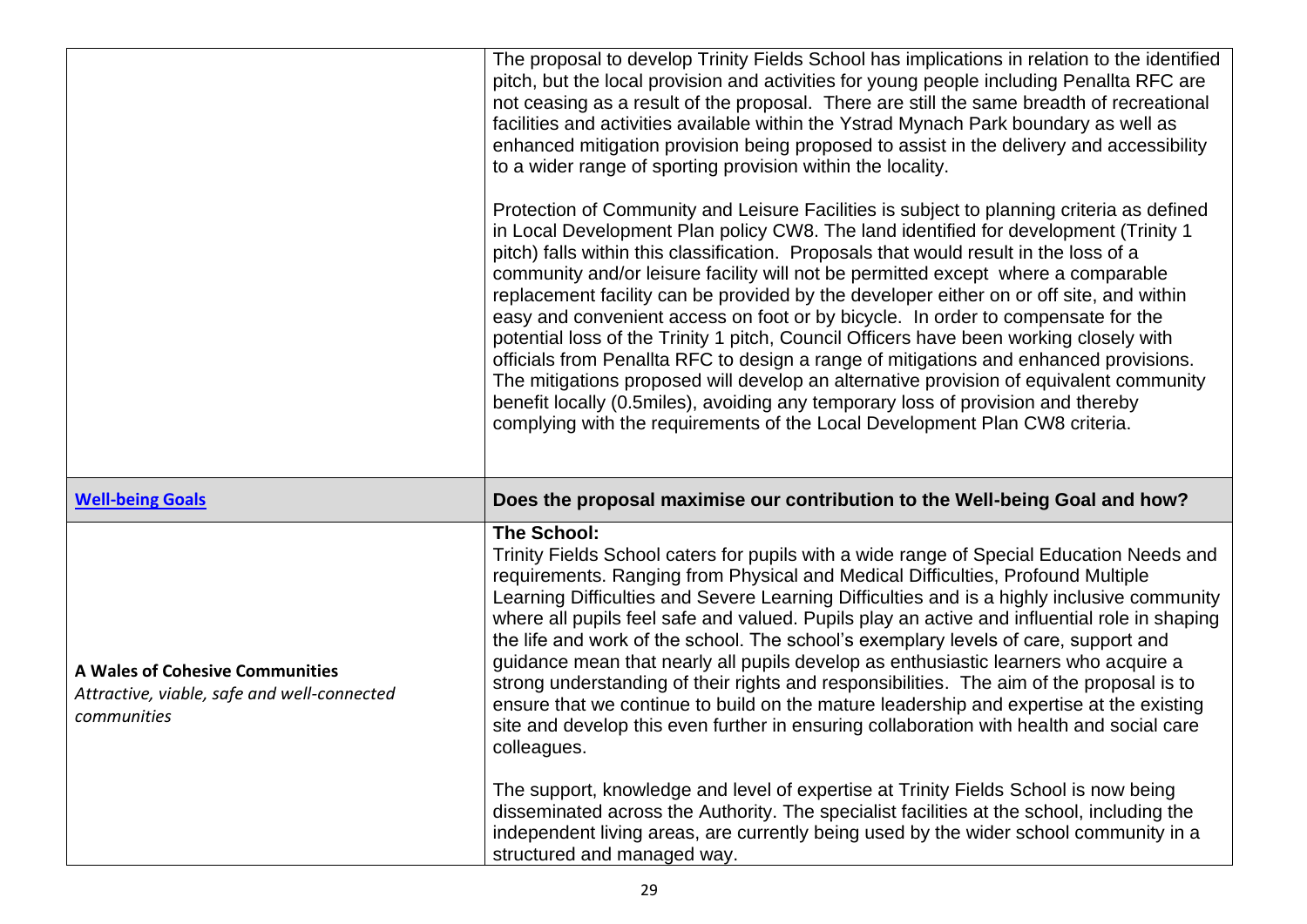Café Oren in Trinity Fields School is currently accessible to the local community, providing basic catering services and supporting the development of life skills provision to vulnerable pupils and upskilling parents and carers.

#### **Mitigations:**

#### *Pedestrian Routes*

Active travel is important in promoting healthier lifestyles and in reducing the negative impacts of traffic upon our neighbourhoods and communities. The facilities proposed as part of the mitigation at Sue Noake are within a 0.5 mile radius from the Trinity 1 site and is currently accessed by a number of clubs including players of Penallta RFC. Whilst it is understood that the route requires crossing of a main road, there is a footpath along the entire route and a pedestrian light controlled crossing (pelican crossing) adjacent to Ystrad Mynach Primary School.

### *Lighting*

The mitigation proposals for the loss of the pitch at Trinity 1 include the creation of a new Mini and Junior pitch at Trinity 3 and new training lights will be installed alongside the pitch at Trinity 2. The lighting will provide a viable and safer area within the existing Ystrad Mynach Park where this currently does not exist.

### *Drainage and Flooding of pitches*

As part of the mitigations for this proposal, the playing surface for Trinity 3 will be enhanced and will receive verti draining treatments and regular maintenance to enhance its playability. The playing surface for SN1 and the proposed SN2 will also be enhanced and will be made more durable for extended use by an external pitch specialist. A drainage system will also be installed under the playing surface at SN2 to further improve usage.

The Council has also commissioned an external consultant to test the pitch quality at Trinity 1 and SN, Soil samples were carried out which will indicate the soil make up and probe compaction tests carried out with penetrometer that gage compaction to a dept of 12 inches.

Separate to the mitigation work set out within this report, the Council is also undertaking works at Ystrad Mynach Park to alleviate the impact of flooding on the park itself and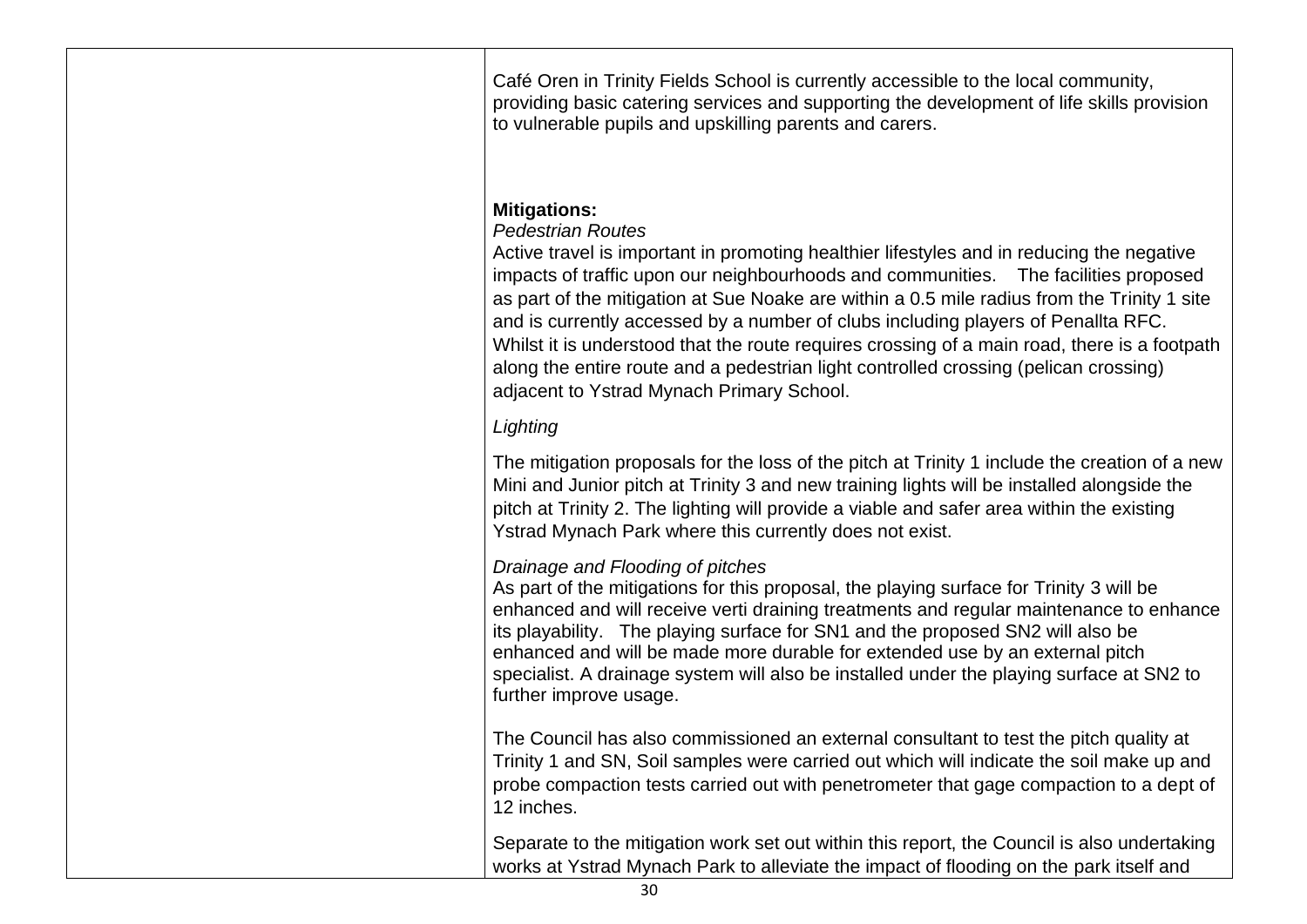further downstream. The work will seek to introduce attenuation of the stream flows during a storm event by providing storage within the park, specifically within the area proposed to be designated T3. This attenuation will have the effect of reducing the downstream flows to a level that the existing stream course and culvert system are able to accommodate, without surcharging. In practical terms this would mean the T3 field would be enclosed with an earthwork bund which would provide a natural viewing gallery for the pitch as well as holding and then releasing water during and after a storm event in a controlled manner. The duration of the period in which water is retained in this area would depend on the duration of the storm but once passed it would be a matter of hours, possibly a day before the whole area is drained and then a number of further days before the proposed pitch at T3 would be reusable.

In addition to this the Council is also proposing to daylight a section of culvert within the park, often the primary source of flooding in the park. The availability of increased upstream storage and the proposed removal of the culvert, the current flooding experienced in the park should be completely alleviated for most extreme storm events, which would also be true of the flooding which currently affects the T2 rugby pitch ensuring greater access and usage through the season. *Public Health concerns at Sue Noake linked to sewage* During the recent Storm Christoph (18th to 20th January 2021) a manhole above a

mainline sewer that runs close to the edge of the proposed location of the pitch at SN2, surcharged and sewage was released to the surrounding area.

Welsh Water has responsibility for the sewerage infrastructure and have confirmed there have only been two recorded incidents of manholes in proximity of the Sue Noake site surcharging over the previous ten years. The first of these was in 2014 and the second, the most recent incident in January 2021.

These two isolated incidents have been subsequently verified in separate conversations undertaken with the Head Teacher at Lewis Girls School and staff at Sue Noake Leisure Centre. School and Leisure Centre staff have also confirmed that they have received no other reports from members of the public or centre users of sewerage escaping from these specific manholes during the last ten years. When a breach of this nature occurs, particularly on a trunk sewer, Welsh Water will undertake a detailed investigation, undertake any remedial work to the sewer and reinstate the ground.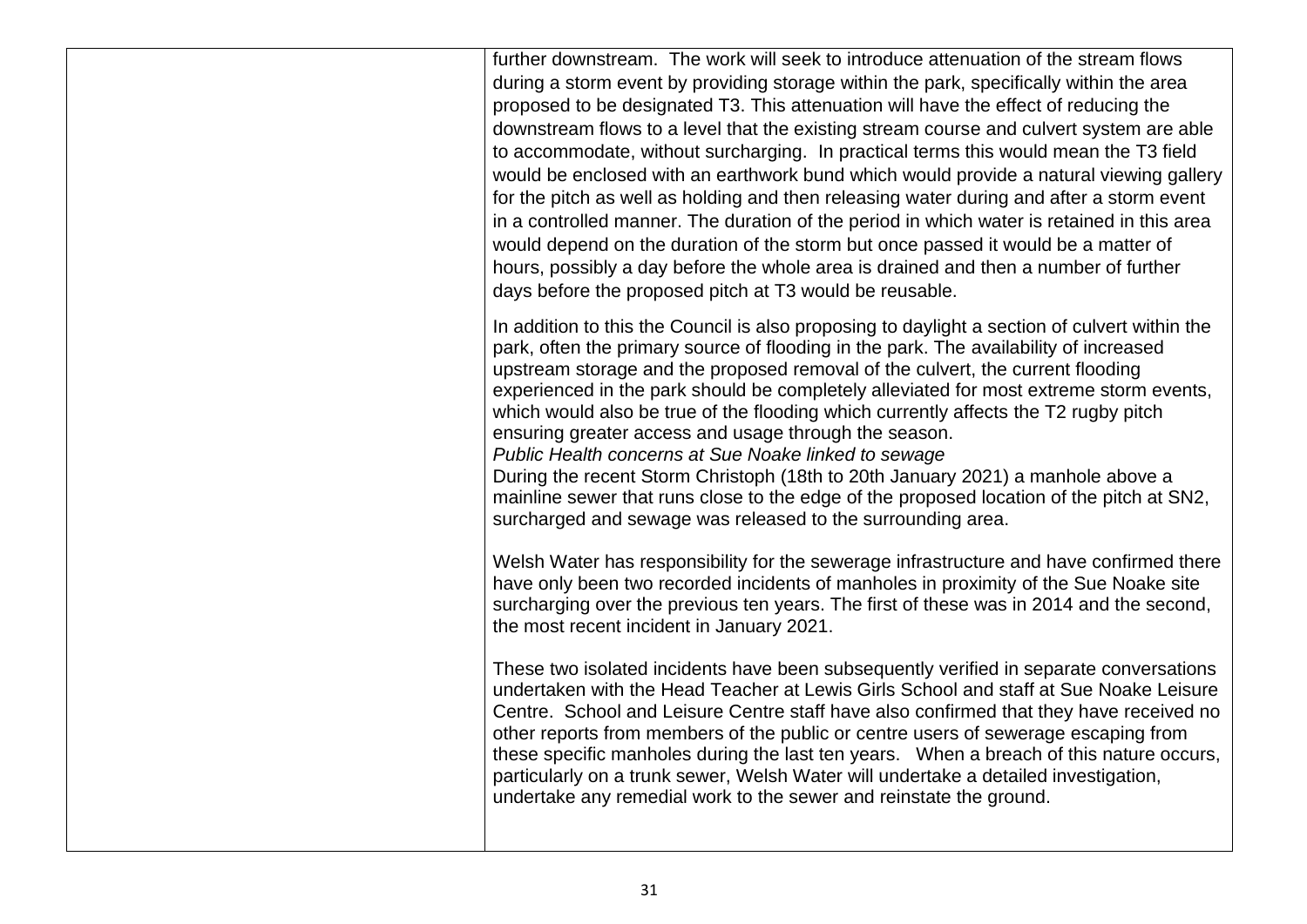|                                                                                                                                                                                                                                        | <b>Statement from Welsh Water</b>                                                                                                                                                                                                                                                                                                                                                                                                                                                                                                                                     |
|----------------------------------------------------------------------------------------------------------------------------------------------------------------------------------------------------------------------------------------|-----------------------------------------------------------------------------------------------------------------------------------------------------------------------------------------------------------------------------------------------------------------------------------------------------------------------------------------------------------------------------------------------------------------------------------------------------------------------------------------------------------------------------------------------------------------------|
|                                                                                                                                                                                                                                        | 11 March 2021                                                                                                                                                                                                                                                                                                                                                                                                                                                                                                                                                         |
|                                                                                                                                                                                                                                        | <b>Re Sue Noake centre</b>                                                                                                                                                                                                                                                                                                                                                                                                                                                                                                                                            |
|                                                                                                                                                                                                                                        | We have been called to attend reports of the sewer overflowing near the Sue Noakes<br>Centre during heavy rain and are already carrying out investigations to understand the<br>cause.                                                                                                                                                                                                                                                                                                                                                                                |
|                                                                                                                                                                                                                                        | These have included undertaking a CCTV survey of the sewer with further surveys set to<br>take place this week. Once these are completed, we should be in a better position to<br>determine the cause and then undertake any work that may be required.                                                                                                                                                                                                                                                                                                               |
|                                                                                                                                                                                                                                        | During the course of our investigations so far, we have found that damage has been<br>caused by a third party to one of our pipes nearby which was allowing water from a<br>stream to enter the network. This in turn was placing additional pressure on the sewer,<br>particularly during heavy rain. We have undertaken a full repair of the damaged pipe.                                                                                                                                                                                                          |
|                                                                                                                                                                                                                                        | Following the sewer overflowing at the site, we have sent a team on each occasion to<br>carry out a full clean up of the area. We are also keeping Caerphilly County Borough<br>Council informed of our investigations.                                                                                                                                                                                                                                                                                                                                               |
|                                                                                                                                                                                                                                        | We do realise the inconvenience a seweroverflowing in this way can cause and<br>apologise to the local community for this.                                                                                                                                                                                                                                                                                                                                                                                                                                            |
|                                                                                                                                                                                                                                        | <b>Ends</b>                                                                                                                                                                                                                                                                                                                                                                                                                                                                                                                                                           |
|                                                                                                                                                                                                                                        |                                                                                                                                                                                                                                                                                                                                                                                                                                                                                                                                                                       |
| A Wales of Vibrant Culture and Thriving Welsh<br>Language<br>A society that promotes and protects culture,<br>heritage and the Welsh language, and which<br>encourages people to participate in the arts, and<br>sports and recreation | <b>Cultural Heritage and Welsh Language in the Community:</b><br>The Local Authority is fully aware of its obligations under the Welsh Language (Wales)<br>Measure 2011 and the Council's Compliance Notice (Welsh Language Standards) and<br>to support the provision of Welsh Language Education as set out in its Welsh in<br>Education Strategic Plan where Caerphilly's commitment to the promotion of Welsh<br>language and the provision of quality, attractive educational facilities is evident.<br>Further details are found in section 7 of this document. |
|                                                                                                                                                                                                                                        | <b>Sport and Recreation Participation</b>                                                                                                                                                                                                                                                                                                                                                                                                                                                                                                                             |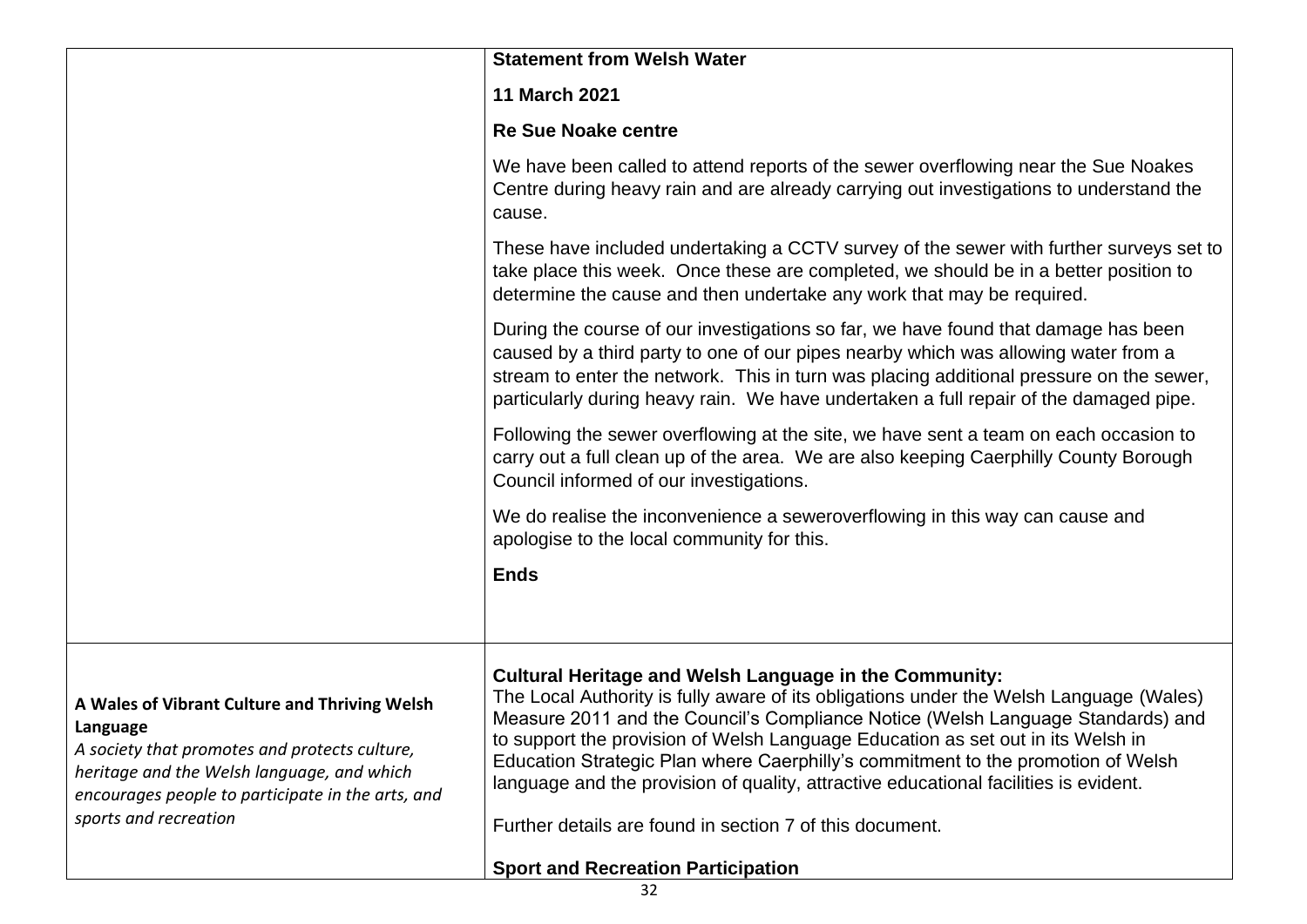|                                                                                                                                                                                                                                                                     | The extensive mitigation and enhancement measures within Ystrad Mynach Park and at<br>Sue Noake, subject to Cabinet approval will provide additional facilities to support<br>physical and mental wellbeing.                                                                                                                                                                                                                                                                                                                                      |
|---------------------------------------------------------------------------------------------------------------------------------------------------------------------------------------------------------------------------------------------------------------------|---------------------------------------------------------------------------------------------------------------------------------------------------------------------------------------------------------------------------------------------------------------------------------------------------------------------------------------------------------------------------------------------------------------------------------------------------------------------------------------------------------------------------------------------------|
|                                                                                                                                                                                                                                                                     | In addition, Penallta RFC and a number of other Ystrad Mynach based clubs are<br>currently exploring the possibility of creating a Community Sporting Hub at the Sue<br>Noake Leisure Centre. The Hub would have the potential to support Rugby, Football,<br>Hockey and Netball as well as a new clubhouse and improved changing facilities. The<br>creation of a sporting hub is not part of the current mitigations for the loss of the pitch at<br>Trinity 1, but the Council is keen to support the clubs to make the hub concept a reality. |
|                                                                                                                                                                                                                                                                     | <b>Community Benefits:</b><br>As part of the funding requirements for all 21 <sup>st</sup> Century School proposals, Welsh<br>Government stipulates that Community Benefits are a core requirement of any contract<br>procurement and will therefore be scored as part of the Quality evaluation. These<br>include a number of targets around local recruitment and training, supply chains,<br>community and education initiatives.                                                                                                              |
| A Globally Responsible Wales<br>A nation which, when doing anything to improve the<br>economic, social, environmental and cultural well-<br>being of Wales, takes account of whether doing such<br>a thing may make a positive contribution to global<br>well-being | <b>Health and Social Services:</b><br>Expansion will provide for a unified and integrated multiagency input from Health and<br>Social care which will further compliment the Educational provision. Visiting<br>practitioners will not be permanently based at the Trinity site but will however have<br>access to facilities to undertake development and intervention activities with children,<br>under a single roof, providing additional support and a better quality of life to the most<br>vulnerable children in the Borough.            |
|                                                                                                                                                                                                                                                                     | <b>Mitigation:</b><br>Ystrad Mynach's location in the heart of the county borough along with its economic and<br>transport opportunities as identified in the Ystrad Mynach Masterplan May 2019. The<br>proposed mitigation will create new facilities closer to the centre of Ystrad Mynach town<br>centre, which will further support local business and transport infrastructures.                                                                                                                                                             |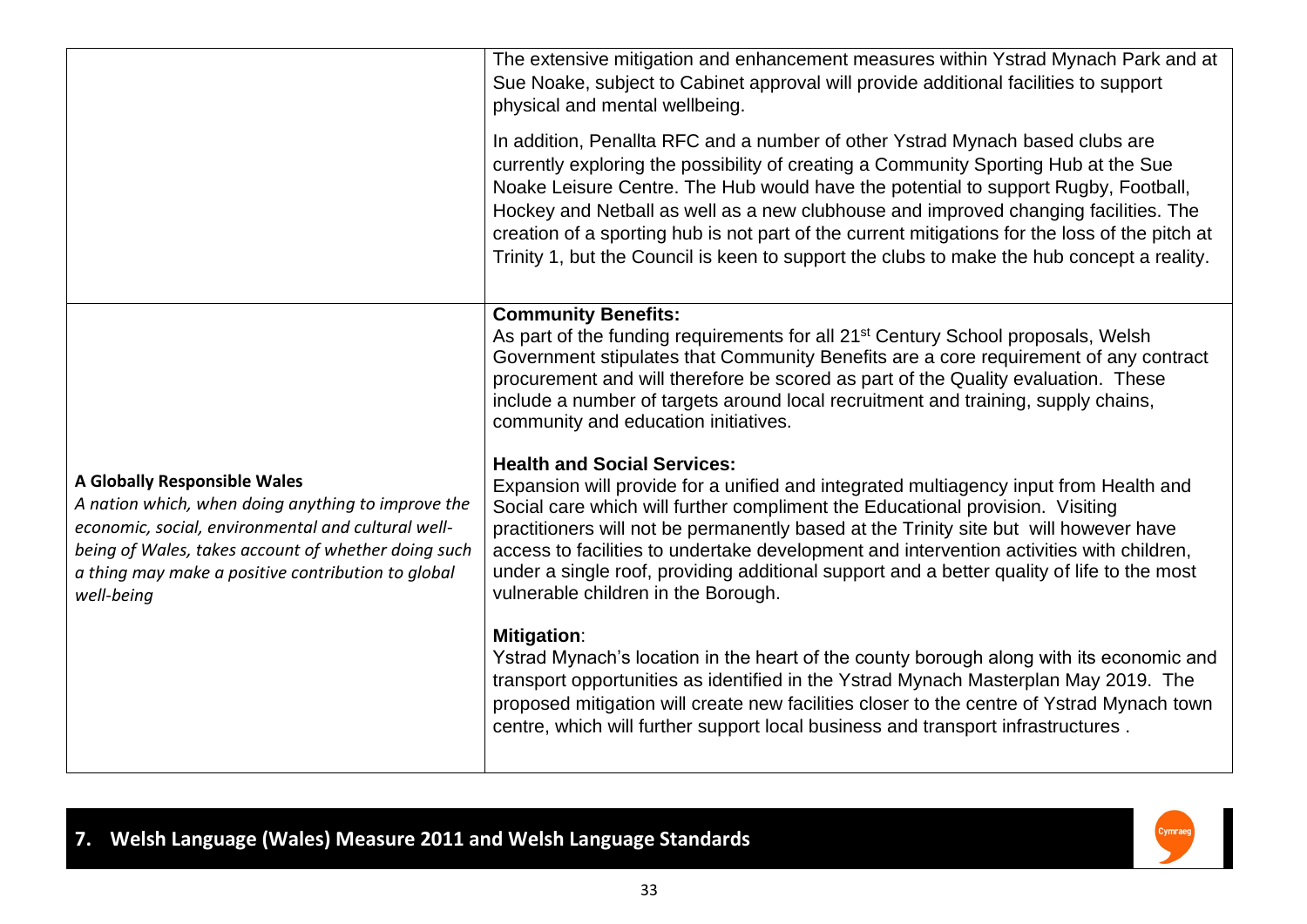| (The Welsh Language Measure 2011 and the Welsh Language Standards require the Council to have 'due regard' for the positive or                                              |                                                                                                                                                                                                                                                                                                                                                                                                                                                                                                                                                                                                                                                                                                                                                                                                       |                                                               |                                                                                                                                                                                                                                                                                                                                                                                                                                                                                                                                                                                                                                                                                                                                                                                                                                        |  |  |
|-----------------------------------------------------------------------------------------------------------------------------------------------------------------------------|-------------------------------------------------------------------------------------------------------------------------------------------------------------------------------------------------------------------------------------------------------------------------------------------------------------------------------------------------------------------------------------------------------------------------------------------------------------------------------------------------------------------------------------------------------------------------------------------------------------------------------------------------------------------------------------------------------------------------------------------------------------------------------------------------------|---------------------------------------------------------------|----------------------------------------------------------------------------------------------------------------------------------------------------------------------------------------------------------------------------------------------------------------------------------------------------------------------------------------------------------------------------------------------------------------------------------------------------------------------------------------------------------------------------------------------------------------------------------------------------------------------------------------------------------------------------------------------------------------------------------------------------------------------------------------------------------------------------------------|--|--|
| negative impact a proposal may have on opportunities to use the Welsh language and ensuring the Welsh language is treated no less                                           |                                                                                                                                                                                                                                                                                                                                                                                                                                                                                                                                                                                                                                                                                                                                                                                                       |                                                               |                                                                                                                                                                                                                                                                                                                                                                                                                                                                                                                                                                                                                                                                                                                                                                                                                                        |  |  |
| favourably than the English language) insert link to WL Commissioners Policy Making Standards Guidance                                                                      |                                                                                                                                                                                                                                                                                                                                                                                                                                                                                                                                                                                                                                                                                                                                                                                                       |                                                               |                                                                                                                                                                                                                                                                                                                                                                                                                                                                                                                                                                                                                                                                                                                                                                                                                                        |  |  |
| Requirement                                                                                                                                                                 | Does the proposal have any<br>positive, negative or neutral<br>impacts on the following and<br>how?                                                                                                                                                                                                                                                                                                                                                                                                                                                                                                                                                                                                                                                                                                   | If there are negative impacts how<br>will these be mitigated? | What evidence has been used to<br>support this view?<br>e.g the WESP, TAN20, LDP, Pupil<br><b>Level Annual School Census</b>                                                                                                                                                                                                                                                                                                                                                                                                                                                                                                                                                                                                                                                                                                           |  |  |
| <b>Links with Welsh Government's</b><br><b>Cymraeg 2050 Strategy and</b><br><b>CCBC's Five Year Welsh</b><br><b>Language Strategy 2017-2022</b><br>and the Language Profile | <b>Positive</b><br>A request for education<br>through the medium of Welsh<br>can be accommodated at<br>present as the school employs<br>a number of teachers and<br>teaching assistants who are<br>Welsh 1st language and as<br>such Additional Learning<br>Needs provision through the<br>medium of Welsh could be<br>provided if required. In so<br>doing, there is capacity to meet<br>the language preference and<br>the rights of the individual to<br>receive their education and<br>care through the medium of<br>Welsh.<br><b>Positive</b><br>Through an integrated multi-<br>agency approach operating<br>provision from the Trinity<br>Fields site, Welsh language<br>preference could also be<br>provided by engagement with<br>Social Services, Health and<br>Welsh medium organisations. | Not applicable                                                | <b>Caerphilly Welsh in Education</b><br>Strategic Plan 2017-2020<br>One of the identified objectives is<br>specific to the 21 <sup>st</sup> Century<br>Schools Programme 'Work with<br>21st Century Schools team in<br>Welsh Government to identify<br>funding in Band B of 21st Century<br>Schools programme, for the<br>development of sufficient Welsh<br>medium places in areas where<br>they are coming under pressure,<br>in particular Bedwas Trethomas<br>Machen area, and the Islwyn<br>East area.'<br>Technical Advice Note 20 -<br><b>Planning and the Welsh</b><br>Language<br>The purpose of TAN20 is to<br>provide guidance on how the<br>Welsh language may be given<br>appropriate consideration in the<br>planning system and on<br>compliance with the requirements<br>of planning and other relevant<br>legislation |  |  |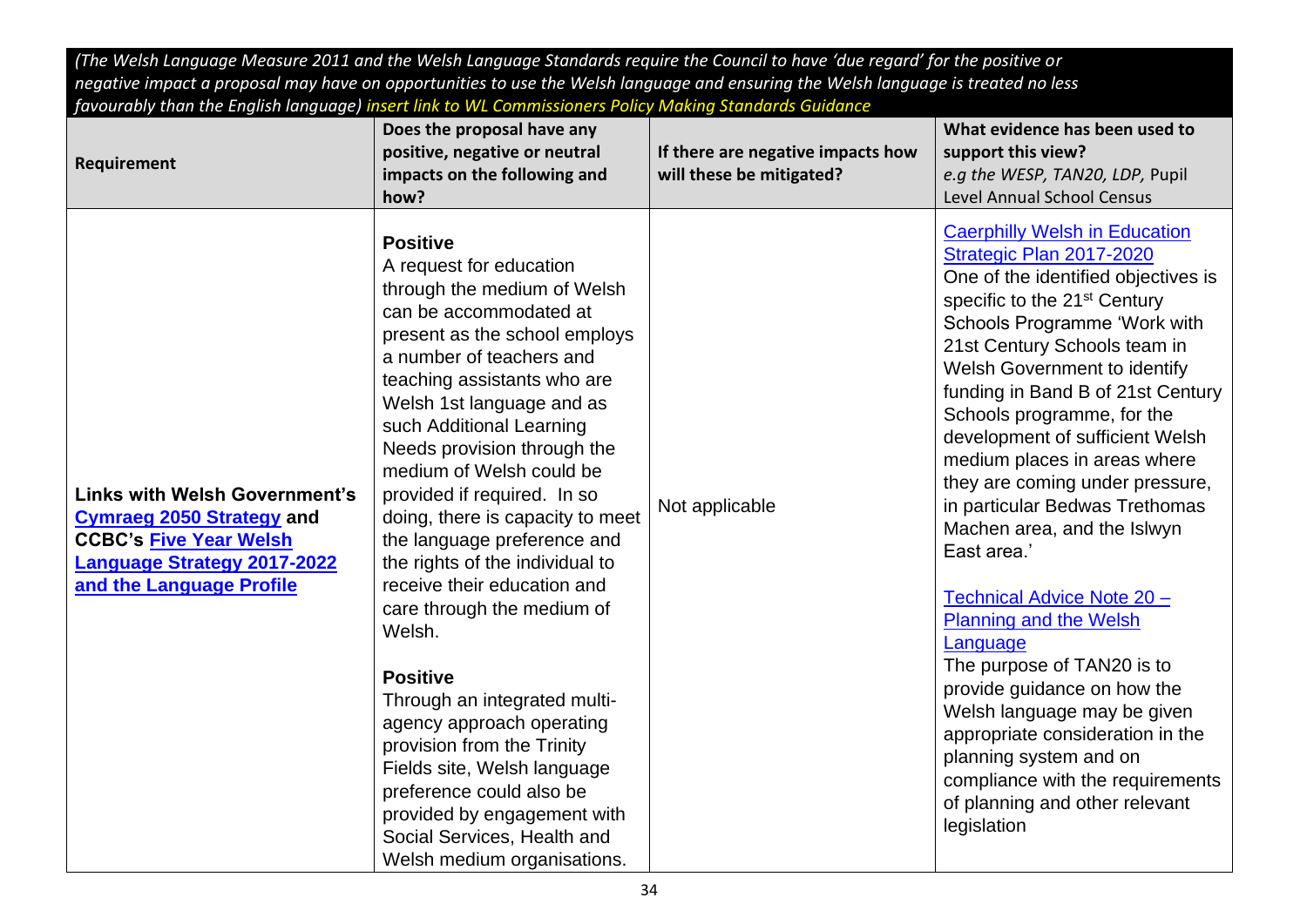|                                                                                                 |                                                                                                                                      |                | Welsh Language Strategy -<br>Cymraeg 2050.<br>The strategy recognises the need<br>to provide Welsh speakers with<br>easily accessible opportunities to<br>use their skills in social and work<br>settings.                                                                    |
|-------------------------------------------------------------------------------------------------|--------------------------------------------------------------------------------------------------------------------------------------|----------------|-------------------------------------------------------------------------------------------------------------------------------------------------------------------------------------------------------------------------------------------------------------------------------|
|                                                                                                 |                                                                                                                                      |                | <b>Menter laith Caerffili: Welsh</b><br><b>Language Profile 2016</b><br>This profile examines the position<br>of the Welsh language in the<br>County Borough of Caerphilly,<br>and the way that Welsh speakers<br>in the area use the Welsh<br>language in their communities. |
|                                                                                                 |                                                                                                                                      |                | <b>Pupil Level Annual School</b><br><b>Census (PLASC)</b><br>Statistical Information relating to<br>the numbers of pupils at local<br>authority level and their language<br>medium for education:                                                                             |
|                                                                                                 |                                                                                                                                      |                | <b>Welsh Language Impact</b><br><b>Assessment</b> - Trinity Fields<br>(included as part of the original<br><b>Equality Impact Assessment)</b>                                                                                                                                 |
| <b>Compliance with the Welsh</b><br><b>Language Standards</b><br>Specifically Standards 88 - 93 | <b>Positive</b><br>A request for education<br>through the medium of Welsh<br>can be accommodated at<br>present as the school employs | Not applicable | Welsh Language Strategy -<br>Cymraeg 2050.                                                                                                                                                                                                                                    |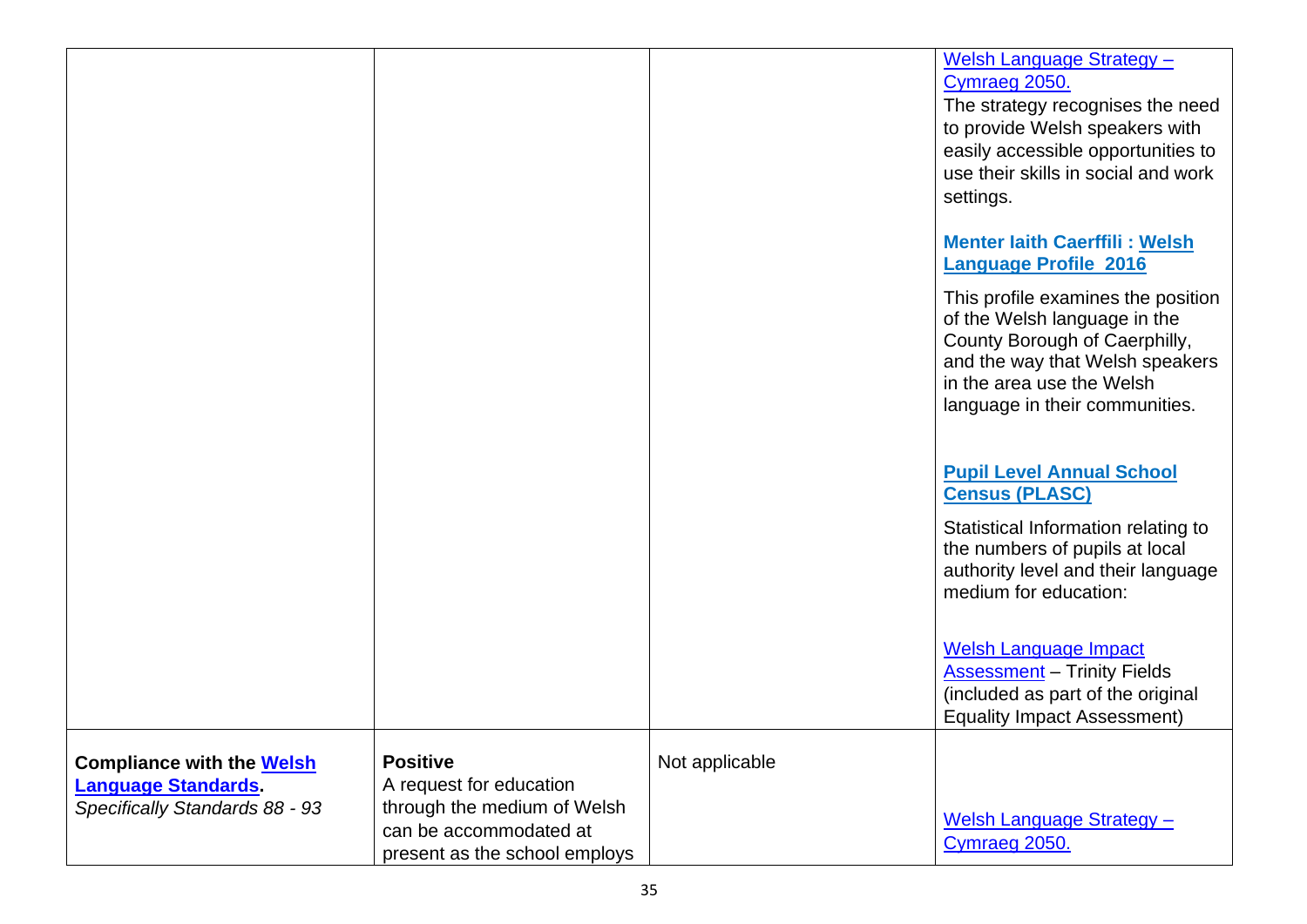| a number of teachers and         | There are currently teachers         | The strategy recognises the need         |
|----------------------------------|--------------------------------------|------------------------------------------|
| teaching assistants who are      | and teaching assistants who are      | to provide Welsh speakers with           |
| Welsh 1st language and as        | Welsh 1st language                   | easily accessible opportunities to       |
| such Additional Learning         |                                      | use their skills in social and work      |
| Needs provision through the      |                                      | settings.                                |
| medium of Welsh could be         | All documentation published on       |                                          |
| provided if required. In so      | the 21 <sup>st</sup> Century Schools | <b>Welsh Language Impact</b>             |
| doing, there is capacity to meet | website relating to the Trinity      | <b>Assessment</b> - Trinity Fields       |
| the language preference and      | Fields proposal has been             | (included as part of the original        |
| the rights of the individual to  | translated through the CCBC          | <b>Equality Impact Assessment)</b>       |
| receive their education and      | Welsh Language Unit                  |                                          |
| care through the medium of       |                                      | <b>Trinity Fields Consultation</b>       |
| Welsh.                           |                                      | Webpage - Link to Welsh page             |
|                                  | The process during both the          | Page includes all documentation          |
|                                  | Consultation period and              | produced as part of the proposal         |
| <b>Positive</b>                  | Objection period ensured that        | including the key documentation          |
| Any meetings with the school     | key consultees were targeted as      | (Consultation Document, Equality         |
| to discuss provision of          | outlined in the School               | and Welsh Language Impact                |
| education or care through the    | Organisation Code 2018               | Assessment, Response Forms,              |
| child / family's preferred       | because of their vested interest.    | <b>Consultation Report, Notification</b> |
| language and the right that      | In addition, as highlighted in the   | Letters)                                 |
| they have to this under the WL   | <b>Consultation Document and</b>     |                                          |
| Measure can be                   | Consultation Report, the views       |                                          |
| accommodated at present as       | of children and young people         |                                          |
| the school employs a number      | affected by the proposal were        |                                          |
| of teachers and teaching         | consulted with through targeted      |                                          |
| assistants who are Welsh 1st     | information and feedback             |                                          |
|                                  |                                      |                                          |
| language.                        | sessions and the production of       |                                          |
|                                  | child friendly versions of the       |                                          |
|                                  | documentation.                       |                                          |
| <b>Positive</b>                  |                                      |                                          |
| Through an integrated multi-     |                                      |                                          |
| agency approach operating        |                                      |                                          |
| provision from the Trinity       |                                      |                                          |
| Fields site, Welsh language      |                                      |                                          |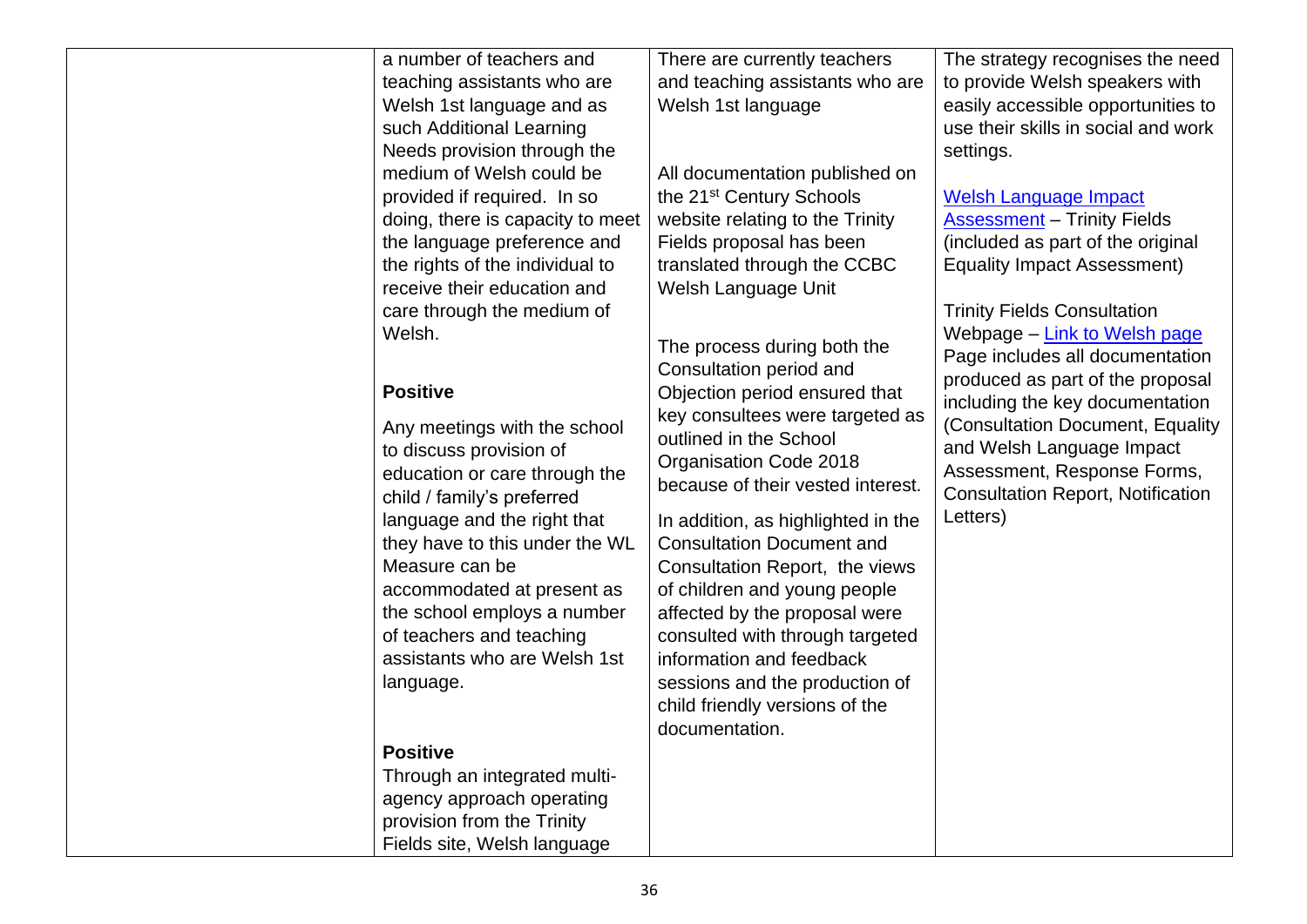|                                                                     | preference could also be<br>provided by engagement with                                                                                                                                                                                         |                                                                  |                                                  |
|---------------------------------------------------------------------|-------------------------------------------------------------------------------------------------------------------------------------------------------------------------------------------------------------------------------------------------|------------------------------------------------------------------|--------------------------------------------------|
|                                                                     | Social Services, Health and                                                                                                                                                                                                                     |                                                                  |                                                  |
|                                                                     | Welsh medium organisations.                                                                                                                                                                                                                     |                                                                  |                                                  |
|                                                                     |                                                                                                                                                                                                                                                 |                                                                  |                                                  |
|                                                                     | <b>Positive</b>                                                                                                                                                                                                                                 |                                                                  |                                                  |
|                                                                     | All documentation including the<br>website relating to the proposal<br>is produced in Welsh and<br>English, further supporting use<br>the Welsh language and<br>treating the Welsh language no<br>less favourably than the<br>English language. |                                                                  |                                                  |
|                                                                     | <b>Positive</b><br>All consultation and objection<br>responses were able to be<br>sent and received in Welsh<br>and English ensuring that the<br>Welsh language is treated no<br>less favourably than the<br>English language.                  |                                                                  |                                                  |
|                                                                     | <b>Positive</b><br>A request for education<br>through the medium of Welsh                                                                                                                                                                       | Not applicable                                                   | Welsh Language Strategy -<br>Cymraeg 2050.       |
| Opportunities to promote the                                        | can be accommodated at                                                                                                                                                                                                                          | There are currently teachers                                     | The strategy recognises the need                 |
| Welsh language e.g. status, use of                                  | present as the school employs                                                                                                                                                                                                                   | and teaching assistants who are                                  | to provide Welsh speakers with                   |
| Welsh language services, use of<br>Welsh in everyday life in work / | a number of teachers and<br>teaching assistants who are                                                                                                                                                                                         | Welsh 1st language                                               | easily accessible opportunities to               |
| community                                                           | Welsh 1st language and as<br>such ALN provision through<br>the medium of Welsh could be                                                                                                                                                         | Reception services answer the<br>phone with a bilingual greeting | use their skills in social and work<br>settings. |
|                                                                     | provided if required. In so                                                                                                                                                                                                                     |                                                                  |                                                  |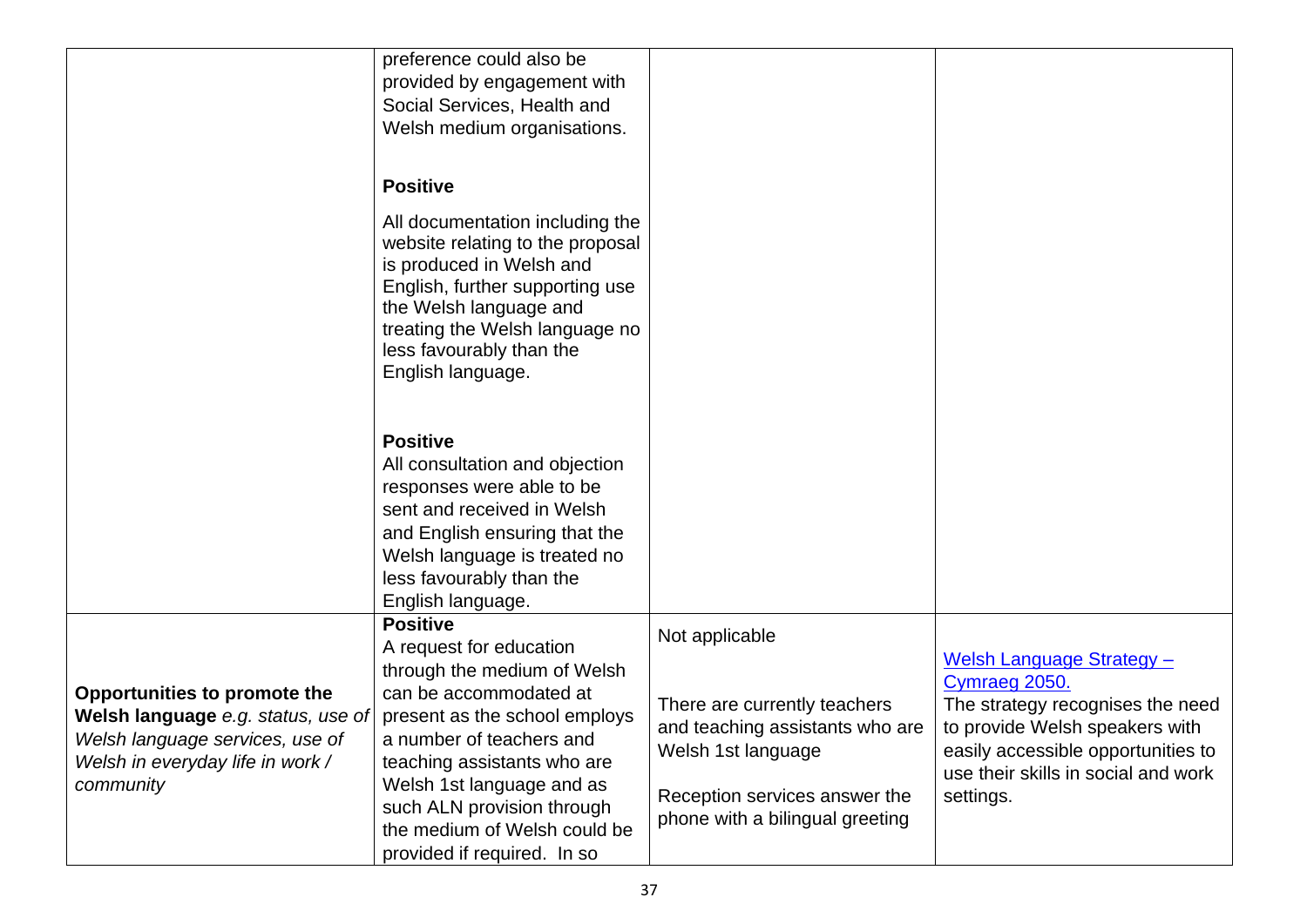|                                                                                              | doing, there is capacity to meet<br>the language preference and<br>the rights of the individual to<br>receive their education and<br>care through the medium of<br>Welsh.<br><b>Positive</b><br>Any meetings with the school<br>to discuss provision of<br>education or care through the<br>child / family's preferred<br>language and the right that<br>they have to this under the WL<br>Measure can be<br>accommodated at present as<br>the school employs a number<br>of teachers and teaching<br>assistants who are Welsh 1st<br>language. | All documentation published on<br>the 21 <sup>st</sup> Century Schools<br>website relating to the Trinity<br>Fields proposal has been<br>translated through Council's<br><b>Translation Team</b><br>Signage will be bilingual | Technical Advice Note 20 -<br><b>Planning and the Welsh</b><br><b>Language</b><br>The purpose of TAN20 is to<br>provide quidance on how the<br>Welsh language may be given<br>appropriate consideration in the<br>planning system and on<br>compliance with the requirements<br>of planning and other relevant<br>legislation |
|----------------------------------------------------------------------------------------------|-------------------------------------------------------------------------------------------------------------------------------------------------------------------------------------------------------------------------------------------------------------------------------------------------------------------------------------------------------------------------------------------------------------------------------------------------------------------------------------------------------------------------------------------------|-------------------------------------------------------------------------------------------------------------------------------------------------------------------------------------------------------------------------------|-------------------------------------------------------------------------------------------------------------------------------------------------------------------------------------------------------------------------------------------------------------------------------------------------------------------------------|
|                                                                                              | <b>Positive</b><br>All signage in the proposed<br>new extension will be bi-lingual                                                                                                                                                                                                                                                                                                                                                                                                                                                              |                                                                                                                                                                                                                               |                                                                                                                                                                                                                                                                                                                               |
| Opportunities for persons to use<br>the Welsh language e.g. staff,<br>residents and visitors | <b>Neutral</b><br>In relation to this facility, as<br>acknowledged in the recent<br>Estyn inspection report, "All of<br>the pupils are from English-<br>speaking backgrounds". A<br>request for education through<br>the medium of Welsh can be                                                                                                                                                                                                                                                                                                 | Not applicable<br>The school employs a number<br>of teachers and teaching<br>assistants who are Welsh 1st<br>language and as such ALN<br>provision through the medium of                                                      | <b>Caerphilly Welsh in Education</b><br>Strategic Plan 2017-2020<br>A Welsh medium education<br>assessment in accordance with<br>the (Wales) Regulations 2013<br>has been conducted in                                                                                                                                        |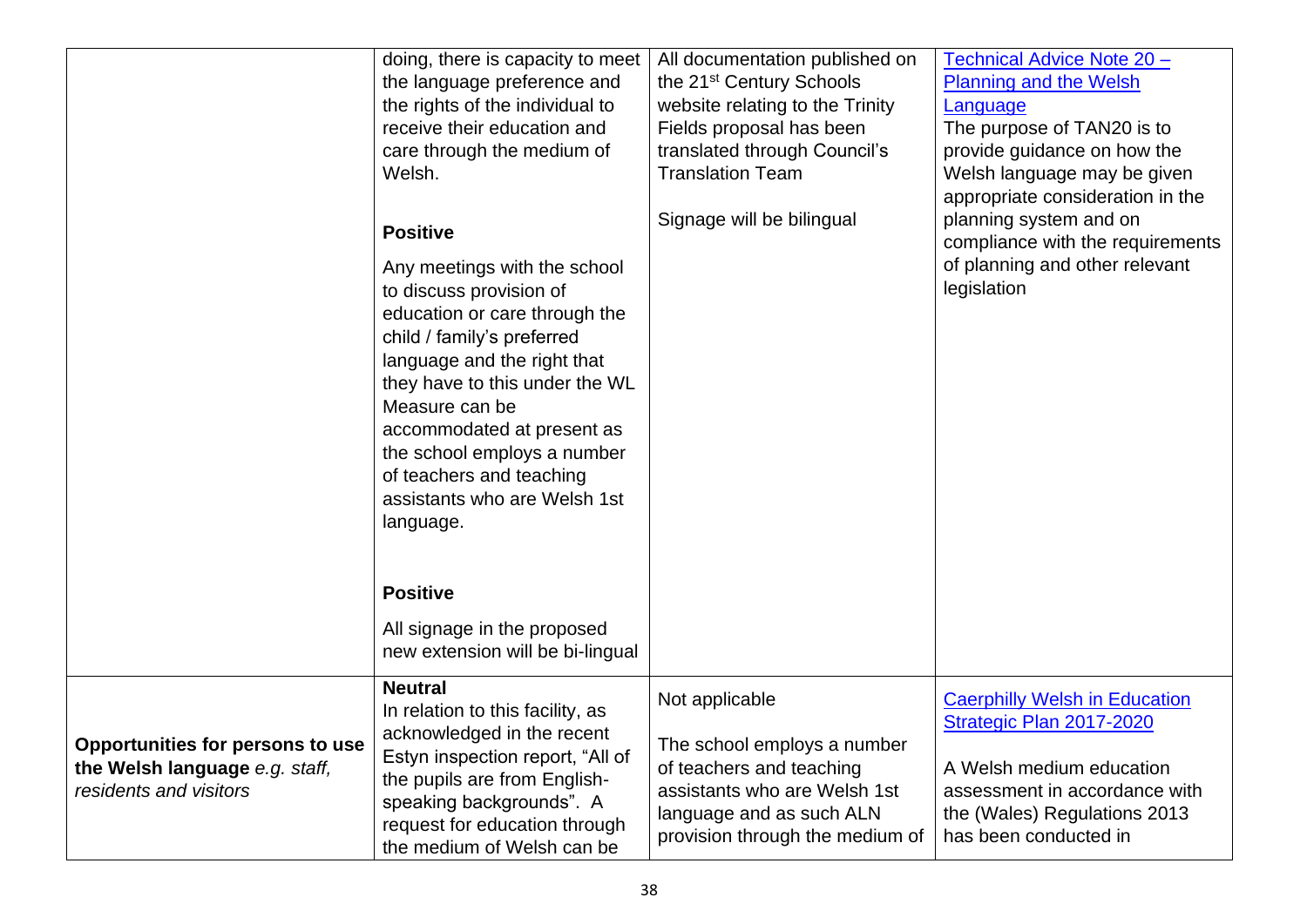|                                                                                | accommodated at present as<br>the school employs a number<br>of teachers and teaching<br>assistants who are Welsh 1st<br>language and as such ALN<br>provision through the medium<br>of Welsh could be provided if<br>required. In so doing, there is<br>capacity to meet the language<br>preference and the rights of<br>the individual to receive their<br>education and care through the<br>medium of Welsh.<br><b>Positive</b><br>When considering the<br>expansion of provision by an<br>additional 80 places, in future<br>proofing the school if a request<br>is received for education and<br>care through the medium of<br>Welsh, recruitment and<br>selection processes will reflect<br>the local need. | Welsh could be provided if<br>required.<br><b>Recruitment and Selection</b><br>processes include the<br>desirability to have Welsh<br>speakers                    | accordance with the 3-year cycle<br>requirement.<br>A parental demand survey was<br>also undertaken in 2018 and is<br>updated regularly.<br>Welsh Language Strategy -<br>Cymraeg 2050.<br>The strategy recognises the need<br>to provide Welsh speakers with<br>easily accessible opportunities to<br>use their skills in social and work<br>settings.<br><b>Welsh Language Impact</b><br><b>Assessment</b> - Trinity Fields<br>(included as part of the original<br><b>Equality Impact Assessment)</b> |
|--------------------------------------------------------------------------------|-------------------------------------------------------------------------------------------------------------------------------------------------------------------------------------------------------------------------------------------------------------------------------------------------------------------------------------------------------------------------------------------------------------------------------------------------------------------------------------------------------------------------------------------------------------------------------------------------------------------------------------------------------------------------------------------------------------------|-------------------------------------------------------------------------------------------------------------------------------------------------------------------|---------------------------------------------------------------------------------------------------------------------------------------------------------------------------------------------------------------------------------------------------------------------------------------------------------------------------------------------------------------------------------------------------------------------------------------------------------------------------------------------------------|
| Treating the Welsh language no<br>less favourably than the English<br>language | <b>Neutral</b><br>The school has responsibility<br>to understand and record the<br>home language of all the pupils<br>and actively offer Welsh<br>provision if the home language<br>is Welsh.<br><b>Neutral</b>                                                                                                                                                                                                                                                                                                                                                                                                                                                                                                   | Not applicable<br>Welsh provision is currently<br>offered in the Specialist<br>Resource Base in Ysgol<br><b>Gynradd Cwm Derwen and</b><br>Ysgol Gyfun Cwm Rhymni. | <b>Caerphilly Welsh in Education</b><br>Strategic Plan 2017-2020<br>A Welsh medium education<br>assessment in accordance with<br>the (Wales) Regulations 2013<br>has been conducted in<br>accordance with the 3-year cycle<br>requirement.                                                                                                                                                                                                                                                              |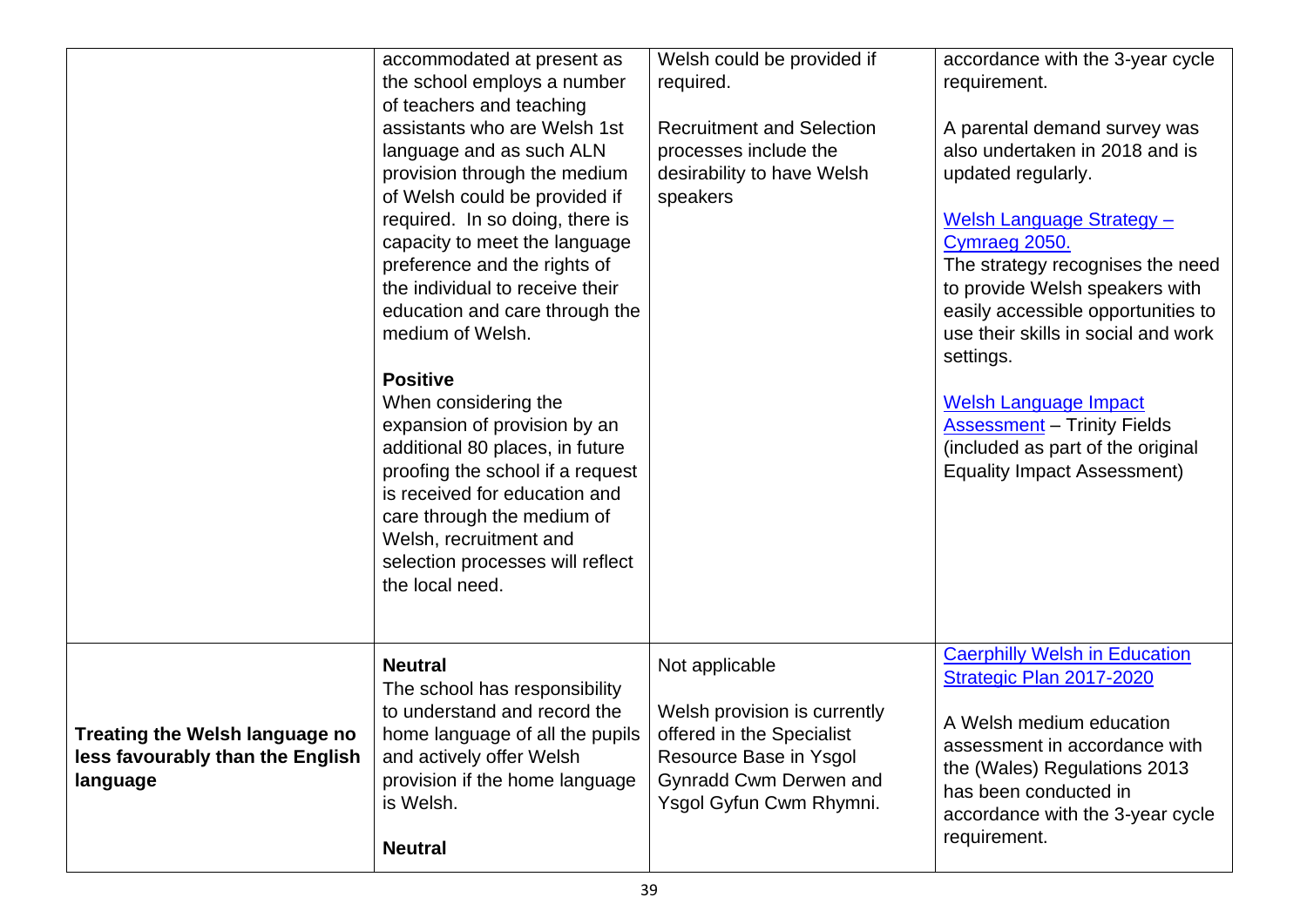| A request for education<br>through the medium of Welsh<br>can be accommodated at<br>present as the school employs<br>a number of teachers and<br>teaching assistants who are<br>Welsh 1st language and as<br>such ALN provision through<br>the medium of Welsh could be<br>provided if required. In so<br>doing, there is capacity to meet<br>the language preference and<br>the rights of the individual to<br>receive their education and<br>care through the medium of<br>Welsh.<br><b>Positive</b><br>Any meetings with the school<br>to discuss provision of<br>education or care through the<br>child / family's preferred<br>language and the right that | The school employs a number<br>of teachers and teaching<br>assistants who are Welsh 1st<br>language and as such ALN<br>provision through the medium of<br>Welsh could be provided if<br>required. | A parental demand survey was<br>also undertaken in 2018 and is<br>updated regularly.<br>Welsh Language Strategy -<br>Cymraeg 2050.<br>The strategy recognises the need<br>to provide Welsh speakers with<br>easily accessible opportunities to<br>use their skills in social and work<br>settings.<br><b>Welsh Language Impact</b><br><b>Assessment</b> - Trinity Fields<br>(included as part of the original<br><b>Equality Impact Assessment)</b><br><b>Trinity Fields Consultation</b><br>Webpage - Link to Welsh page<br>Page includes all documentation<br>produced as part of the proposal<br>including the key documentation<br>(Consultation Document, Equality<br>and Welsh Language Impact<br>Assessment, Response Forms, |
|-----------------------------------------------------------------------------------------------------------------------------------------------------------------------------------------------------------------------------------------------------------------------------------------------------------------------------------------------------------------------------------------------------------------------------------------------------------------------------------------------------------------------------------------------------------------------------------------------------------------------------------------------------------------|---------------------------------------------------------------------------------------------------------------------------------------------------------------------------------------------------|-------------------------------------------------------------------------------------------------------------------------------------------------------------------------------------------------------------------------------------------------------------------------------------------------------------------------------------------------------------------------------------------------------------------------------------------------------------------------------------------------------------------------------------------------------------------------------------------------------------------------------------------------------------------------------------------------------------------------------------|
| they have to this under the WL<br>Measure can be<br>accommodated at present as<br>the school employs a number<br>of teachers and teaching<br>assistants who are Welsh 1st<br>language.<br><b>Positive</b>                                                                                                                                                                                                                                                                                                                                                                                                                                                       |                                                                                                                                                                                                   | <b>Consultation Report, Notification</b><br>Letters)                                                                                                                                                                                                                                                                                                                                                                                                                                                                                                                                                                                                                                                                                |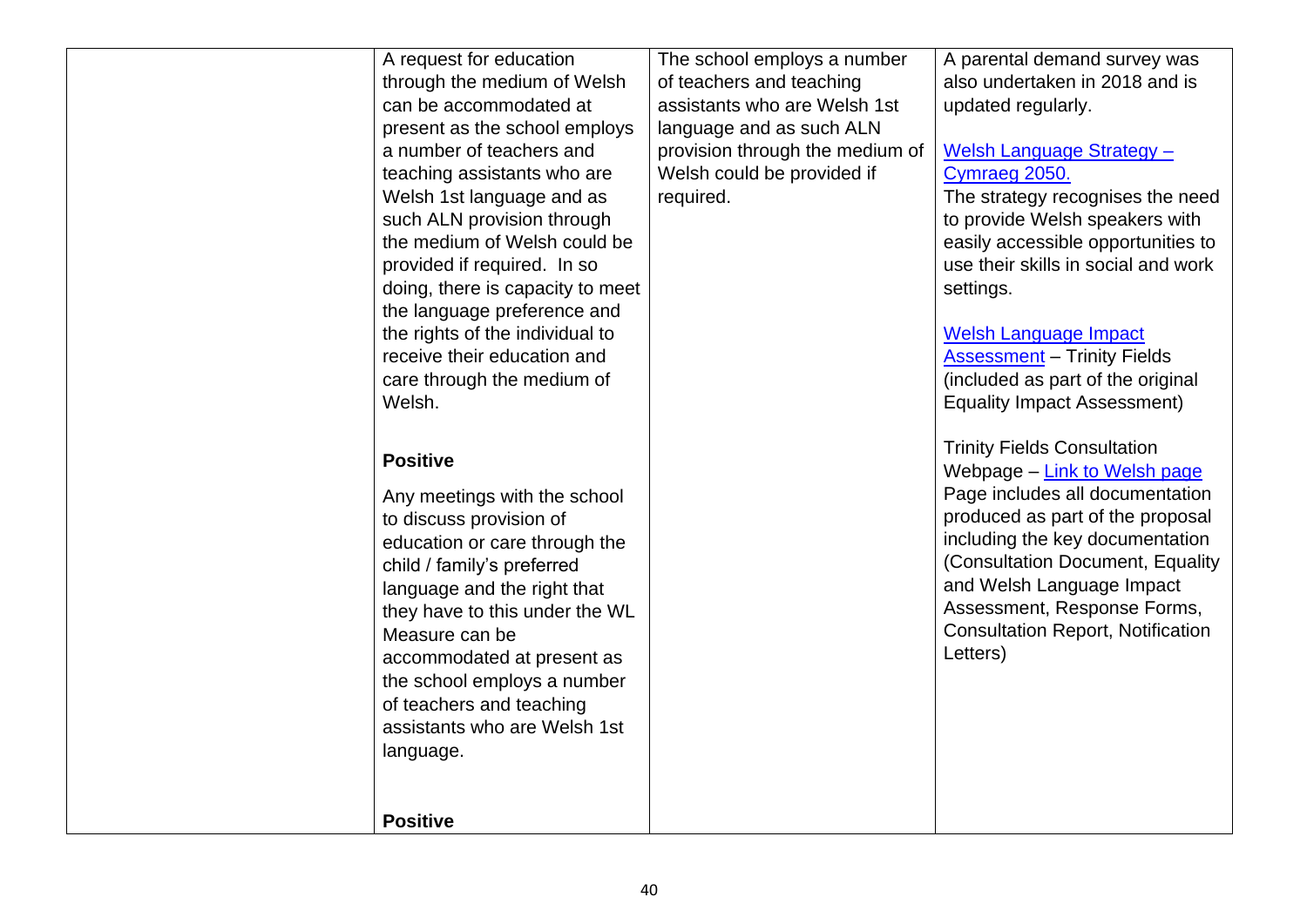| Through an integrated multi-<br>agency approach operating<br>provision from the Trinity<br>Fields site, Welsh language<br>preference could also be<br>provided by engagement with<br>Social Services, Health and<br>Welsh medium organisations. |  |
|-------------------------------------------------------------------------------------------------------------------------------------------------------------------------------------------------------------------------------------------------|--|
| <b>Positive</b>                                                                                                                                                                                                                                 |  |
| All documentation including the<br>website relating to the proposal<br>is produced in Welsh and<br>English                                                                                                                                      |  |
| <b>Positive</b><br>All consultation and objection<br>responses were able to be<br>sent and received in Welsh<br>and English                                                                                                                     |  |

**7a. Having considered the impacts above, how has the proposal been developed so that there are positive effects, or increased positive effects on (a) opportunities for persons to use the Welsh language, and b) treating the Welsh language no less favourably than the English language.**

#### **Need and demand**

Anticipated demand linked to the more complex and changing needs of the pupils together with the requirements of the Additional Learning Needs (ALN) and Education Tribunal (Wales) Act has led to the urgency to expand the provision further at this School.

The Trinity Fields School proposal seeks to support the local and national agenda in the development of additional learning needs and specialist provision for education at the boroughs only special school.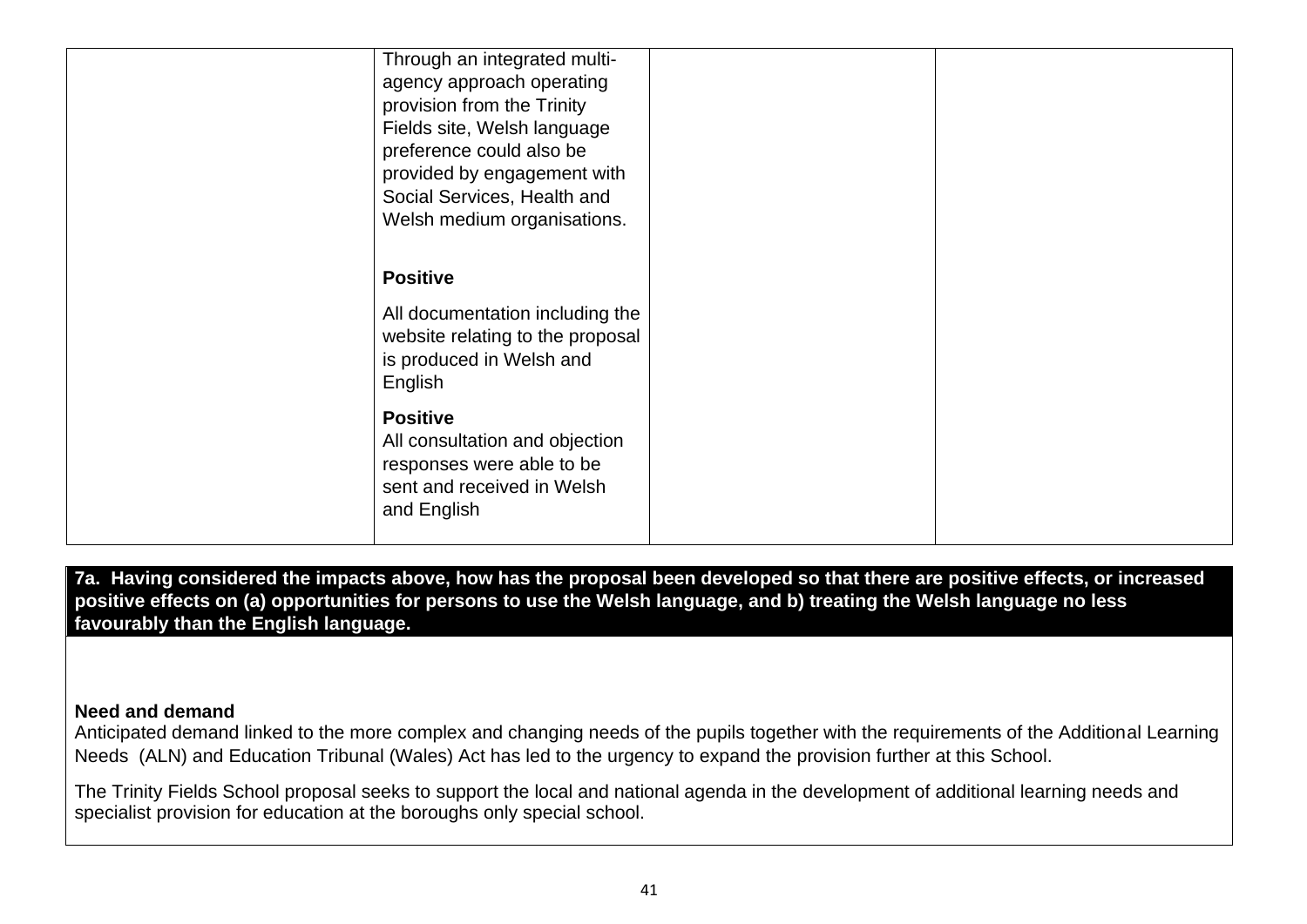In addition, expansion will also provide for a unified and integrated multi-agency input from Health and Social care which will further compliment the Educational provision. Visiting practitioners will not be permanently based at the Trinity site, but will however have access to facilities to undertake development and intervention activities with children, under a single roof, providing additional support and a better quality of life to the most vulnerable children in the Borough.

### **Method and process**

The School Organisation Code 2018 is the prescribed process for progressing this proposal. The proposal seeks expand the existing Trinity Fields School. It is proposed that the new school facility would accommodate an additional 80 places providing increased educational opportunities for specialist provision.

## **Location**

The expansion if proposed on the Trinity 1 sports pitch which is directly adjacent to the school site.

The proposed development is sensitive to the needs of such communities and there is also a clear understanding from the details provided in this Integrated Impact Assessment and supporting consultation exercises and documentation.

Mitigation proposal have been established to ensure alternative provision of equivalent community benefit will be made locally available to the community.

# **Timing**

Subject to Cabinet approval on the 7<sup>th</sup> April 2021 and a separate full planning application process, it is envisaged that an anticipated occupation date would be circa September 2023.

Mitigations against the removal of the Trinity 1 pitch as outlined in the Objection Report and supporting mitigation proposal would be implemented prior to opening to avoid any temporary loss of provision.

# **8. Data and Information**

*(What data or other evidence has been used to inform the development of the proposal? Evidence may include the outcome of previous consultations, existing databases, pilot projects, review of customer complaints and compliments and or other service user feedback, national and regional data,* 

| academic publications and consultants' reports etc.)                                                                                                                                                                                                                                         |                                                                                                                     |                                                                                                                                                                                                                                                                                   |
|----------------------------------------------------------------------------------------------------------------------------------------------------------------------------------------------------------------------------------------------------------------------------------------------|---------------------------------------------------------------------------------------------------------------------|-----------------------------------------------------------------------------------------------------------------------------------------------------------------------------------------------------------------------------------------------------------------------------------|
| Data/evidence<br>(Please provide link to report if appropriate)                                                                                                                                                                                                                              | <b>Key relevant findings</b>                                                                                        | How has the data/evidence informed this<br>proposal?                                                                                                                                                                                                                              |
| <b>Initial Evidence (National and Regional</b><br>Data)<br>The Local Authority works closely with<br>multiagency professionals in the field as well<br>as the school, Early Years, Flying Start and<br>Health Visitors. A fortnightly placement<br>panel convenes to calculate the number of | <b>Consultation Document</b><br><b>Consultation Report</b><br><b>Objection Report</b><br><b>Proposed Mitigation</b> | It is the Authority's aim, wherever possible,<br>to educate all pupils within the county<br>borough. This prevents the need for out of<br>county provision, which is not only costly but<br>can also have a significant impact on<br>individual families. Accessing provision out |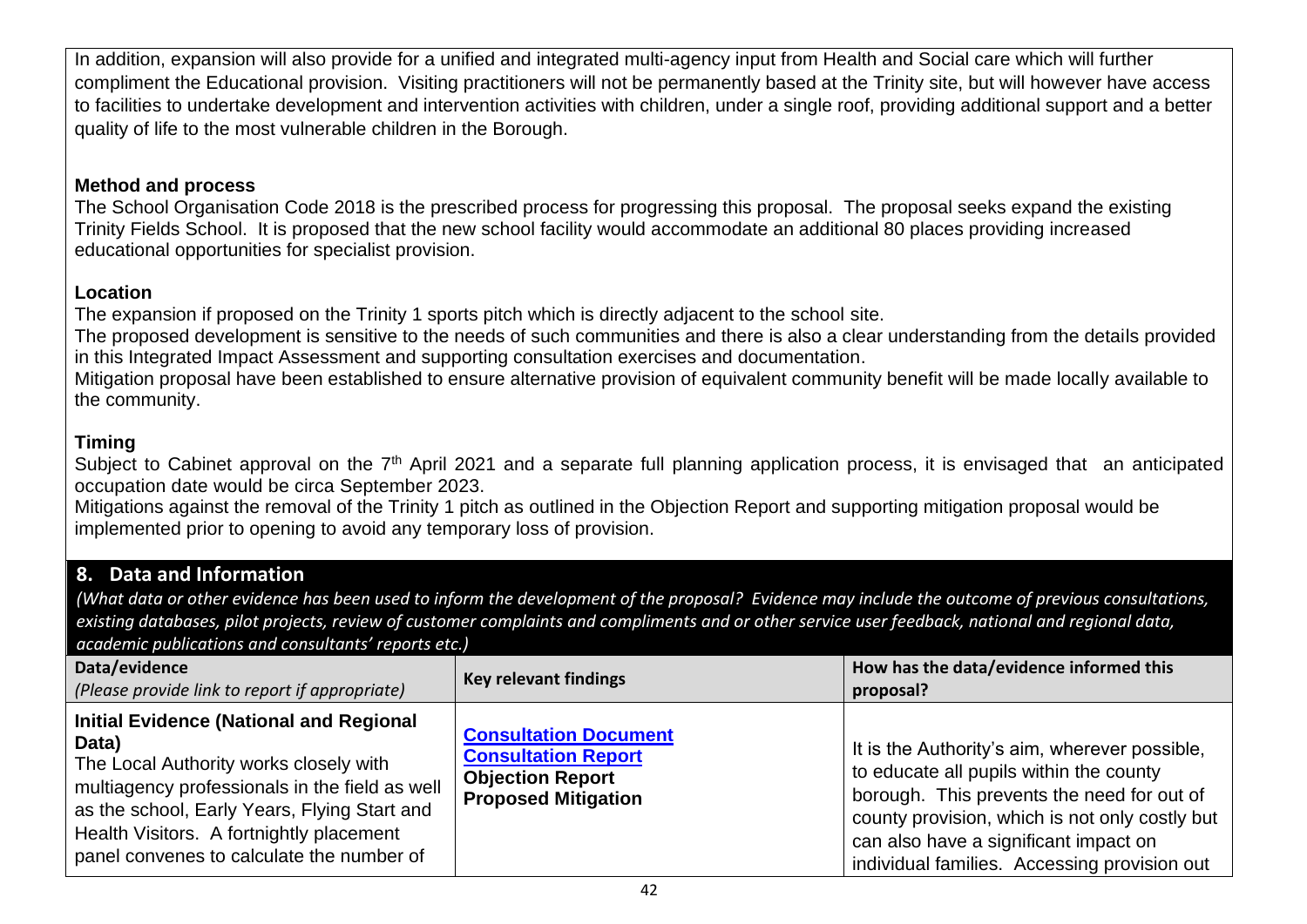| places that are required on site and utilising<br>data from ISCAN and reviewing the trend<br>data since 2012, growth has been identified                                                                                                                                                                                                                                                                                                                                                                                                                                                                                                                                                                                                                                                                                                          | There is growing demand for specialist<br>school provision within Caerphilly county<br>borough.                                                                                                                                                                                                                                                                                                                                                                                                                                                                                                                                                                                                                                                                                                                                               | of the county will also be harmful to the<br>environment.                                                                                                                                                                                                                                                                                                                                                                                                                                                                                                                                                                                                                                                                                             |
|---------------------------------------------------------------------------------------------------------------------------------------------------------------------------------------------------------------------------------------------------------------------------------------------------------------------------------------------------------------------------------------------------------------------------------------------------------------------------------------------------------------------------------------------------------------------------------------------------------------------------------------------------------------------------------------------------------------------------------------------------------------------------------------------------------------------------------------------------|-----------------------------------------------------------------------------------------------------------------------------------------------------------------------------------------------------------------------------------------------------------------------------------------------------------------------------------------------------------------------------------------------------------------------------------------------------------------------------------------------------------------------------------------------------------------------------------------------------------------------------------------------------------------------------------------------------------------------------------------------------------------------------------------------------------------------------------------------|-------------------------------------------------------------------------------------------------------------------------------------------------------------------------------------------------------------------------------------------------------------------------------------------------------------------------------------------------------------------------------------------------------------------------------------------------------------------------------------------------------------------------------------------------------------------------------------------------------------------------------------------------------------------------------------------------------------------------------------------------------|
| as an area requiring action.<br>School based 'existing evidence'                                                                                                                                                                                                                                                                                                                                                                                                                                                                                                                                                                                                                                                                                                                                                                                  | There is a similar picture across Wales in<br>terms of increasing numbers of pupils<br>accessing special schools                                                                                                                                                                                                                                                                                                                                                                                                                                                                                                                                                                                                                                                                                                                              | The proposal will benefit pupils across the<br>whole of the Authority as the additional<br>facilities and adaptions will support children<br>and young people who have specialist needs                                                                                                                                                                                                                                                                                                                                                                                                                                                                                                                                                               |
| <b>Trinity Fields School and Resource Centre</b><br>was purpose built in September 1998, and<br>was considered to be "Innovative", however<br>over the years pupils needs have become<br>more complex and challenging and the<br>school's infrastructure is now becoming an<br>obstacle that is preventing the school from<br>developing further in supporting pupils with<br>Additional Learning Needs (ALN) across the<br>county borough.<br>The school caters for pupils with a wide<br>range of Special Educational Needs and<br>requirements, ranging from physical and<br>medical difficulties, profound multiple<br>learning difficulties and severe learning<br>difficulties.<br><b>Consultation Period</b><br>The consultation period opened on Monday<br>14th September 2020 (a school day) and<br>concluded at midnight on Monday 26th | The 21st Century Schools and Colleges<br>programme is a major, long-term, strategic<br>capital investment programme. It is jointly<br>funded by the Welsh Government and local<br>authorities and aims to create a generation<br>of 21st century schools in Wales with the<br>priority areas being:<br>• Reduce the number of poor condition<br>schools<br>• Ensure that we have the right size schools<br>in the right location<br>• Provide enough places to deliver Welsh<br>and English medium education<br>• Ensure the effective and efficient use of<br>the educational estate<br><b>Trinity Fields School and Resource Centre is</b><br>the only special school in the Authority which<br>provides education and specialist facilities. It<br>caters for a wide range of ages, with pupils<br>from the foundation phase (3-7), school | in an appropriate and secure environment<br>that will create a holistic approach towards<br>learning and development.<br>The views obtained as part of the<br><b>Consultation Period and Objection Period</b><br>support the need for clear mitigating actions<br>to address public concern which will be<br>presented to Education Scrutiny Committee<br>on the 22 <sup>nd</sup> March 2021 and Cabinet on 7 <sup>th</sup><br>April 2021 alongside this IIA and the<br><b>Objection Report.</b><br>As outlined in the Consultation Document,<br>Consultation Report and the Objection<br>Report a separate planning application<br>process including further consultation will be<br>undertaken to address building and transport<br>related issues. |
| October 2020. Consultees were given at<br>least 42 days to respond to the document,<br>with at least 20 of these being school days<br>as defined by Section 579 of the Education<br>Act 1996.<br>Consultees were advised of the proposal                                                                                                                                                                                                                                                                                                                                                                                                                                                                                                                                                                                                          | curriculum (7-14) and learning pathway (14-<br>19). At present the school has 180 pupils on<br>roll with more admissions anticipated and no<br>capacity or space to expand within the<br>current building configuration.                                                                                                                                                                                                                                                                                                                                                                                                                                                                                                                                                                                                                      |                                                                                                                                                                                                                                                                                                                                                                                                                                                                                                                                                                                                                                                                                                                                                       |
| and availability of the consultation                                                                                                                                                                                                                                                                                                                                                                                                                                                                                                                                                                                                                                                                                                                                                                                                              |                                                                                                                                                                                                                                                                                                                                                                                                                                                                                                                                                                                                                                                                                                                                                                                                                                               |                                                                                                                                                                                                                                                                                                                                                                                                                                                                                                                                                                                                                                                                                                                                                       |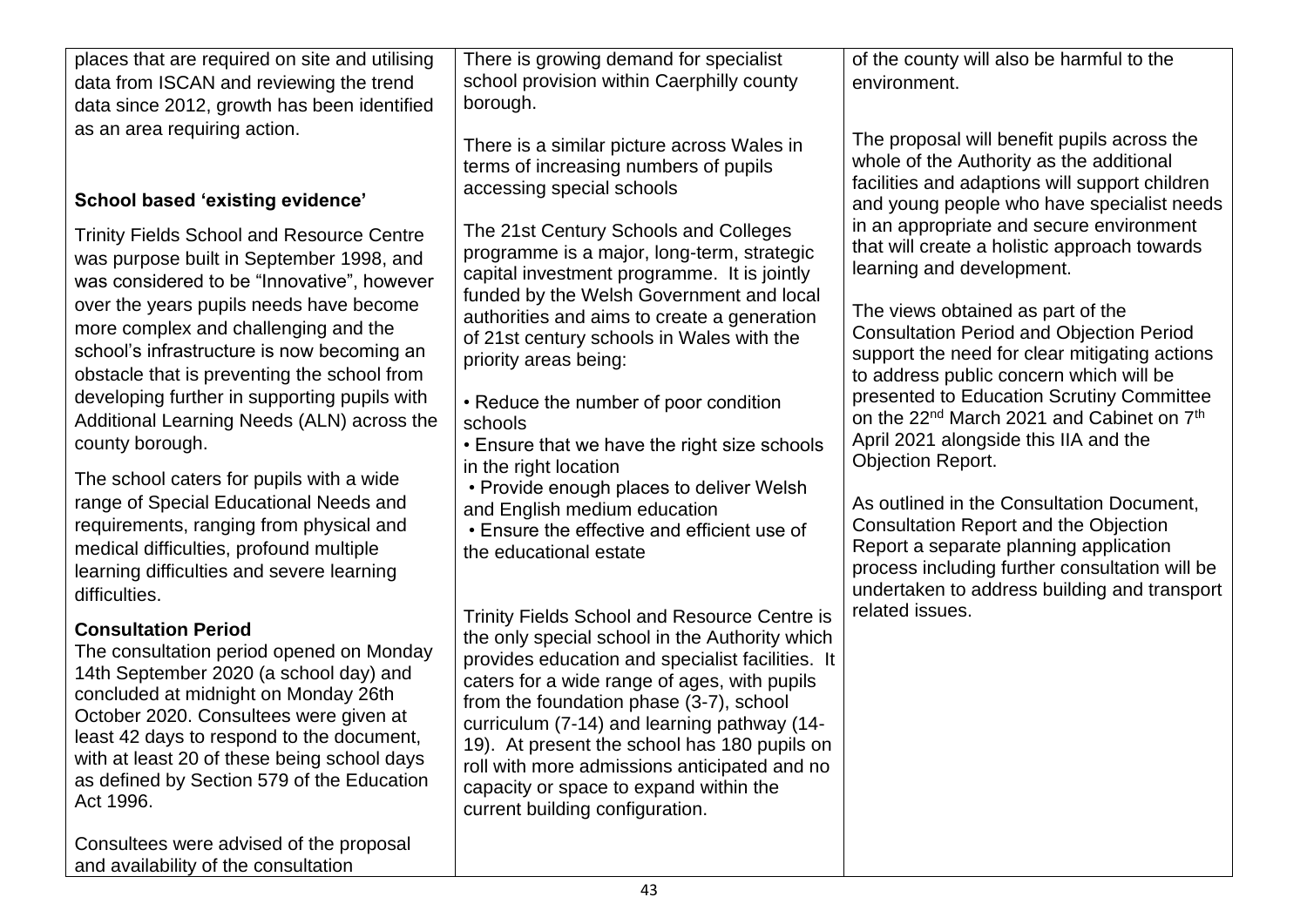documentation when it went live on the 14th September 2020 via letter/email and were therefore invited to take part in the statutory consultation to gather their 'views' on the proposal as outlined in the consultation document.

The Council was aware that the proposal and preferred delivery option as outlined in the Consultation Documentation would result in the repurposing of a pay-to-use sports pitch and would work closely with interested parties to ensure mitigation could take place should the proposal receive Cabinet approval. Therefore, in addition to advising those we were obliged to under the stakeholder criteria, Sports Wales and Penallta RFC were also advised.

## **Objection Period**

Following the decision by Cabinet (9.12.2020) to proceed to Statutory Notice, anyone wishing to make an objection to this proposal was able to do so as per the requirements of the School Organisation Code 2018. To be considered as a statutory objection, objections had to be made in writing or by email and sent to the Council within the 28 days of the date on which the proposal was published. This is referred to as the "objection period" and ran from the 11th January 2021 to the 7th February 2021.

Of the 238 Statutory Objections received, these were summarised into 5 areas:

• Statutory Processes

The School Organisation Code 2018 is made under Sections 38 and 39 of the School Standards and Organisation (Wales) Act 2013 and applies to proposals in respect of maintained schools as defined at Section 98 of the 2013 Act. That is a school in Wales, which is a community, foundation or voluntary school, a community special school or a maintained nursery school. This does not include pupil referral units (PRUs). The School Organisation Code 2018, provides clear statutory guidance as to the processes that need to be adhered to when bringing forward a proposal.

The consultation process has followed the Welsh Government requirements as set out in the School Organisation Code 2018.

## **Consultation Period**

- 1048 responses 'view's' were received during the consultation period.
- 0 responses were received in the medium of Welsh.
- 43% supported the proposal as outlined in the Consultation document
- 56% did not support the proposal as outlined
- 1% provided a neutral of no comment response.
- 3 alternative options were raised by consultees and considered by Education Scrutiny Committee and Cabinet.

Full details are provided as part of the Consultation Report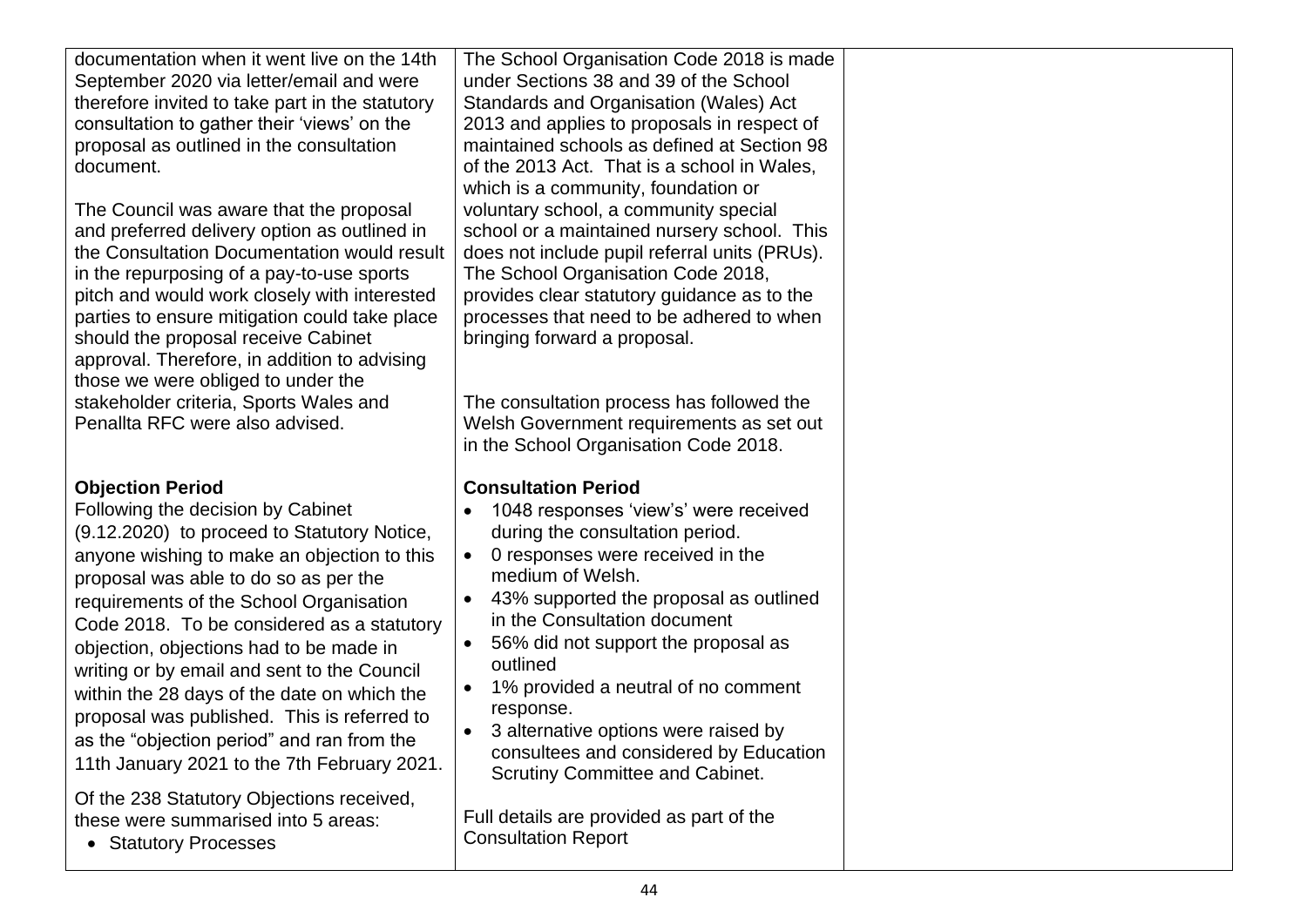| • Optional Appraisal Process                     | <b>Objection Period</b>                              |  |
|--------------------------------------------------|------------------------------------------------------|--|
| Loss of Green Space for the Ystrad               | 238 Statutory Objections were received.              |  |
| <b>Mynach Community</b>                          | Objections were summarised into 5 areas<br>$\bullet$ |  |
| Impact on Sporting provision and                 | $\triangleright$ Statutory Processes                 |  |
| mitigation options                               | $\triangleright$ Optional Appraisal Process          |  |
| Other planning considerations                    | $\triangleright$ Loss of Green Space for the         |  |
|                                                  | <b>Ystrad Mynach Community</b>                       |  |
|                                                  | $\triangleright$ Impact on Sporting provision and    |  |
| The Objection Report and proposed                | mitigation options                                   |  |
| Mitigation provides full details and in addition | Other planning considerations<br>➤                   |  |
| original copies of all correspondence are        | Full details are provided as part of the             |  |
| made available to Cabinet Members for            | Objection Report and proposed Mitigation             |  |
| consideration as part of the decision making     |                                                      |  |
| process.                                         | Progression at each stage is subject to              |  |
|                                                  | scrutiny, review and approval by Cabinet             |  |
|                                                  | Members and in addition, Welsh                       |  |
|                                                  | Government are engaged in the process as             |  |
|                                                  | one of the key delivery partners and co-             |  |
|                                                  | funders.                                             |  |
|                                                  |                                                      |  |

**Were there any gaps identified in the evidence and data used to develop this proposal and how will these gaps be filled?**  *Details of further consultation can be included in Section 9.*

In accordance with the ALN and Tribunal Act 2018 schools and local authorities have a statutory duty to identify ALN and appropriate provision to meet that need. As identified in the ALN Act and draft ALN Code the Council and schools have a responsibility to review provision available to meet need within the borough on a regular basis. Respondents as part of the Consultation and Objection periods have indicated concerns relating to lack of specific figures in the proposal documentation related future projected demand. These concerns have been addressed in the Consultation Report and the Objection Report.

There are clear processes which need to be followed as per the requirements of the School Standards and Organisation (Wales) Act 2013 and the School Organisation Code 2018. Respondents as part of the Consultation and Objection periods have indicated concerns relating to lack of consultation with local residents and the wider community. The Council has undertaken stakeholder engagement and produced documentation at the appropriate stage of the process in line with statutory requirements. These concerns have been addressed in the Consultation Report and the Objection Report.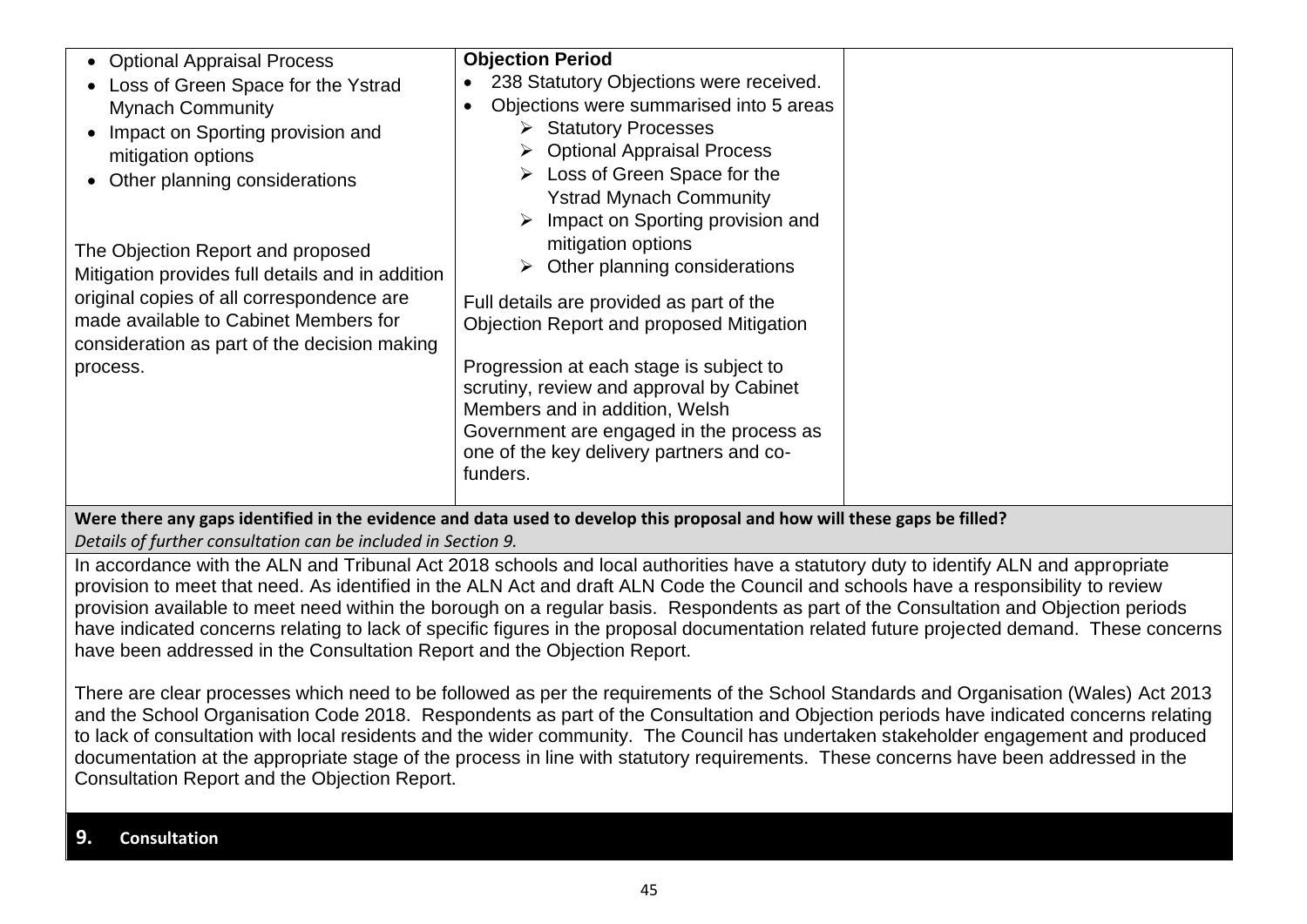*(In some instances, there is a legal requirement to consult. In others, even where there is no legal obligation, there may be a legitimate expectation from people that a consultation will take place. Where it has been determined that consultation is required, [The Gunning Principles](https://www.consultationinstitute.org/the-gunning-principles-implications/) must be adhered to. Consider the [Consultation and Engagement](https://www.caerphilly.gov.uk/CaerphillyDocs/Consultations/Consultation-and-Engagement-Framework.aspx) Framework. Please note that this may need to be updated as the proposal develops and to strengthen the assessment.* **Briefly describe any recent or planned consultations paying particular attention to evidencing the Gunning Principles.** The consultation process will proceed in line with the requirements of Welsh Government Statutory Code document no 011/2018 - School Organisation Code 2nd Edition 2018. The School Organisation Code 2018 is made under Sections 38 and 39 of the School Standards and Organisation (Wales) Act 2013 and applies to proposals in respect of maintained schools as defined at Section 98 of the 2013 Act. That is a school in Wales, which is a community, foundation or voluntary school, a community special school or a maintained nursery school. The School Organisation Code 2018, provides clear statutory guidance as to the processes that need to be adhered to and the stages to follow. A prescribed list of recipients (as outlined below) have been written to at either the commencement of the Consultation Period, and/or Objection Period. All documentation was made available in both Welsh and English throughout the process and other formats were available on request. Parents, prospective parents, guardians and carers of all pupils of schools directly affected by the proposal Headteacher, staff and governors of schools directly affected by the proposal Pupils/Pupil Councils of schools directly affected by the proposal Directors of Education of all bordering LAs – Blaenau Gwent, Caerphilly, Cardiff, Merthyr Tydfil, Newport, Powys, Rhondda Cynon Taf, Torfaen Catholic Diocesan Board of Education o Church in Wales Diocesan Board Local Standing Advisory Council on Religious Education (SACRE) Governing body of other schools which the proposer considers are likely to be affected by the proposal Local CCBC Members All Assembly Members and Members of Parliament representing the area served by the schools directly affected by the proposal Welsh Ministers ESTYN Teaching Associations Support Staff Associations South East Wales Consortium (EAS) South East Wales Transport Alliance (SEWTA) Gwent and South Wales Police and Crime Commissioners Local Town and Community Councils Menter Iaith Early Years Development and Childcare Partnership Parent Network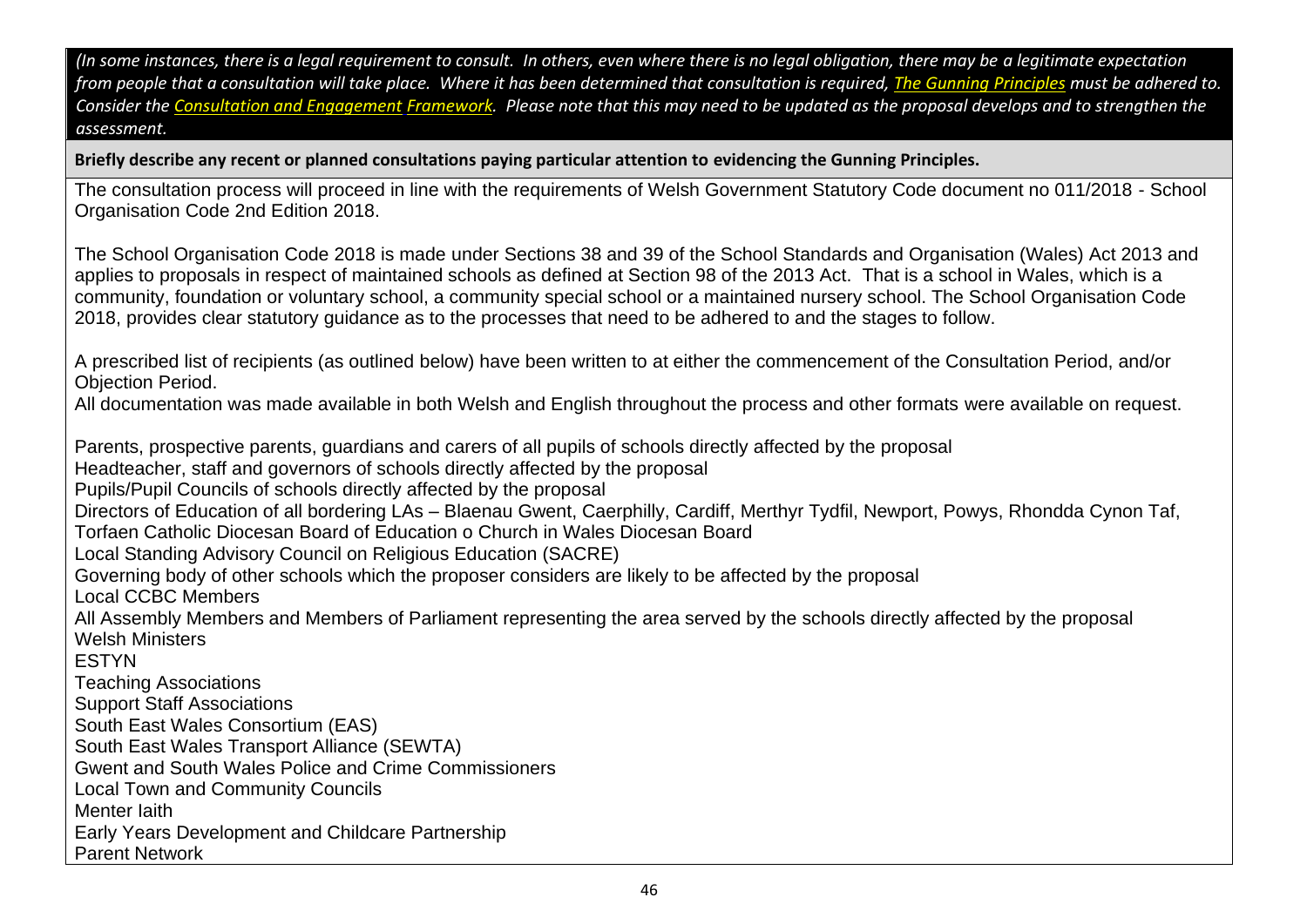Welsh Education Forum As outlined in the original Equality Impact Assessment Document, the principles of engagement outlined in the Local Authority's Consultation and Engagement Framework 2020 will also be acknowledged and the project team will engage with any additional 'interested parties' as required.

As such, the Council was aware that the proposal and preferred delivery option as outlined in the Consultation Documentation would result in the repurposing of a pay-to-use rugby pitch and has to ensuring mitigation could take place should the proposal receive Cabinet approval. Therefore, in addition to advising those we were obliged to under the stakeholder criteria, Sports Wales and Penallta RFC.

At the commencement of the Objection Period, this list of consultees was extended to also included any respondent who had previously expressed concern as part of their consultation response during the period of  $14<sup>th</sup>$  September 2020 – 26<sup>th</sup> October 2020 and included the newly formed Save Ystrad Mynach Green Spaces who were advised of the proposals in writing.

The principles of engagement outlined in the Local Authority's Consultation and Engagement Framework 2020 will also be acknowledged and the project team will engage with any additional 'interested parties' as required.

The School Organisation Code 2018 states that when undertaking a consultation process in connection with a school proposal, the Council must publish information to enable transparent, balanced and open decision making. At time of writing, the process being followed is synergistic with the vision of our Consultation and Engagement Framework 2020-25 and ensures the appropriate level of consultee engagement and transparency.

The proposal is still in the formative stage until a final determination is made by Cabinet who act as the decision making body in this instance.

The Trinity Fields School proposal has progressed through several stages of the process to date:

## **1) Consultation Period**

A consultation period ran from the 14<sup>th</sup> September 2020 to the 26<sup>th</sup> October 2020 seeking the views of consultees as defined by the code.

As part of this proposal, the following documentation was published:

- [Consultation Notification Letter](https://www.caerphilly.gov.uk/CaerphillyDocs/Consultations/Notification-Letter-(Trinity-Fields).aspx)
- [Consultation Document](https://www.caerphilly.gov.uk/CaerphillyDocs/Consultations/Consultation-Document-2020-(Trinity-Fields).aspx)
- [Child Friendly Consultation Summary](https://www.caerphilly.gov.uk/CaerphillyDocs/Consultations/Child-Friendly-Consultation-Summary-(Trinity-Field.aspx)
- [Consultation Video](https://youtu.be/VqbuS9IYxlg)
- Artist's Impression of proposed new school [Image 1](https://www.caerphilly.gov.uk/CaerphillyDocs/Consultations/Trinity-1.aspx) / [Image 2](https://www.caerphilly.gov.uk/CaerphillyDocs/Consultations/Trinity-2.aspx) / [Image 3](https://www.caerphilly.gov.uk/CaerphillyDocs/Consultations/Trinity-3.aspx)
- [Consultation Response Form \(Online\)](https://wh1.snapsurveys.com/s.asp?k=159957094102)
- [Consultation Response Form \(Printable PDF\)](https://www.caerphilly.gov.uk/CaerphillyDocs/Consultations/Consultation-Response-Form-(Trinity-Fields).aspx)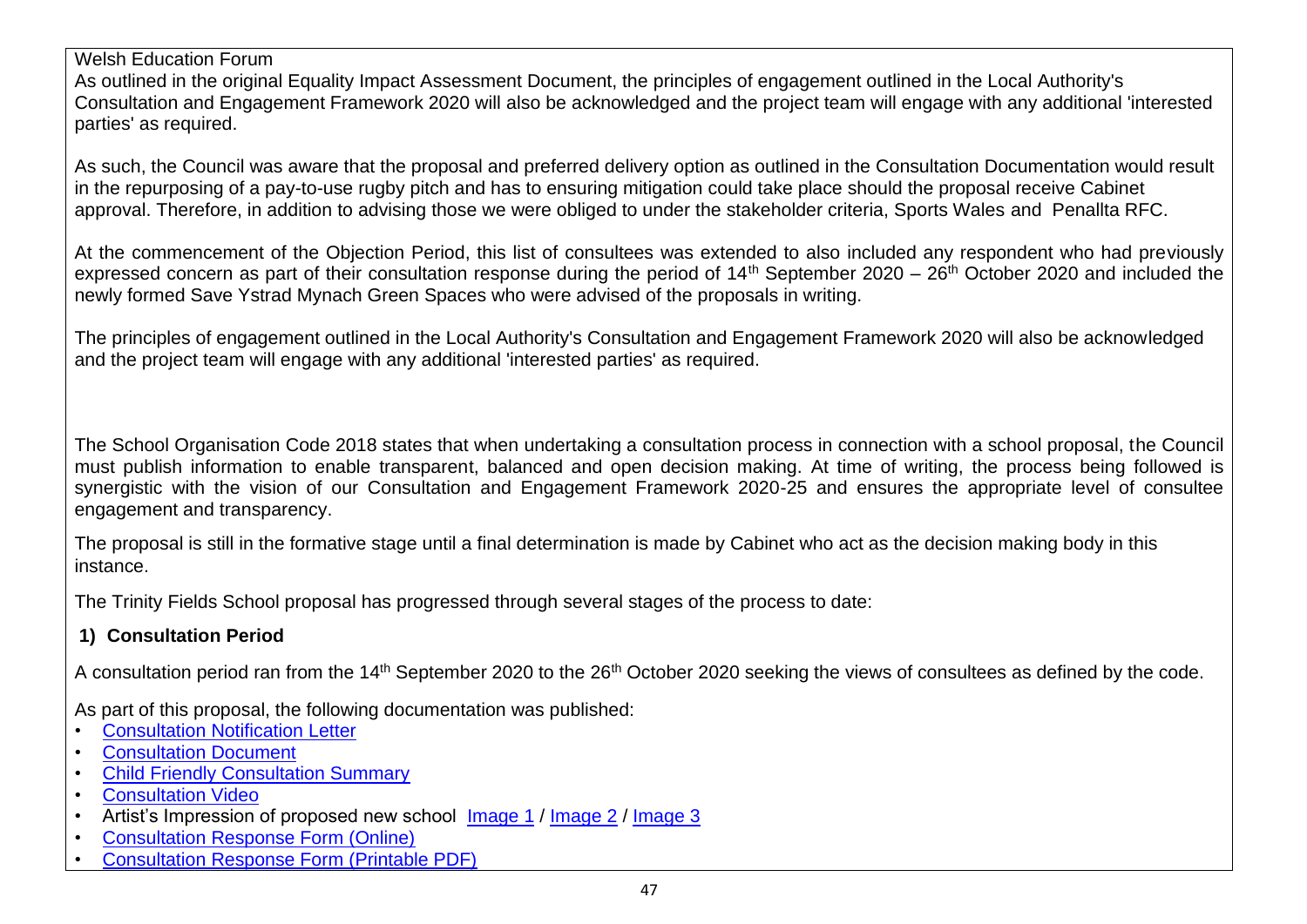- [Equalities and Welsh Language Impact Assessment](https://www.caerphilly.gov.uk/CaerphillyDocs/Consultations/Equality-and-Welsh-Language-Impact-Assessment-(Tri.aspx)
- [Consultation Frequently Asked Questions](https://www.caerphilly.gov.uk/Services/Schools-and-learning/21st-Century-Schools/21-Century-Schools-Consultation-FAQs)

As part of the initial Equality Impact Assessment undertaken, it was envisaged that a series of targeted sessions would be held over a given day between the hours of 10am and 8pm to provide information and the opportunity to pose questions to designated officers concerning the proposal. Individuals would be required to book 10 minute appointment slots and a translator will be available if required. As part of this process, the target audiences who would be engaged included – Pupils (School Council), School Staff, School Governors, Parents/Guardians and the wider Community. However, due to the implications of COVID-19 at the time this consultation was due to take place and after taking advice from Welsh Government, this consultation process refrained from undertaking any face-to-face consultation sessions to support social distancing and maintain safe working practices for all. It should be noted that there is no obligation to consult face-to-face and therefore a written paper consultation exercise was undertaken to discharge the Council of its duty under the School Organisation Code 2018.

The Council acknowledged that the voice of young people is about involving them as active participants in the development, delivery, management and improvement of their educational and student experience and needs to be at the heart of planning, provision and evaluation; Learner Voice. A summary version of the main consultation document was also prepared, published and targeted specifically at children and young people.

#### [Child Friendly Consultation Summary](https://www.caerphilly.gov.uk/CaerphillyDocs/Consultations/Child-Friendly-Consultation-Summary-(Trinity-Field.aspx)

This summary version was released online as part of the consultation pack and hardcopies were made available on request.

As identified in the Consultation Document, nearly all the pupils attending Trinity Fields School have a statement of special educational needs for severe learning difficulties, physical and medical difficulties, profound and multiple learning difficulties or autistic spectrum disorders. Trinity Fields School has a very active school council and is a highly inclusive community where all pupils feel safe and valued. Pupils play an active and influential role in shaping the life and work of the school. It was acknowledged at an early stage that in order to provide the opportunities for the young people to express their views in relation to this proposal, engaging with staff at the school would be vital. The school's exemplary levels of care, support and guidance and through utilising the child friendly version of the consultation document and the accompanying video, children were engaged in a familiar environment, at the appropriate comprehension level and in the format of their preference. Many of the children provided comments on what they would like to see in the future and how they felt about the proposal. Many pupils utilised verbal communication, however, evidence of what the pupils felt they wanted were also captured via heatmaps using eye recognition cursor movement, symbols and braille.

Notes from each session were recorded and have been included as part of the consultation responses which will be made available to Cabinet. Where answers were provided in other formats, these have been transcribed ad-verbatim and summarised in the Consultation Report.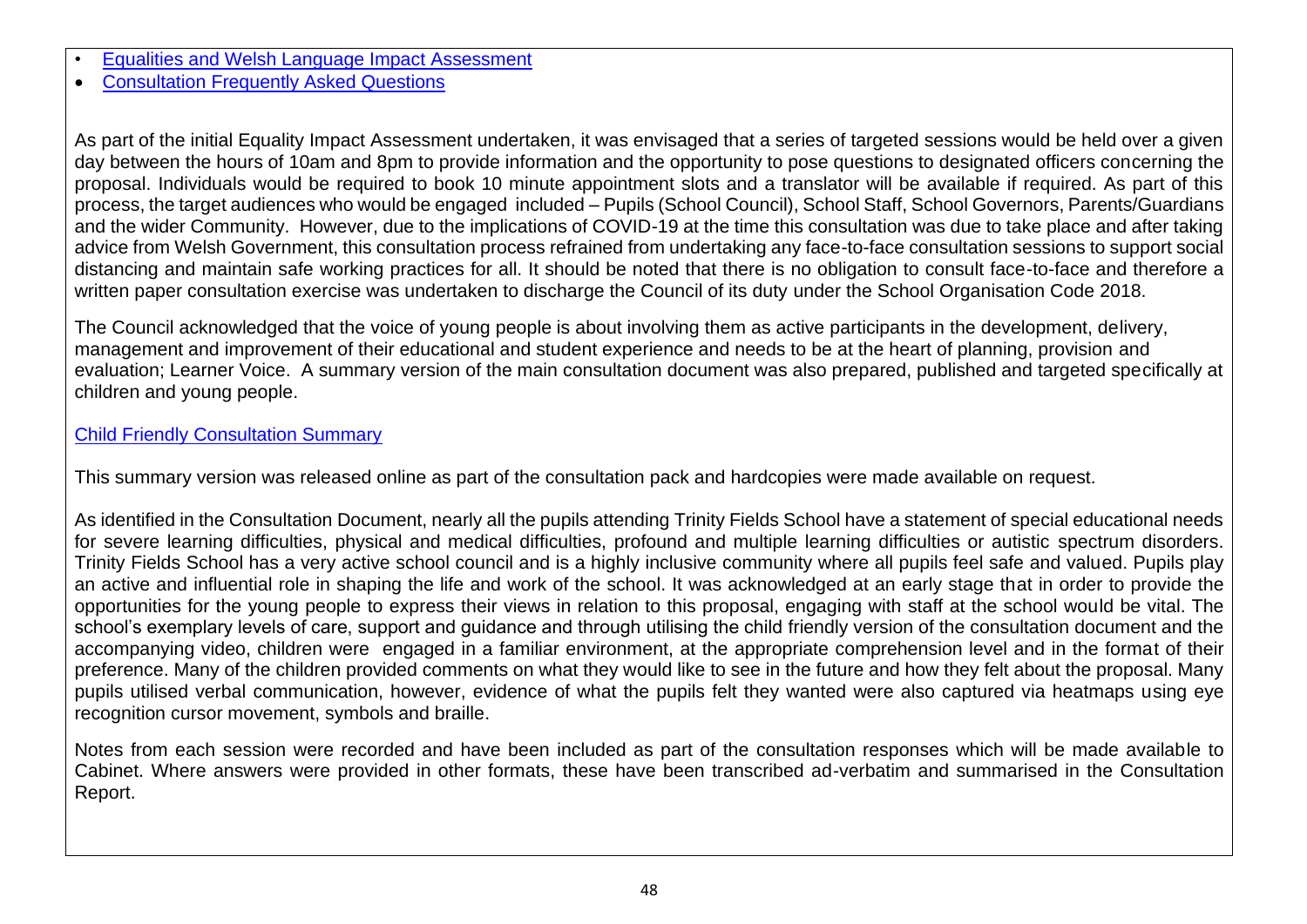## **2) Statutory Notice / Formal Objection Period**

A 'Statutory Notice' was published and the formal 'Objection Period' opened on the 11<sup>th</sup> January 2021 and closed on 7<sup>th</sup> February 2021.

Notices were published on the 11<sup>th</sup> January 2021 as follows:

- A [Statutory Notice](https://www.caerphilly.gov.uk/CaerphillyDocs/Consultations/Statutory-Notice-(Trinity-Fields).aspx) was published on the [council website](https://www.caerphilly.gov.uk/involved/Consultations/21st-Century-Schools-consultation)
- A [Statutory Notice](https://www.caerphilly.gov.uk/CaerphillyDocs/Consultations/Statutory-Notice-(Trinity-Fields).aspx) was displayed in several locations, on or near the main entrance of the school which was subject to the proposal
- The school was provided with hardcopies of the Statutory Notice to distribute to pupils, parents/carers and staff.
- Prescribed consultees as listed in the School Organisation Code 2018 were notified in writing and sent a copy of the Statutory Notice [Notification Letter](https://www.caerphilly.gov.uk/CaerphillyDocs/Consultations/Notification-Letter-Trinity-Fields.aspx)
	- Social Media Messages were released on Facebook and Twitter to advise of the publication of the Notice and direct interested parties to the Council website

The School Organisation Code 2018 states that *"It is essential that proposers seek and achieve high standards both in the information that underpins school consultations and in the consultation documents that are published. These will be examined closely by communities, school staff and parents, and errors in details can easily undermine confidence in a proposal."*

There is no requirement for proposers to hold consultation meetings although there will be circumstances where proposers will consider that meeting with certain groups of consultees will assist greatly in the dissemination of information and provide a suitable platform for the consultees to make their views known.

Proposers may use other ways to engage consultees as they think appropriate.

The proposal is still progressing through the Statutory process as prescribed by the School Organisation Code and at time of writing, no final determination has been made.

The key finding of the initial consultation exercise were summarised in a Consultation Report that was presented to Scrutiny and Cabinet for consideration.

This Consultation Report is the prescribed method as outlined by the School Organisation Code 2018 for reflection, review and assessment to provide Cabinet with the information to make an informed decision as to whether to proceed with the proposal to the next stage, amend the proposal taking into account further information that has come forward through the consultation process or to close this proposal with no further actions taken. The Report is divided into several sections with the aim to:

• Outline the consultation processes undertaken

• Provide clarification in relation to the information provided and consultee engagement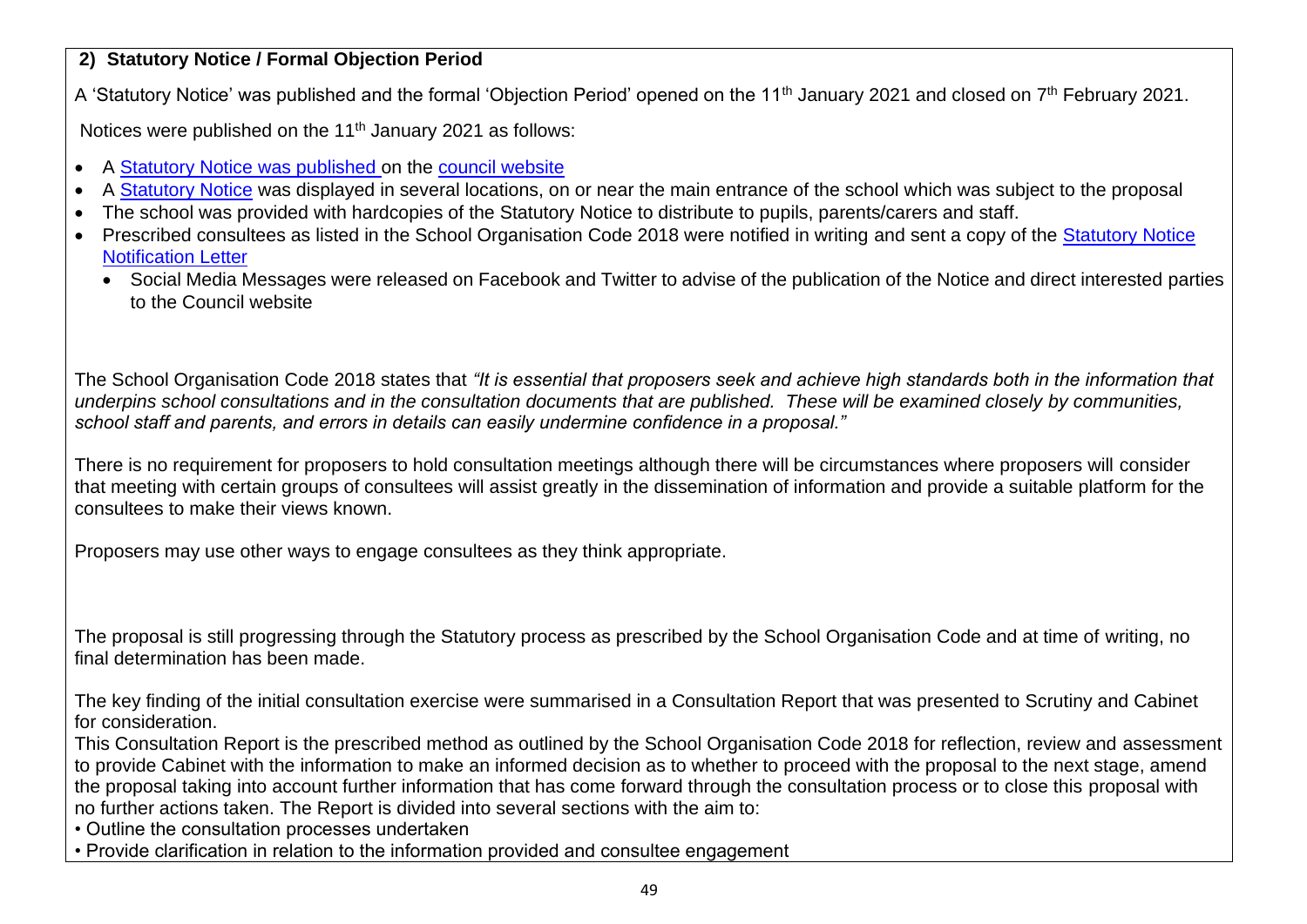- Summarise each of the issues raised by consultees
- Set out Estyn's response to the consultation in full
- Respond to issues raised by means of clarification, amendment to the proposal or rejection of the concerns, with supporting reasons
- [Consultation Report Notification Letter](https://www.caerphilly.gov.uk/CaerphillyDocs/Consultations/Consultation-Report-Notification-Letter-Trinity-Fi.aspx)
- [Consultation Report](https://www.caerphilly.gov.uk/CaerphillyDocs/Consultations/Trinity-Fields-Consultation-Report-2020.aspx)
- [Child Friendly Consultation Report](https://www.caerphilly.gov.uk/CaerphillyDocs/Consultations/Child-Friendly-Consultation-Report-(Trinity-Fields.aspx)
- [Estyn's Response](https://www.caerphilly.gov.uk/CaerphillyDocs/Consultations/Estyn-Response-Trinity-Fields-Special-School.aspx)
- [Notice of Cabinet Decision from the meeting held on Wednesday 9](https://democracy.caerphilly.gov.uk/documents/s33831/2020.12.09%20Cabinet%20Decision%20Notice.pdf?LLL=1)<sup>th</sup> December 2020

The outcome of the Objection Period has been summarised in an Objection Report that will be presented to Education Scrutiny Committee for review on the 22<sup>nd</sup> March 2021 and then formally presented to the decision making body 'Cabinet' at its meeting on the 7<sup>th</sup> April 2021 for final determination**.**

As part of the development of the proposal, a number of benefits and disbenefits were identified as outlined in the Consultation Document. The consultation process was an opportunity to consult with relevant stakeholders to understand what they see as positive outcomes and what negative consequences may be delivered. An Equality and Welsh Language Impact Assessment and a Community Impact Assessment were carried out to initiate discussion and invite comments as to whether the principles for the proposal are supported.

All comments have been recorded and will be made available for Cabinet as a separate annex to this Consultation Report and the Gunning Principles have been applied throughout the process ensuring:

- 1. that consultation must be at a time when proposals are still at a formative stage;
- 2. that the proposer must give sufficient reasons for any proposal to permit of intelligent consideration and response;
- 3. that adequate time is given for consideration and response; and
- 4. that the product of consultation is conscientiously taken into account when finalising the decision.

| 10. Monitoring and Review                                                                                                  |                                                                                                                                                                                                                                                                                                                                                                                 |
|----------------------------------------------------------------------------------------------------------------------------|---------------------------------------------------------------------------------------------------------------------------------------------------------------------------------------------------------------------------------------------------------------------------------------------------------------------------------------------------------------------------------|
| How will the implementation and the impact<br>of the proposal be monitored, including<br>implementation of any amendments? | The programme is managed by a Project Board comprising of the Corporate Director -<br>Education and Corporate Services, Head of Education Planning and Strategy, Chief Education<br>Officer, Cabinet Member for Education and Achievement, Interim Head of Property Services<br>and 21 <sup>st</sup> Century Schools Manager. The Project Board provides the overall direction, |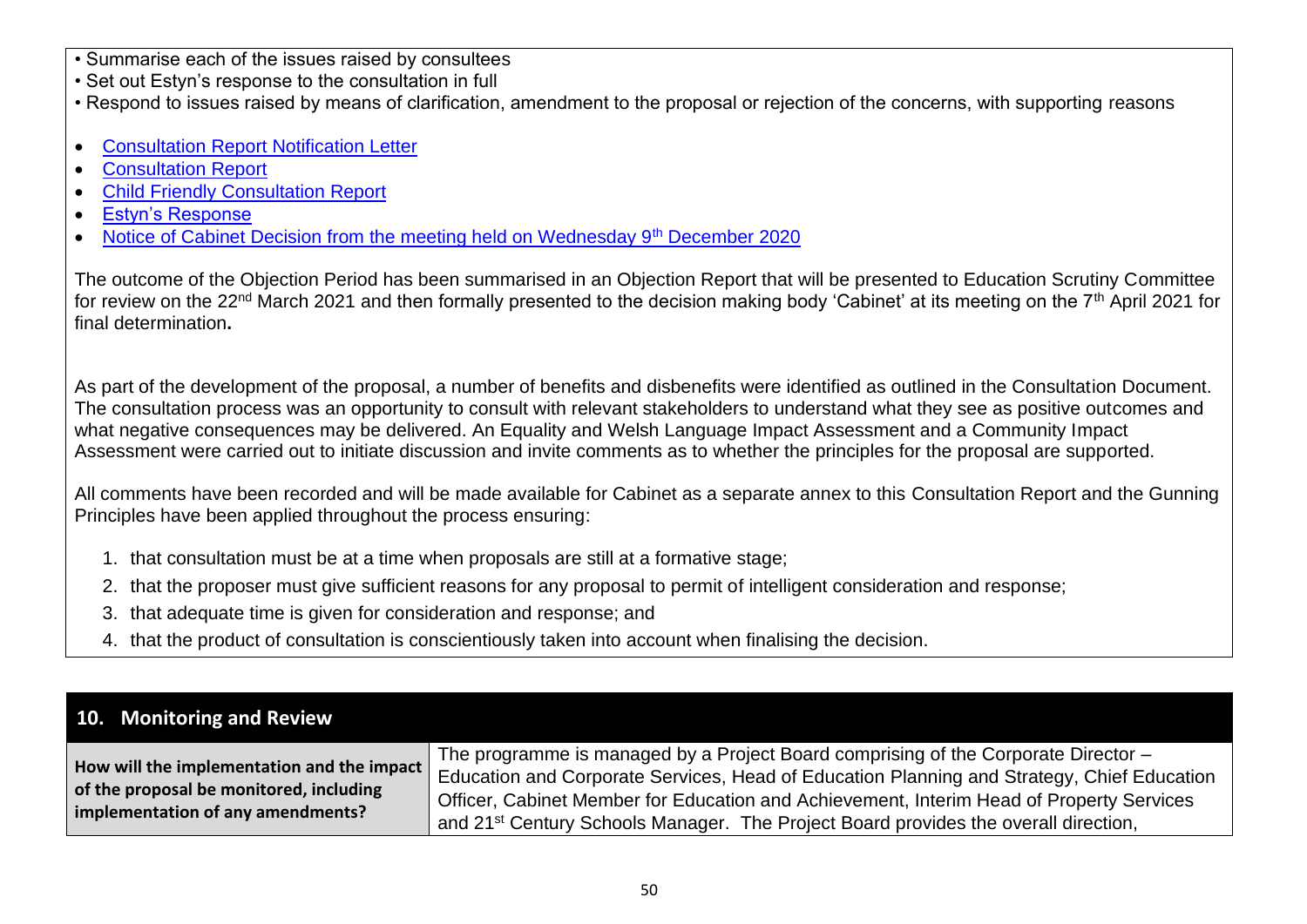|                                                        | management and control for the Programme, being accountable for the success of the<br>Programme and is the ultimate decision making body for the Programme.                                                                                                                                                                                                                                                                                                                                                                                                                                                                                                                                                            |
|--------------------------------------------------------|------------------------------------------------------------------------------------------------------------------------------------------------------------------------------------------------------------------------------------------------------------------------------------------------------------------------------------------------------------------------------------------------------------------------------------------------------------------------------------------------------------------------------------------------------------------------------------------------------------------------------------------------------------------------------------------------------------------------|
|                                                        | A Project Management Team comprising of the Head of Education Planning and Strategy, and<br>resources and staff from Property Services will oversee the day to day development and<br>implementation of each constituent project, reporting to the Board and other relevant senior<br>officers, as appropriate.                                                                                                                                                                                                                                                                                                                                                                                                        |
|                                                        | Key personnel have received Equality Impact Awareness and Equalities Awareness Training<br>and attended training and information sessions undertaken by Welsh Government. Training<br>needs will be constantly reviewed throughout the process and addressed when the need is<br>evident.                                                                                                                                                                                                                                                                                                                                                                                                                              |
|                                                        | In addition, the 21 <sup>st</sup> Century Schools Manager and Principal Officer have met with<br>representatives from the Equalities, Welsh Language and Consultation Team to take guidance<br>where required.                                                                                                                                                                                                                                                                                                                                                                                                                                                                                                         |
|                                                        | The Council recognises that the whole organisation must be skilled in making the very best use<br>of available resources. Good project management is recognised as being an essential<br>ingredient to success in tackling our strategic work programme.                                                                                                                                                                                                                                                                                                                                                                                                                                                               |
| What are the practical arrangements for<br>monitoring? | Project management principles will be followed (Prince2 and MS Project) throughout the<br>programme. Programme management principles will be employed for the overarching Band B<br>programme and the project will utilise the experience of the project team involved in the Band A<br>project. This will commence with a Programme execution plan that will define the programme<br>objectives, responsibilities, dependant actions and risks. The latter will include risk elimination<br>or mitigation actions and risk owner. An overall programme monitoring tool will integrate and<br>coordinate procurement, design and construction programmes and will highlight key<br>dependencies and the critical path. |
|                                                        | In addition to the numerous reports that need to be produced in line with the requirements of<br>the School Organisation Code 2018 and internal Caerphilly County Borough Council decision<br>making processes, A business case model is followed to secure Welsh Government funding.                                                                                                                                                                                                                                                                                                                                                                                                                                  |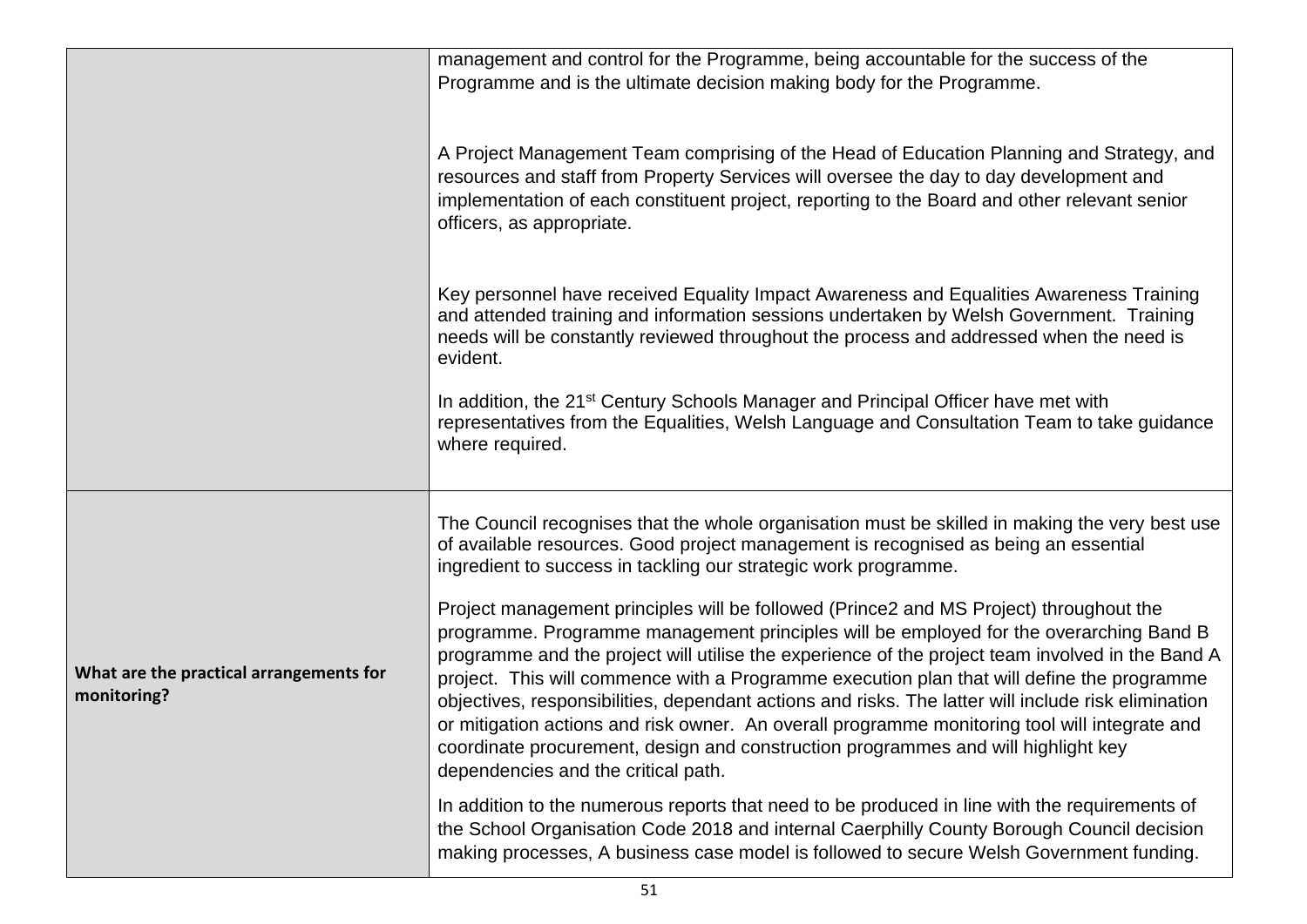|                                                                                | An initial Outline Business Case / Strategic Outline Business Case was developed at the<br>concept stage based on the five key areas that underpin the Better Business Case Process<br>(Five Cases Business Model).                                                                                                                                                                                                                                                                 |
|--------------------------------------------------------------------------------|-------------------------------------------------------------------------------------------------------------------------------------------------------------------------------------------------------------------------------------------------------------------------------------------------------------------------------------------------------------------------------------------------------------------------------------------------------------------------------------|
|                                                                                | The Business Case focused on:                                                                                                                                                                                                                                                                                                                                                                                                                                                       |
|                                                                                | the strategic justification and investment objectives for the project (Strategic Case)<br>$\bullet$<br>the reasoning behind reduction of the long list to a short list of options and analysis of the<br>options appraisal and benefits (Economic Case)<br>the outline cost of the project and details of match funding and profile of spend (Financial<br>Case)<br>the proposed management structure (Management Case)<br>$\bullet$<br>• the commercial strategy (Commercial Case) |
|                                                                                | Approval to secure the funding in principle is agreed by Welsh Government at this point prior to<br>the proposal progressing through the consultation processes.                                                                                                                                                                                                                                                                                                                    |
|                                                                                | As the proposal progresses through the consultation processes, regular meetings with 21 <sup>st</sup><br>Century Schools Officers in Welsh Government are held to update them on progress.                                                                                                                                                                                                                                                                                          |
|                                                                                | Once a final determination is made on the proposal by Cabinet, a Full Business Case will be<br>submitted to Welsh Government which will solely focus on the tendered costs unless anything<br>has changed since agreement to the original business case was submitted. At this point, with<br>the approval of Welsh Government, the funding is released to implement the proposal.                                                                                                  |
|                                                                                | Should the proposal then be implemented (based on approval as outlined above), on<br>completion of the works a Welsh Government Closing Report is produced, supported with full<br>project costings and analysis as to whether the community benefits have been achieved.                                                                                                                                                                                                           |
|                                                                                | The 21st Century Schools team are required to monitor projects for their first five years through<br>completion of post occupancy evaluation workshops with pupils and staff. This is also reported<br>to Welsh Government and supports the Council in considering best practice and any areas for<br>improvement on future projects.                                                                                                                                               |
| How will the results of the monitoring be<br>used to develop future proposals? | The Council produces a protocol document for each school opening/closure/amalgamation<br>project. This outlines individual and team responsibilities for the full list of actions required<br>over the 3 stages of design and pre-construction, construction and school occupation and<br>decommissioning.                                                                                                                                                                          |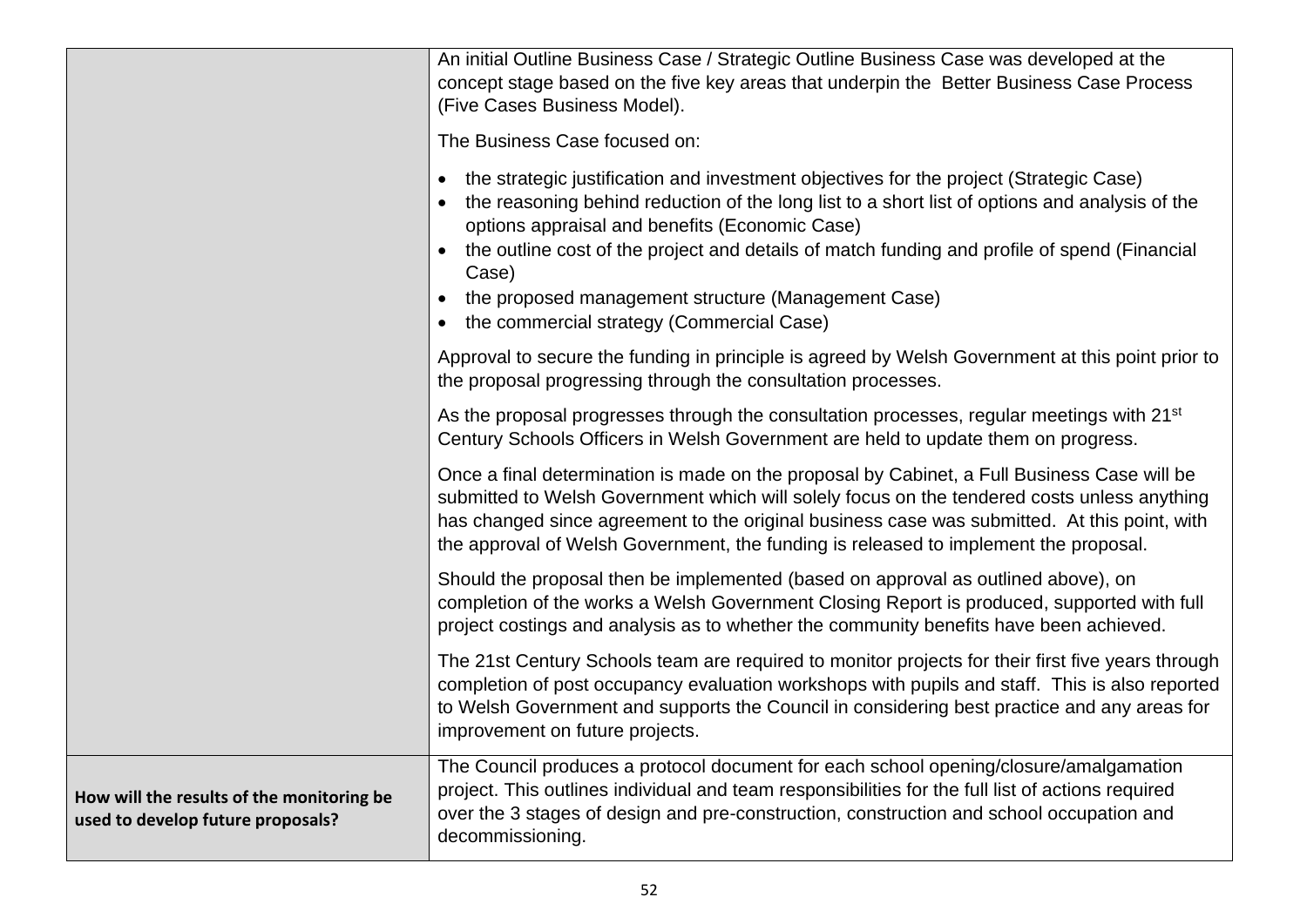|                                          | Regular monitoring meetings take place and typically involve 21st Century Schools Team,<br>Headteachers, Education advisers, Property Services, Catering Services, ICT, Traffic<br>Management, Procurement and Audit representation. Relevant stakeholders will also be<br>involved in post project evaluation to review outcomes to ensure improvements are made for<br>future projects.                                                                                                                                                                                                                                                                                                        |
|------------------------------------------|--------------------------------------------------------------------------------------------------------------------------------------------------------------------------------------------------------------------------------------------------------------------------------------------------------------------------------------------------------------------------------------------------------------------------------------------------------------------------------------------------------------------------------------------------------------------------------------------------------------------------------------------------------------------------------------------------|
|                                          | Benefits Realisation will be monitored by the project team and Caerphilly County Borough<br>Council and reported to Welsh Government through the project closure report and other<br>relevant documentation. Community benefits will be reported quarterly and yearly and when<br>the project ends.                                                                                                                                                                                                                                                                                                                                                                                              |
|                                          | The project will be subject to gateway review as required by the funding agreement. The<br>review is one by which independent practitioners from outside the programme/project<br>use their experience and expertise to examine the progress and likelihood of successful<br>delivery of the programme or project. Any recommendations of the review team will be<br>taken on board and implemented as appropriate.                                                                                                                                                                                                                                                                              |
|                                          | A post contract review will also be undertaken.                                                                                                                                                                                                                                                                                                                                                                                                                                                                                                                                                                                                                                                  |
| When is the proposal due to be reviewed? | Further to review at Education Scrutiny Committee on the 22d March 2021, this document will<br>be considered in full at a Cabinet meeting due to be held on 7th April 2021.<br>Decisions (in relation to proposals which require approval or determination) must be made and<br>issued in the form of a decision letter. The decision letter must set out clearly the reasons for<br>the decision with reference to the School Organisation Code 2018. The Decision letter will be<br>published electronically on the Council's website and the consultees as outlined in Section 5.6<br>of the School Organisation Code will be advised by letter/email of the availability of the<br>document. |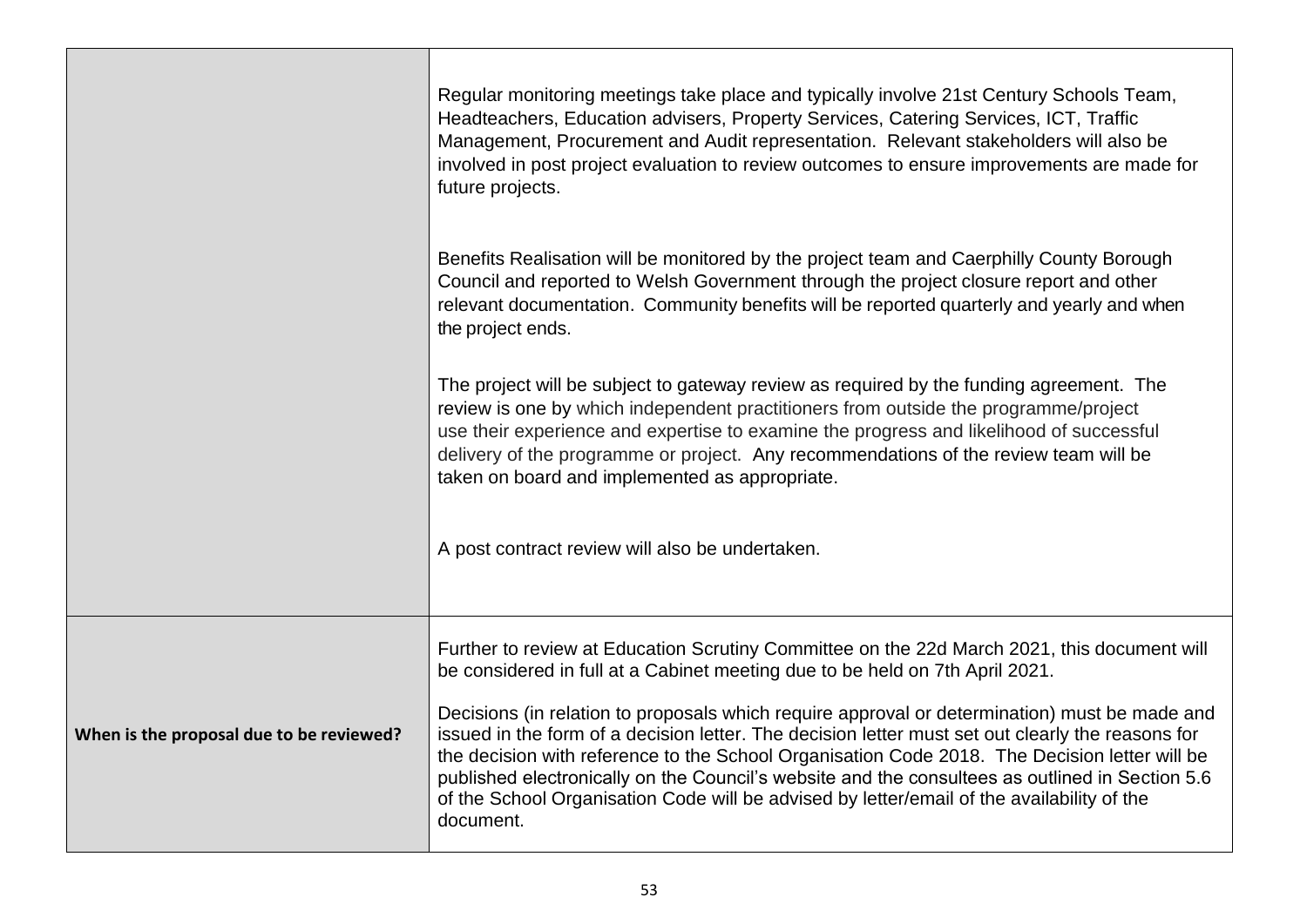| whether to implement the proposal as outlined below:<br>school to be situated at the former Cwmcarn High School site.<br>Who is responsible for ensuring this<br>happens?<br>mitigating actions followed up on and actioned. |  | Cabinet Members will be asked to review the proposal and make the final determination as to<br>To relocate Ysgol Gymraeg Cwm Gwyddon to a new purpose-built Welsh medium provision<br>If approved, it will be the responsibility of the Author of this report (or nominated officer within<br>their section) to ensure the Integrate Impact Assessment and proposal is reviewed and any |
|------------------------------------------------------------------------------------------------------------------------------------------------------------------------------------------------------------------------------|--|-----------------------------------------------------------------------------------------------------------------------------------------------------------------------------------------------------------------------------------------------------------------------------------------------------------------------------------------------------------------------------------------|
|------------------------------------------------------------------------------------------------------------------------------------------------------------------------------------------------------------------------------|--|-----------------------------------------------------------------------------------------------------------------------------------------------------------------------------------------------------------------------------------------------------------------------------------------------------------------------------------------------------------------------------------------|

| 11. Recommendation and Reasoning                                                                        |
|---------------------------------------------------------------------------------------------------------|
| Implement proposal with no amendments                                                                   |
| Implement proposal taking account of the mitigating actions outlined                                    |
| Reject the proposal due to disproportionate impact on equality, poverty and socio-economic disadvantage |

| Have you contacted relevant officers for advice and guidance? | Yes<br>Л | <b>No</b> |
|---------------------------------------------------------------|----------|-----------|
|---------------------------------------------------------------|----------|-----------|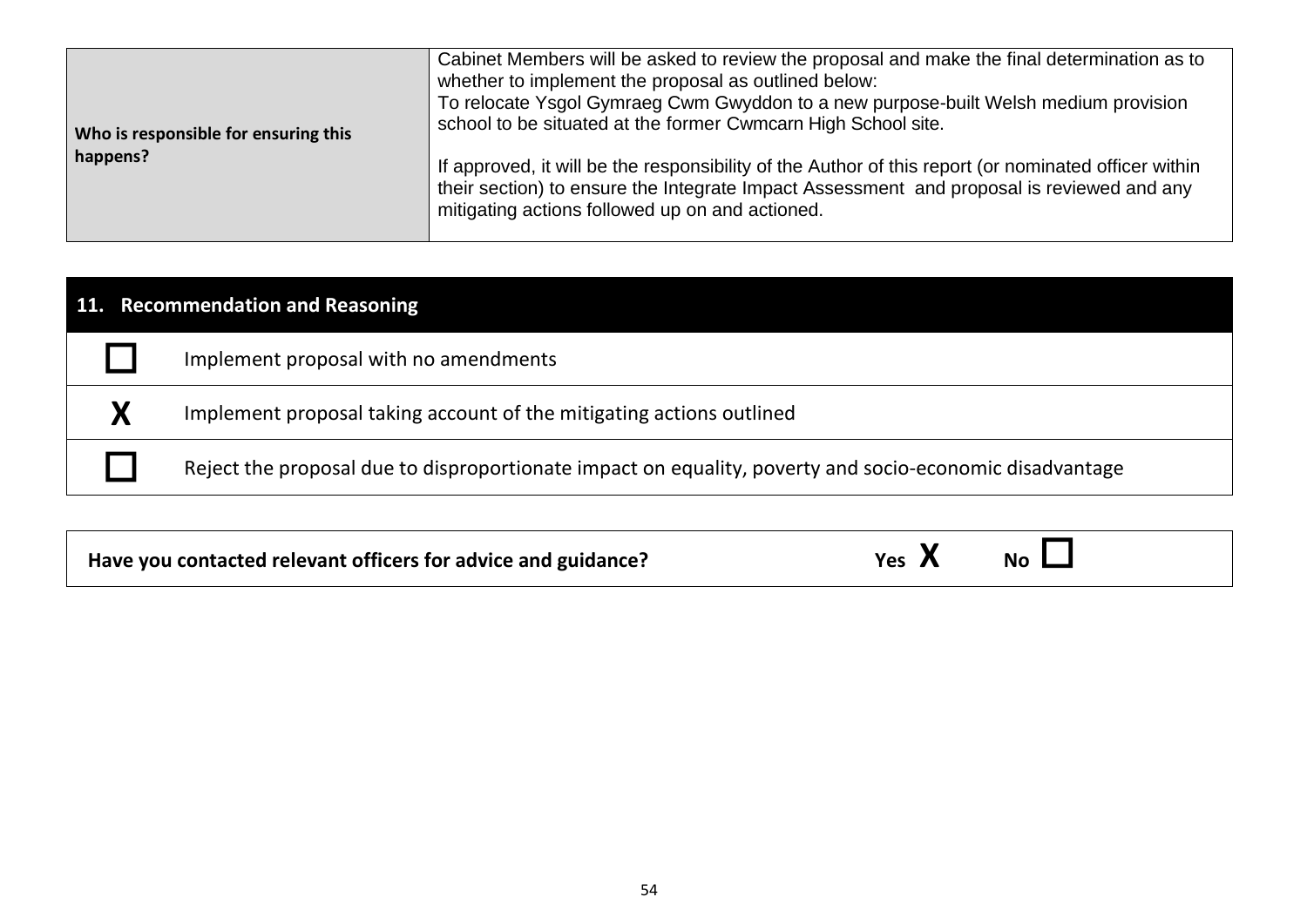## **12. Reason(s) for Recommendation**

*(Provide below a summary of the Integrated Impact Assessment. This summary should be included in the "Summary of Integrated Impact Assessment" section of the Corporate Report Template. The Integrated Impact Assessment should be published alongside the Report proposal).*

It is the recommendation of this Integrated Impact Assessment and in line with the processes outlined in the School Organisation Code 2018 that Members endorse the proposal to expand the existing Trinity Fields School and Resource Centre, via a new building extension and outdoor play space.

The information gathered and reviewed as part of this IIA and through the consultation phase and formal objection period demonstrate the growing demand for Special needs education and the benefits of providing this through a single, integrated facility. Whilst concerns relating to the proposed location (T1) of the expansion and the impact on the local community in relation to recreational and sporting activities has been identified, mitigation measures have been clearly established that will provide equivalent and enhanced provision in the area fulfilling any obligation upon the authority linked to planning considerations. This has led to the recommendation in Section 11 to implement proposal taking account of the mitigating actions outlined.

Therefore, Cabinet Members are asked to consider this Integrated Impact Assessment alongside the Objection Report and provide a final determination in support of progressing to full implementation of the project which involves full business case submission to Welsh Government and Property Services undertaking their full statutory planning application process.

| 13. Version Control<br>(The IIA should be used in the early stages of the proposal development process. The IIA can be strengthened as time progresses to help shape the<br>proposal. The Version Control section will act as an audit trail to evidence how the IIA has been developed over time) |               |                                                                                                                                                                                                                                                                                                                                                                                                                                                   |                      |  |
|----------------------------------------------------------------------------------------------------------------------------------------------------------------------------------------------------------------------------------------------------------------------------------------------------|---------------|---------------------------------------------------------------------------------------------------------------------------------------------------------------------------------------------------------------------------------------------------------------------------------------------------------------------------------------------------------------------------------------------------------------------------------------------------|----------------------|--|
| <b>Version No.</b>                                                                                                                                                                                                                                                                                 | <b>Author</b> | Brief description of the amendments/update                                                                                                                                                                                                                                                                                                                                                                                                        | <b>Revision Date</b> |  |
|                                                                                                                                                                                                                                                                                                    | Andrea West   | An Equality Impact Assessment was completed on the Council's 2019<br>proforma to support the proposal and was published as part of the<br>original Consultation Pack.<br>Equality and Welsh Language Impact Assessment 01.09.2020<br>In addition, a Community Impact Assessment was undertaken in line<br>with the recommendations outlined in the School Organisation Code<br>2018 and summarised within the Consultation Document (pages 19-20) | 01.09.2020           |  |
|                                                                                                                                                                                                                                                                                                    |               | <b>Trinity Fields School and Resource Centre Consultation Document</b>                                                                                                                                                                                                                                                                                                                                                                            | 14.09.2020           |  |